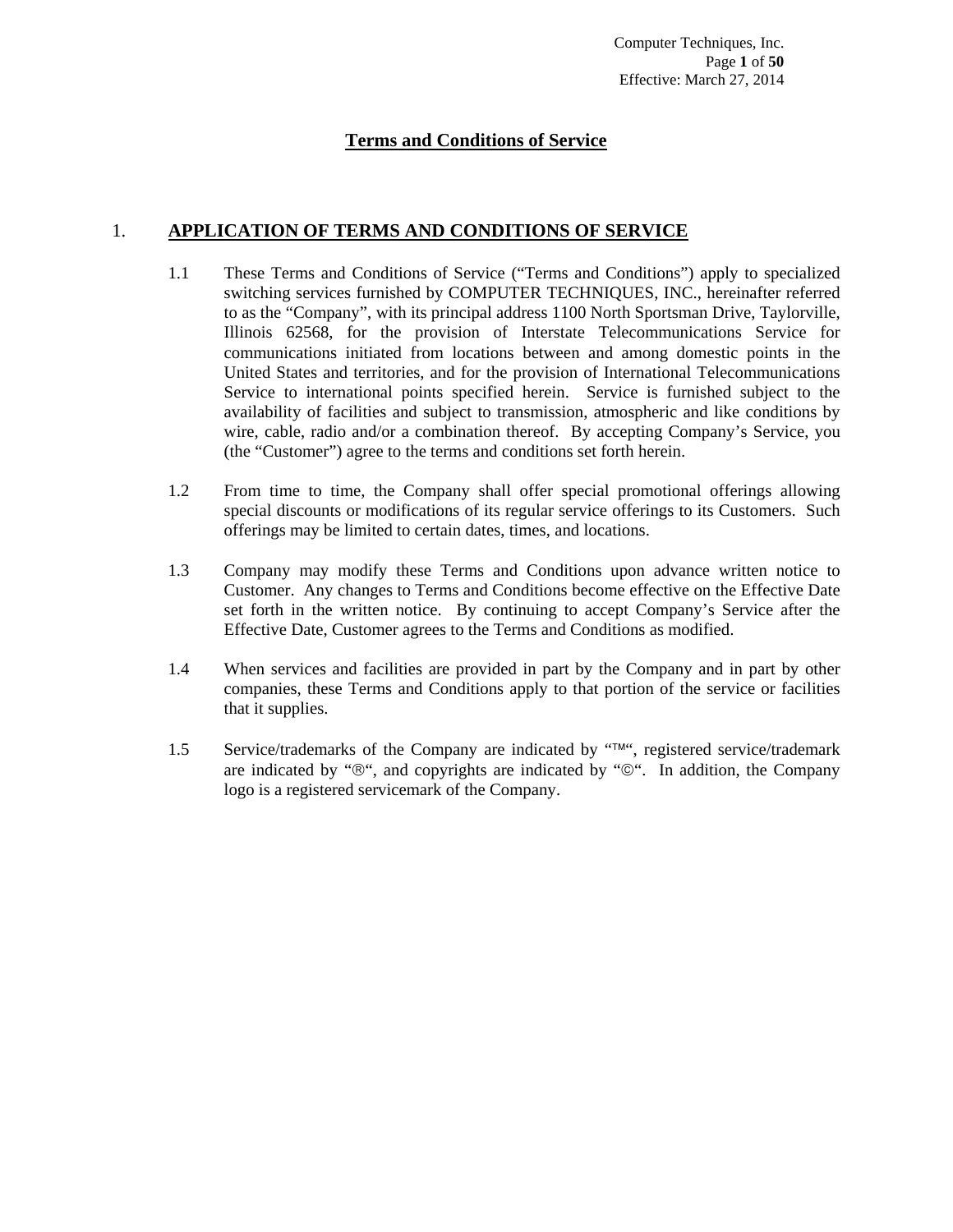## 2. **DEFINITIONS**

The following definitions apply for certain terms used generally throughout this tariff:

Access Code: A sequence of numbers that, when dialed, connect the caller to the provider of operator services associated with that sequence.

Access Line: A communication channel which is used for access to a Company service point.

Access Line Group: An access line or a number of access lines from a single Customer or authorized user location which have the same termination characteristics and which are arranged in a hunting sequence.

Additional Minute: The rate element used to bill for the chargeable time when a call continues beyond the initial minute.

Aggregator: Any person or entity, that is not an operator service provider and that in the ordinary course of its operations makes telephones available to the public or transient users of its premises, or university for telephone calls between points within this state that are specified by the user using an operator service provider.

Authorized User: A person, firm, corporation, or other legal entity which is authorized by the Customer to be connected to the service of the Customer. An Authorized user(s) must be named in the application for service.

Autodialer: A device which allows the Customer to dial pre-programmed telephone numbers, by pushing one or two buttons. Dialers can be bought as a separate device and added to a phone.

Automatic Numbering Identification (ANI): A type of signaling provided by a local exchange telephone Company which automatically identifies the local exchange line from which a call originates.

Billed Party: The person or entity responsible for payment of the Company's service as follows:

Billing Period: The interval between Customer invoice to Customer invoice which shall consist of approximately 30 days.

Business Service: The phrase "Business Service" means telecommunications service provided to the Customer for use primarily or substantially for a business, professional, institutional or other occupational purpose.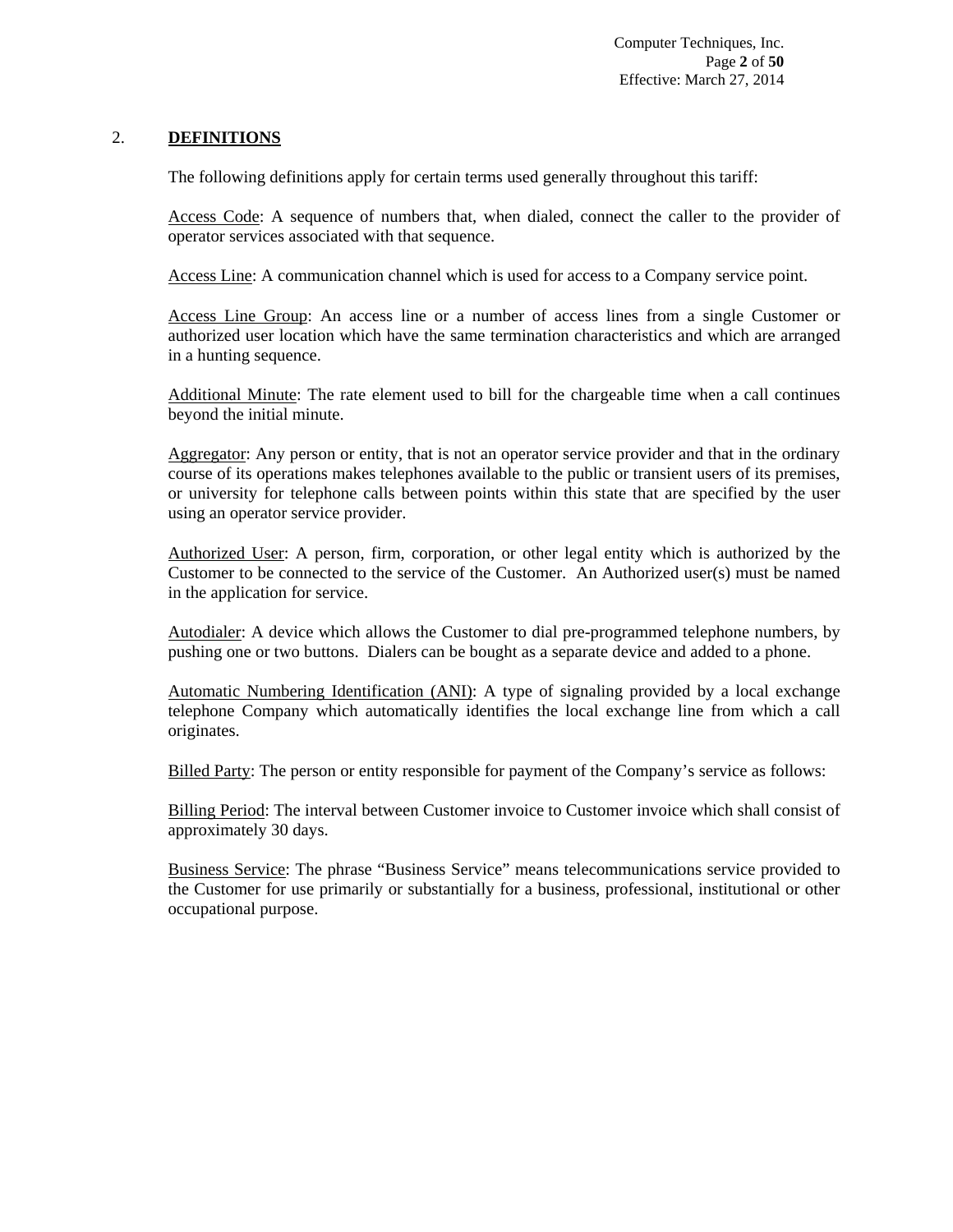Cancellation of Order: A Customer initiated request to discontinue processing a service order, either in part or in its entirety, prior to its completion.

Channel: The path for electrical transmission between two or more points.

Commission: The Illinois Commerce Commission.

## Company: COMPUTER TECHNIQUES, INC.

Connecting Carrier: A telecommunications Company, which may be either an interexchange or a local exchange carrier, that supplies the Company with facilities to originate or terminate the Company's long distance services.

Consumer: The term consumer means a person initiating any telephone call using operator services.

Customer: The Customer is the person, firm, corporation or other legal entity which: orders, cancels or amends service; is responsible for the payment of charges; and is responsible for compliance with all the Company tariff regulations.

Customer-Provided Facilities: All facilities, including those obtained from other communications common carriers, provided by the Customer and/or authorized user, other than those provided by the Company.

Dedicated Access Service: The generic term for a service in which the Customer's traffic passes over an access line connecting the Customer's premise to a Company switch, which is used solely for that Customer's traffic.

Designated Service Date: Denotes the Customer specified installation date requested at the time the order for service is initiated. If the Company finds it cannot provide service by that date, the designated service date becomes that date specified by the Company on which the installation of service can be performed.

Designated Service Point: The Customer designated point of termination of a local distribution channel. The designated service point may be a Customer or authorized user premise or a local exchange Company central office or Centrex station.

Disconnection: The disconnection of a circuit, dedicated access line or port connection being used for existing service.

End User: An individual or entity designated by the consumer to be responsible for the payment of calls placed using the Company's Services.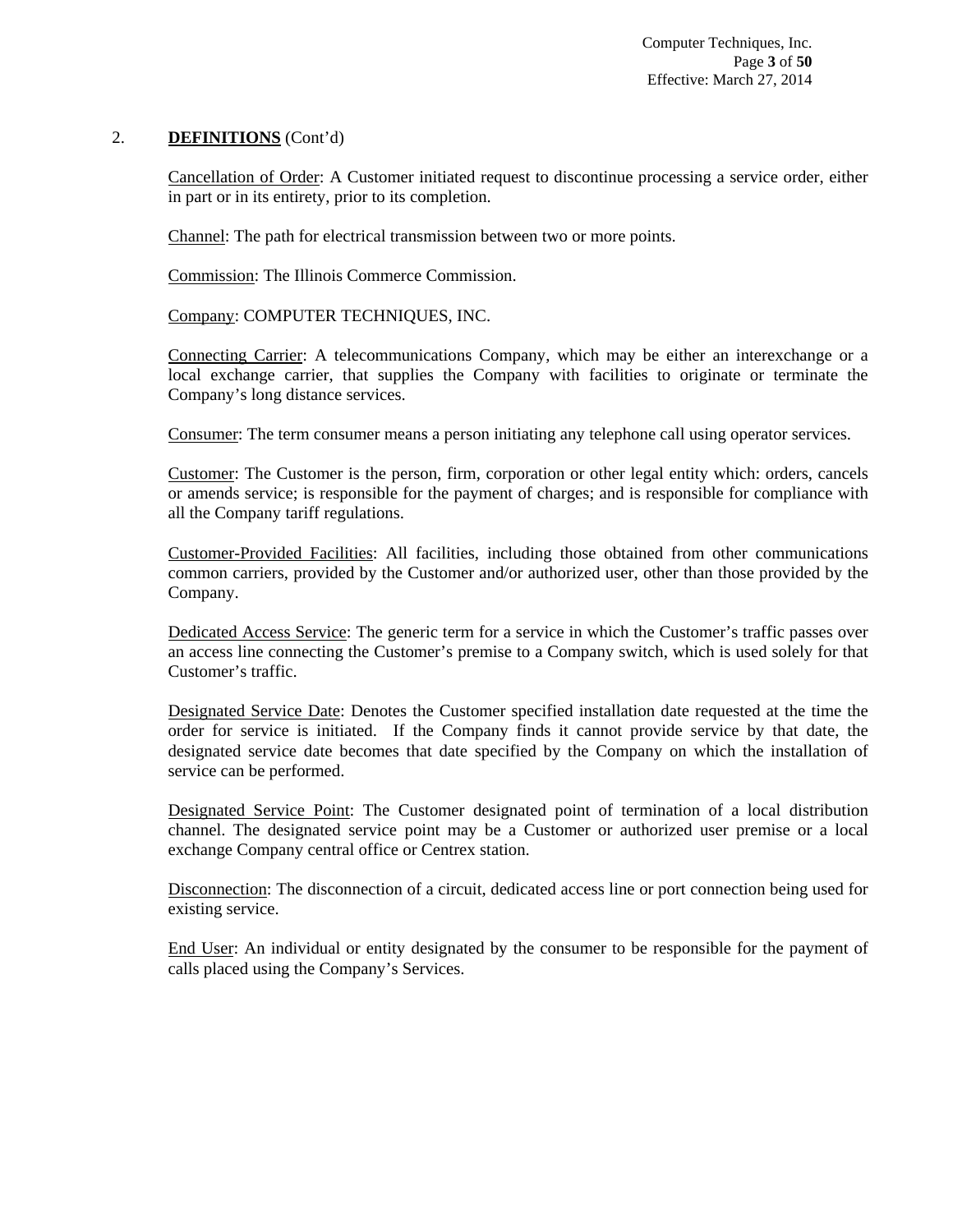Local Access Line or Local Distribution Channel: The facility consisting of the necessary equipment and local telephone Company lines which are required to interconnect the Customer's or authorized user's premises to a Company Service Point within the same local exchange area or extended service area.

Local Access Transport Area (LATA): A geographic area established for the provision and administration of communications service. It encompasses one or more designated exchanges, which are grouped to serve common social, economic and other purposes.

Local Calling Area: Denotes a geographic area in which a Local Exchange Company end user may complete a call without incurring long distance charges.

Local Exchange Area: The term "Local Exchange Area" denotes a unit established by the company for the administration of communications services in a specified area which usually embraces a city, town, or village and its environs. Specific definitions of the Company local exchange areas are available upon request.

Local Exchange Carrier (LEC): A Company which provides telecommunications service within a local exchange LATA.

Measured Charge: A charge assessed on a per minute basis in calculating a portion of the charges due for a completed Operator Assisted, Direct Dial Call, Calling Card or Third Party Call.

Message: Represents an interexchange toll call for which appropriate charges shall be assessed.

Measured Service: The provision of intrastate long distance measured time communications telephone service to Customers who access the Company's service at its switching and call processing equipment by means of access facilities obtained from a local exchange carrier. The Company is responsible for arranging for the access line.

Mileage Rate Band: Mileage interval used to establish rates for the Company services.

Minimum Average Time Requirements (MATR): A generic term indicating a specified period of time, used in the determination of usage charges, which represents the minimum average duration of calls completed during a billing period.

Modem: A device which modulates and/or demodulates signals for proper transmission via dedicated or switched facilities.

Multiple Channel Service: Is a service offering whereby a Customer may order more than one leased channel where the line haul mileage of the channels falls within the same mileage rate band.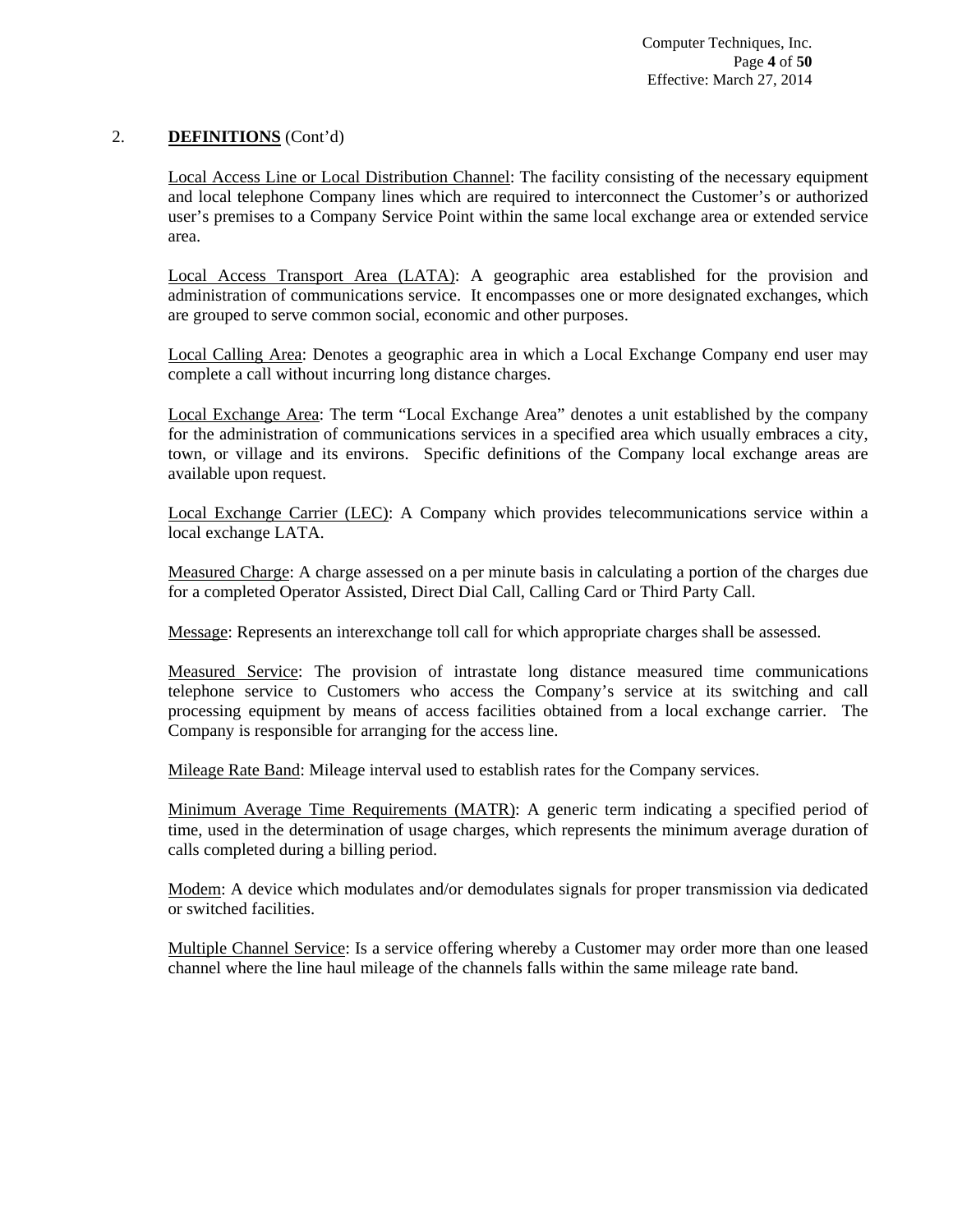Point of Presence: Locations where the Company maintains through its own facilities or through arrangements with other carriers an operations center for purposes of providing long distance service.

Premises: All buildings occupied by the Customer and/or his authorized user on a contiguous property (except railroad right of way, etc.) not intersected by a public road.

Presubscribed Provider of Operator Services: The Provider of Operator Services to which the Consumer is connected when the Consumer places a call using a Provider of Operator Services without dialing an access code.

Responsible Organization (Resp. Org.): The carrier entity that has responsibility for the management of 8xx numbers in the Service Management System (SMS) including maintaining Customer records in the SMS system. Also, the entity which accesses the SMS to: a) search for and reserve 8xx numbers; b) create and maintain 800 number Customer records, including call processing records; and c) provide a single pint of contact for trouble reporting. The SMS recognizes one Resp. Org. for each 8xx number.

Service: Service means any or all service(s) provided pursuant to this tariff.

Service Points: Those cities from which the Company makes its services available to its customers.

Special Access Line (SAL): A dedicated Analog DAL or Digital T-1 Access Line(s) directly connecting Customer's telephone equipment to the Long Distance Provider without using the Local Exchange Carrier's switching equipment.

Special Promotional Offering: Special discounts or modifications of the company's regular service offerings which may, from time to time, be offered to its Customers for a particular service. Such offerings may be limited to certain dates, times, and locations.

Special Services: Denotes service provided and performed by the Company involving special engineering, design, programming, development or production activities to provide services requested by a Customer to meet special needs not otherwise provided under this tariff.

Station: Any location from which a message can be originated or received.

Station-to-Station Call: A call placed to a telephone number, with the understanding that the caller will speak to any person who answers the called number.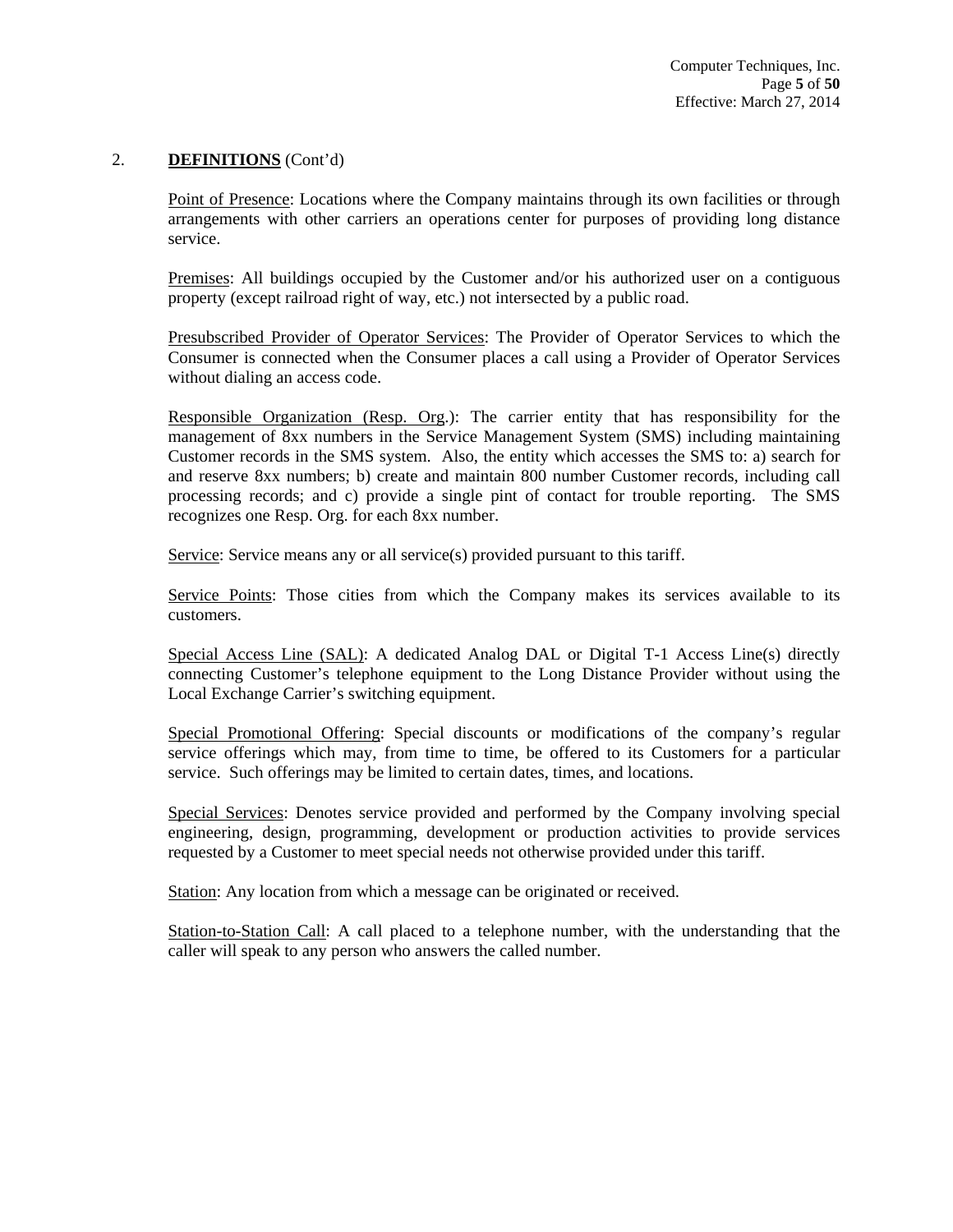Subscriber: A person or other entity that selects a telecommunications Company to be the Presubscribed Provider of Operator Services for one or more locations within that person or entity's control.

Telecommunications: The transmission of voice communications or, subject to the transmission capabilities of the service, the transmission capabilities of the service, the transmission of data, facsimile, signaling, metering, or any other form of intelligence over dedicated or switched facilities.

Third Party Call: A call for which charges are billed, not to the originating telephone number, but to a third party telephone number which is neither the originating nor the terminating telephone number.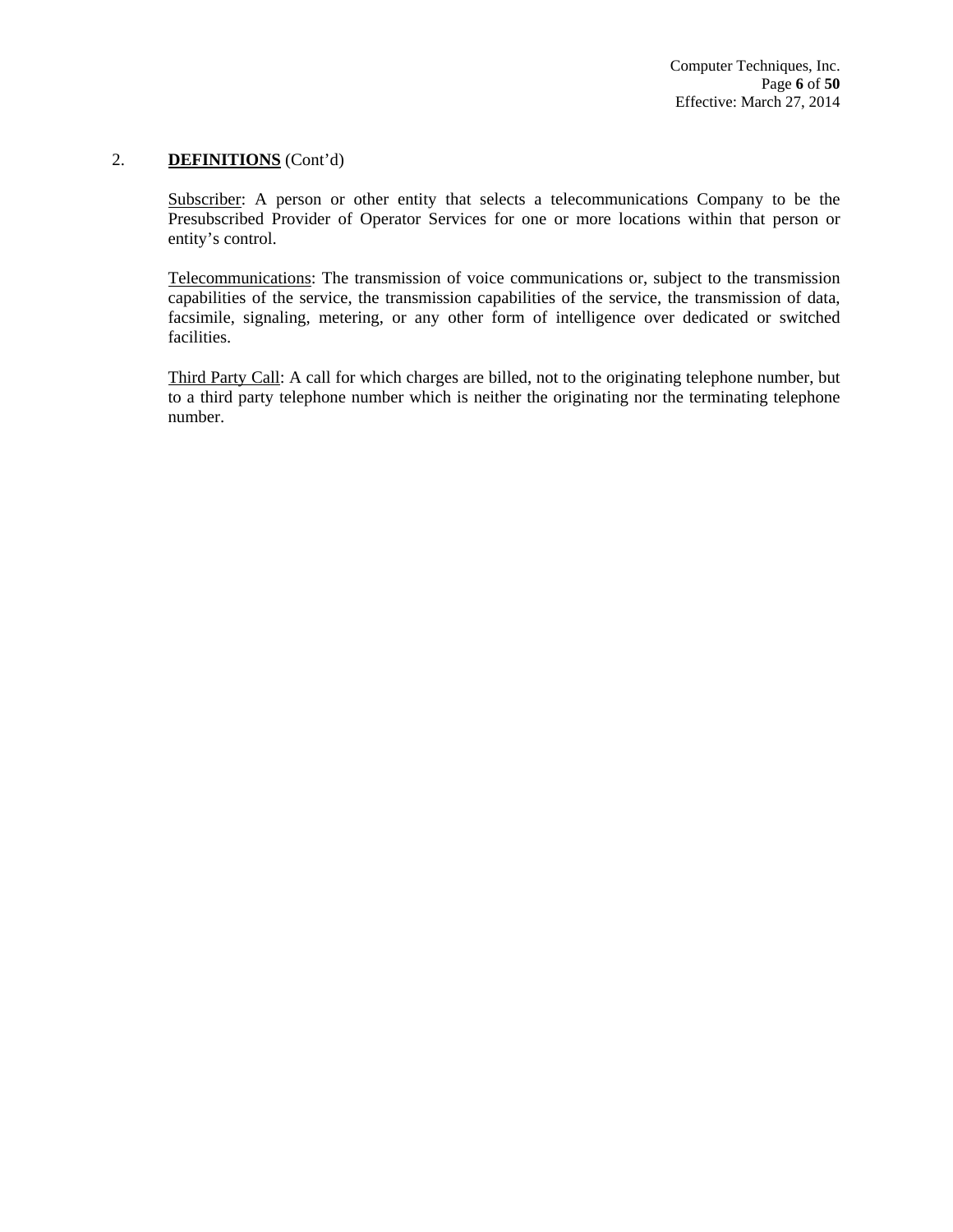Computer Techniques, Inc. Page **7** of **50** Effective: March 27, 2014

### 3. **GENERAL RULES AND REGULATIONS**

### 3.1 UNDERTAKING OF THE COMPANY

3.1.1 General

3.1.1.1 The services furnished herein are for the transmission and reception of voice, data and other types of communications. Services provided pursuant to this tariff may be utilized only for the transmission of communications by Customers consistent with the terms of this tariff, and the rules and regulations of the State of Illinois.

3.1.1.2 Subject to unavoidable network interruptions, the Company shall endeavor to provide services and facilities 24 hours a day, 7 days a week.

### 3.1.2 Availability

3.1.2.1 Service is offered subject to the availability of the necessary facilities and/or equipment of the Company and/or the Local Exchange Carrier serving the customer. The Company reserves the right to provide services to and from locations where the necessary facilities and/or equipment are available.

3.1.2.2 The Company reserves the right to suspend service or delay service installation until sufficient network facilities are available to meet the anticipated traffic demand, or terminate a service request with a full refund of any charges billed to the Customer if satisfactory arrangements cannot be concluded within what the Company determines to be a reasonable amount of time.

### 3.2 USE OF SERVICE

3.2.1 Services furnished by the Company may not be used for any unlawful purpose.

3.2.2 No restrictions apply on sharing or resale of services. The Customer remains liable for all obligations under this tariff notwithstanding such sharing or resale and regardless of the Company's knowledge of same.

3.2.3 Use of the services herein in a manner that could interfere with the services provided to other Customers, harm the facilities of the Company or others is prohibited.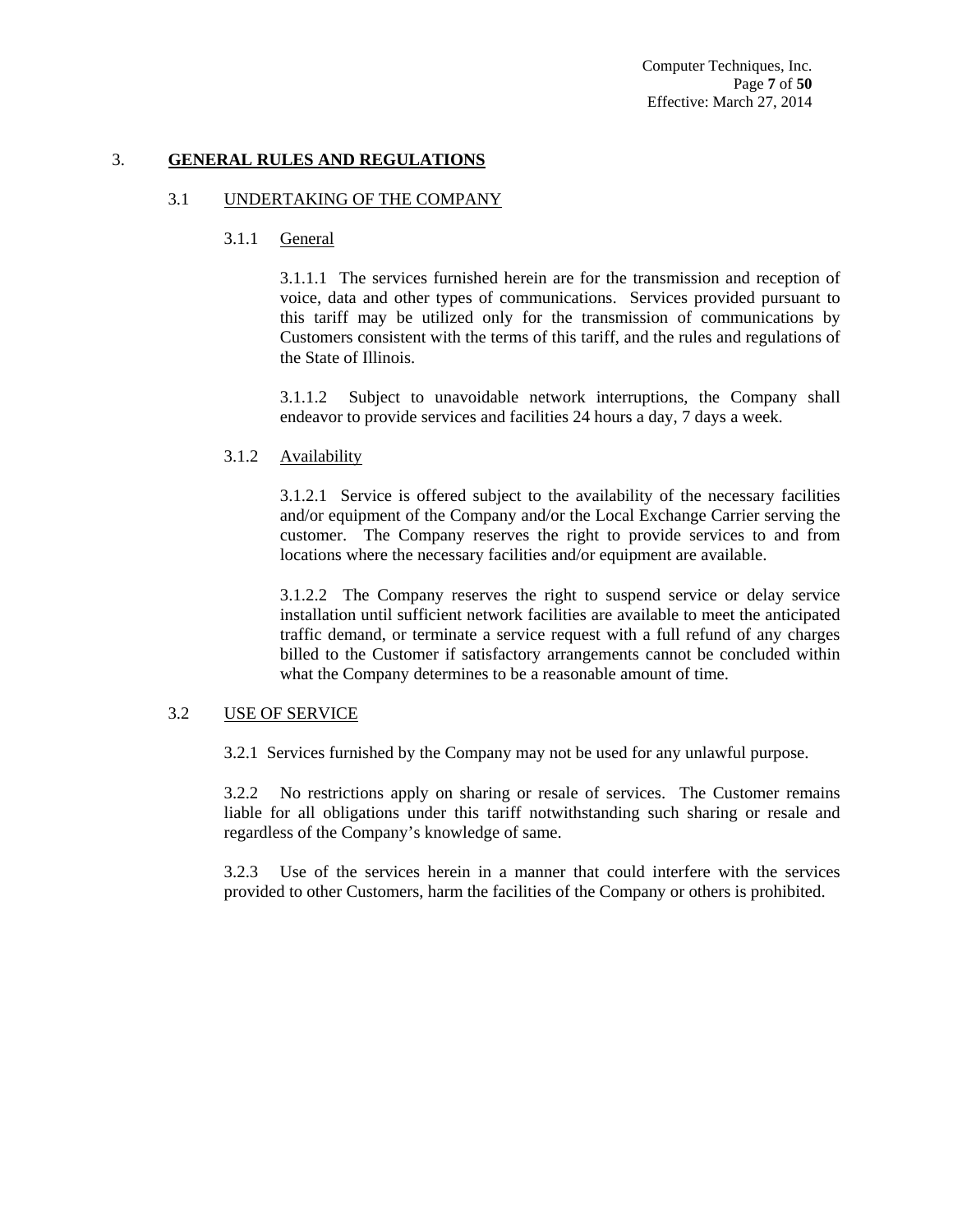### 3.2 USE OF SERVICE (Cont'd)

3.2.4 In the event that the Company determines, based upon its sole judgment, that there is fraudulent use of either the services furnished by the Company or the Company's network, the Company will without liability to the Customer discontinue service and/or seek legal recourse to recover from the Customer all costs involved in enforcement of this provision.

3.2.4.1 Service may be discontinued by the Company, without notice to the Customer, by blocking traffic to or from certain cities, or NXX exchanges, or by blocking calls using certain Customer codes, such as calling card codes, which the Company deems, in its sole judgment, is necessary to take such action to prevent unlawful use of its services. The Company will restore service as soon as it can be provided without undue risk.

3.2.4.2 Without incurring any liability, the Company may discontinue the furnishing of service(s) to a Customer immediately and without notice if the Company deems, in its sole judgment, that such action is necessary to prevent or protect against fraud or to otherwise protect its personnel, agents, facilities or services.

3.2.5 The Company may, but is not required to, advise the Customer of abnormal calling patterns or other possible unauthorized use of facilities or calling cards assigned to the Customer. Additionally, the Company may, but is not required to, block calls which the Company believes to be unauthorized or fraudulent.

3.2.6 If a Customer utilizes a dedicated access line between the Customer's premises and the Company's service office for the origination or termination of calls, the Customer is responsible for payment of all charges for usage over that access line, including any usage which may be fraudulent or unauthorized.

3.2.7 The use and restoration of service shall be in accordance with Part 64, Subpart D of the Federal Communications Commission's Rules.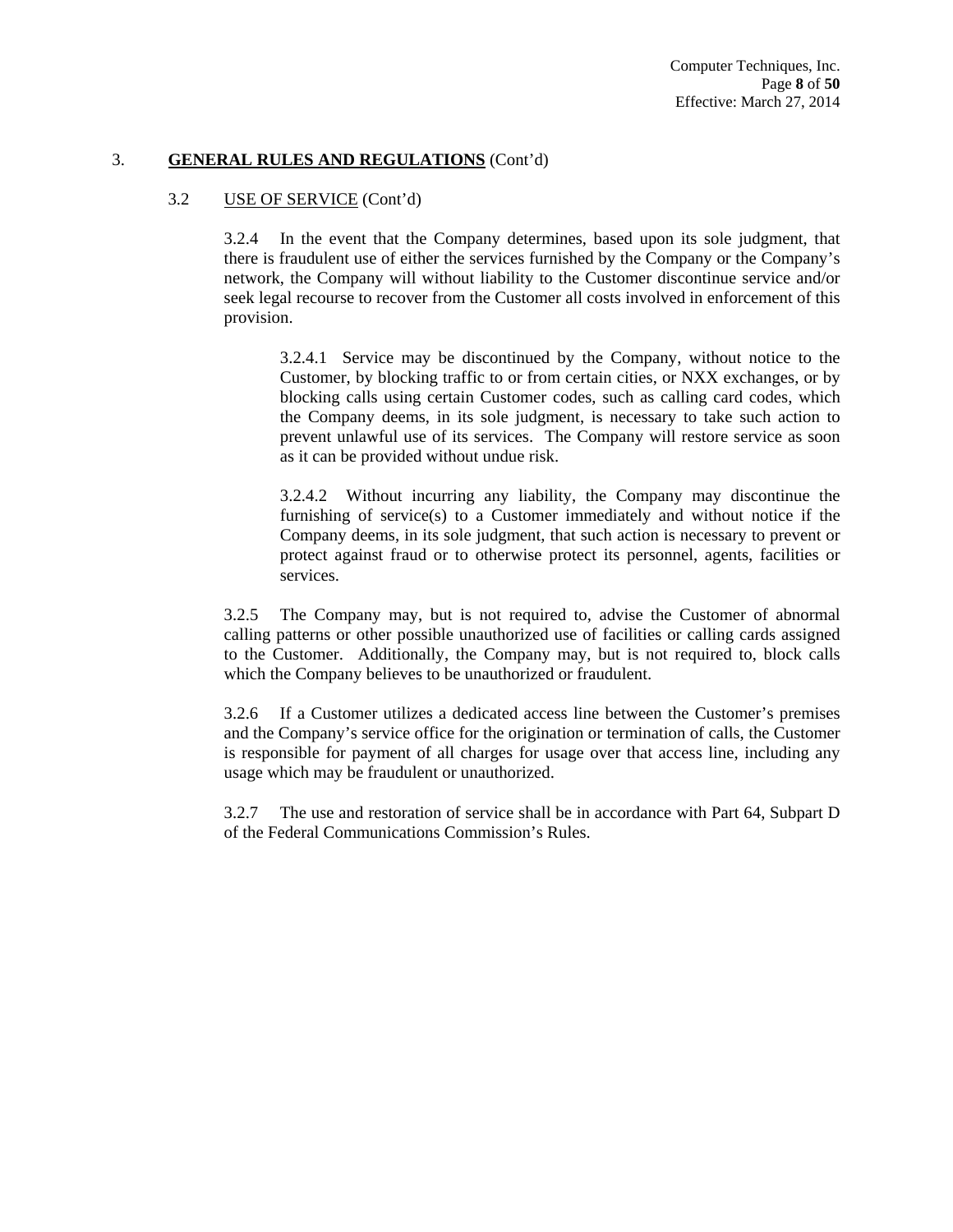## 3.3 OBLIGATIONS OF THE COMPANY

### 3.3.1 Liability

Except as provided in this Section, the Company's sole liability for any claim, loss, expense or damages of any kind, whether direct, indirect, special or consequential, arising from, or in any way attributable to, acts or omissions of the Company relating to the installation, provision, termination, maintenance, repair, restoration, or billing of any service, feature or option available under this tariff shall not exceed an amount equal to the monthly recurring charge to the Customer for one (1) month, if any, or as otherwise set forth in the outage credit provisions of this tariff provided, however, that:

3.3.1.1 The Company's liability for its willful misconduct is not limited by this tariff.

3.3.1.2 The Company is not liable for any failure of facilities or performance of services due to causes beyond its control, including, not limited to, civil disorder, fire, flood, storm or other natural or man-made disasters or elements, labor problems or regulations issued by or action taken by any government agency having jurisdiction over the Company or its services or equipment.

3.3.1.3 The Company shall have no liability to any person or entity other than its Customer.

3.3.1.4 The Company shall not be liable for, and shall be fully indemnified and held harmless by the Customer against the following:

.1 Any claim, loss, expense or damage (including, but not limited to, reasonable attorney's fees and expenses) for engaging in a criminal enterprise defamation, liable, slander, invasion of privacy, infringement of copyright or patent, arising from, or in connection with, the material, data, information, or other content transmitted over the services or facilities furnished by the Company.

.2 Any claim, loss, expense or damage (including, but not limited to reasonable attorney's fees and expenses) for any act or omission of the Customer or its agents and contractors, or due to the failure of Customer-provided equipment, facilities, systems or services.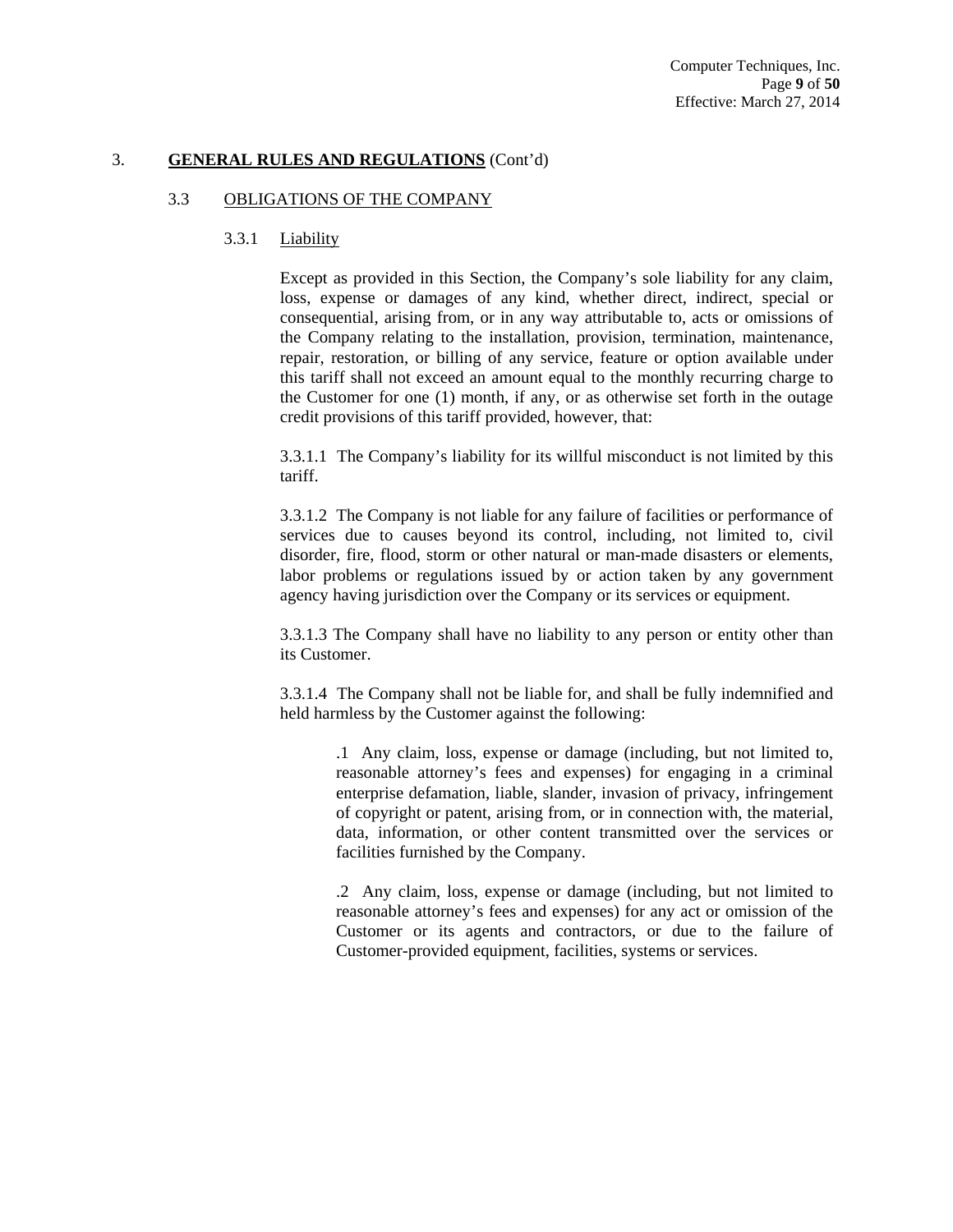### 3.3 OBLIGATIONS OF THE COMPANY (Cont'd)

### 3.3.1 Liability (Cont'd)

.3 Any claim, loss, expense or damage (including, but not limited to, reasonable attorney's fees and expenses) for personal injury or death of any person caused directly or indirectly by the installation, maintenance, location, condition, operation, failure, presence, use or removal of equipment or wiring provided by the Company, if not caused by negligence of the Company; and/or

.4 Any use by the Customer of the Company's products or services which use has been restricted or limited by action of a government agency having jurisdiction over the Customer, the Company or its products or services.

 3.3.1.5 All or a portion of the service provided pursuant to this tariff may be provided over facilities of third parties, and the Company shall not be liable to the Customer or any other person, firm or entity in any respect whatsoever arising out of errors or defects caused by such third parties.

3.3.1.6 Where any claim arises out of the Company's acting as a Resp. Org. or where the Company's Services are not made available on the date committed to the Customer, or cannot otherwise be made available after the Company's acceptance of the Customer's order, or is provided with a number(s) other than the one(s) committed by the Company to the Customer, or the number(s) is not included in the Directory Assistance or is included in an incorrect form, or Vertical Features are not obtained or are obtained in error, and any such failure(s) is due solely to the negligence of the Company, in such case the Company's liability, if any, is limited to the lesser of (a) the actual monetary damages incurred and proved by the Customer as the direct result of such failure(s), or (b) the sum of \$100.00.

3.3.1.7 The Company shall not be liable for the use, misuse or abuse of a Customer's service by third parties, including, without limitation, the Customer's employees or members of the public who dial the Customer's telephone number in error. Compensation for any injury the Customer may suffer due to the fault of others must be sought from such other parties.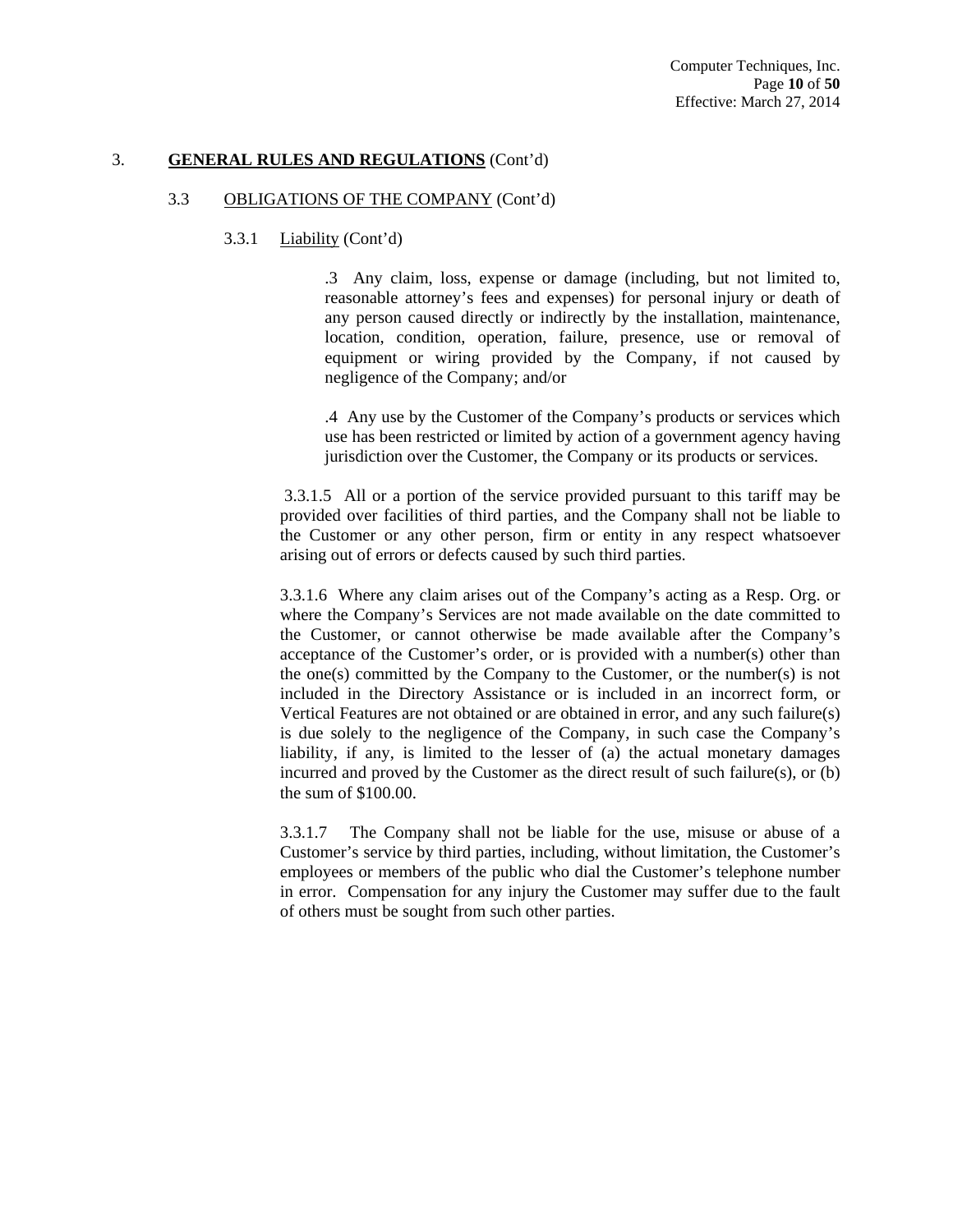### 3.3 OBLIGATIONS OF THE COMPANY (Cont'd)

### 3.3.1 Liability (Cont'd)

3.3.1.8 Notwithstanding Section 3.3.1.5, in the event that the Company causes the misrouting of calls, the Company's sole liability shall be to provide a credit equal to the charges for the affected calls.

3.3.1.9 The Company reserves the right to immediately suspend or cancel without advance written notice and without any liability whatsoever, the provision of any service(s) to any Customer if the Company determines in its sole discretion that the Customer is using the service(s) to make or permit any telephone facility under such Customer's control to be used for any purpose or activity, including, but not limited to, any obscene, indecent or harassing purpose or activity, prohibited by Section 223 of the Communications Act of 1934, as amended, and 8xx calls placed with the intent of gaining access to a Customer's outbound calling services without authorization from the Customer.

3.3.1.10 The Company is not liable for any damages, including toll usage charges, the Customer may incur as a result of the unauthorized use of its telephone facilities. This unauthorized use of the Customer's facilities includes, but is not limited to, the placement of calls from the Customer-provided equipment which are transmitted or carried on the Company network or the network over which its traffic is carried. The Company's Customer Service agents may work with Customers to recommend possible solutions to reduce unauthorized use of their facilities. However, the Company does not warrant or guarantee that its recommendations will prevent all unauthorized use, and the Customer is responsible for controlling access to, and use of, its own telephone facilities.

3.4.1 The Customer shall be responsible for damages to the Company's facilities or that of its network providers caused by the act or omission of the Customer, its authorized users, officers, directors, employees, agents, contractors, licensees or invitees or any person or entity who gains access to the service at the customer through the negligence of the customer.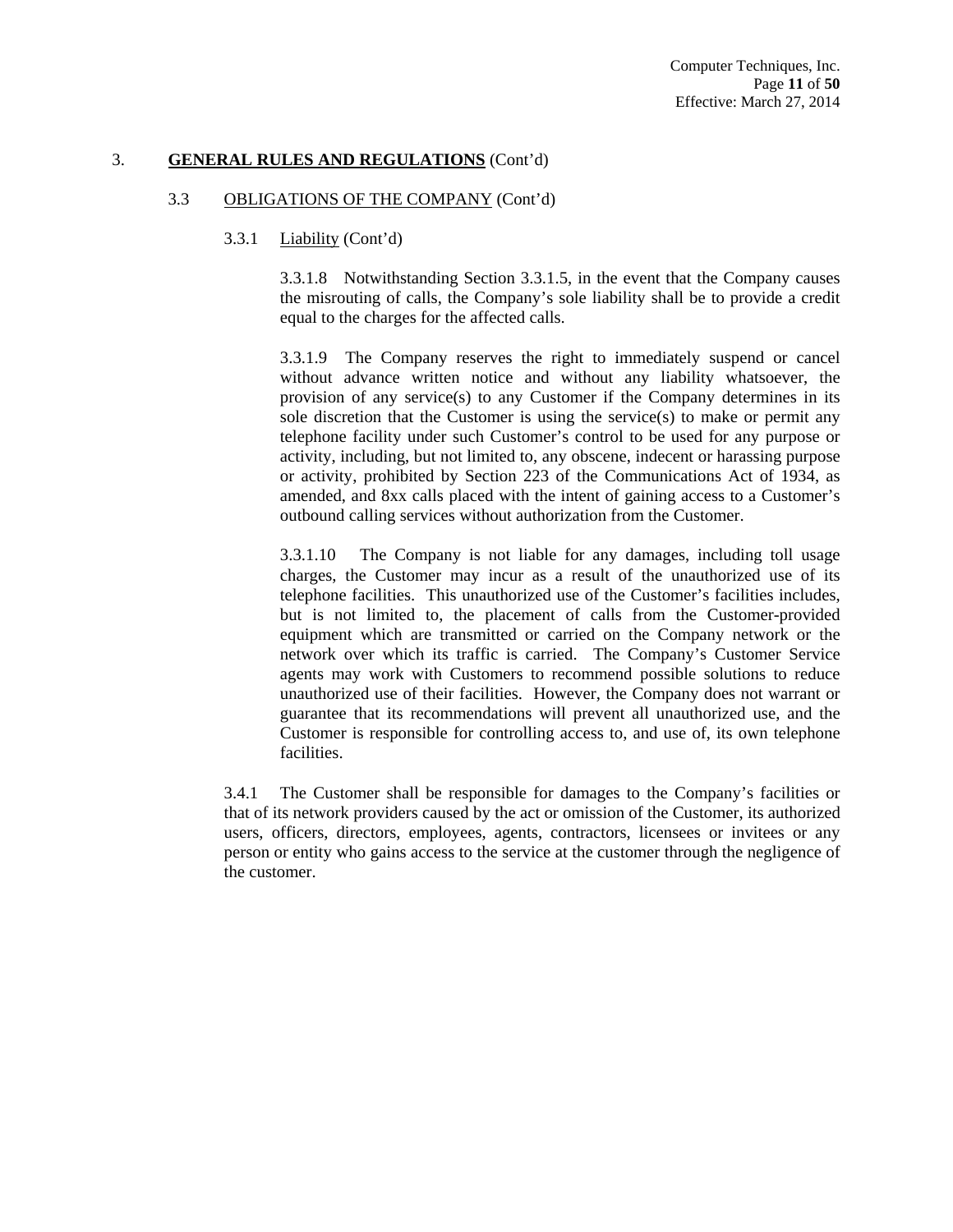#### 3.4 OBLIGATIONS OF THE CUSTOMER

3.4.2 The Customer will guarantee the performance by his authorized user(s) of all provisions of this tariff and contractual obligations between the Customer and the Company. The Customer will be liable for the acts or omissions of its authorized user(s) relative to the compliance with the provision of this tariff.

3.4.3 The Customer may not assign or transfer to a third party, whether by operation of law or otherwise, the right to use the services provided under this tariff, provided however, that where there is no interruption of use or relocation of the services, such assignment or transfer may be made to the following:

(a) Another Customer of the Company, provided that the assignee or transferee assumes all accrued and unpaid obligations of the transferring Customer including, but not limited to, all indebtedness for such services, and the unexpired portion of the minimum period and the termination liability applicable to such services if any; or

(b) A court-appointed receiver, trustee or other person acting pursuant to the laws of bankruptcy, receivership, reorganization, insolvency, liquidation or other similar proceedings, provided that the assignee or transferee assumes all accrued and unpaid obligations of the transferring Customer including, but not limited to, all indebtedness for such services, and the unexpired portion of the minimum period and the termination liability applicable to such services, if any.

If the Customer wishes to assign or transfer the right to use services provided under this tariff, written consent of the Company is required prior to such assignment or transfer which consent may be granted or withheld in the sole discretion of the Company. All regulations and conditions contained in this tariff shall apply to such assignee or transferee.

The assignment or transfer of services does not relieve or discharge the assignor or transferor from remaining jointly and severally liable with the assignee or transferee for any obligations existing at the time of the assignment or transfer.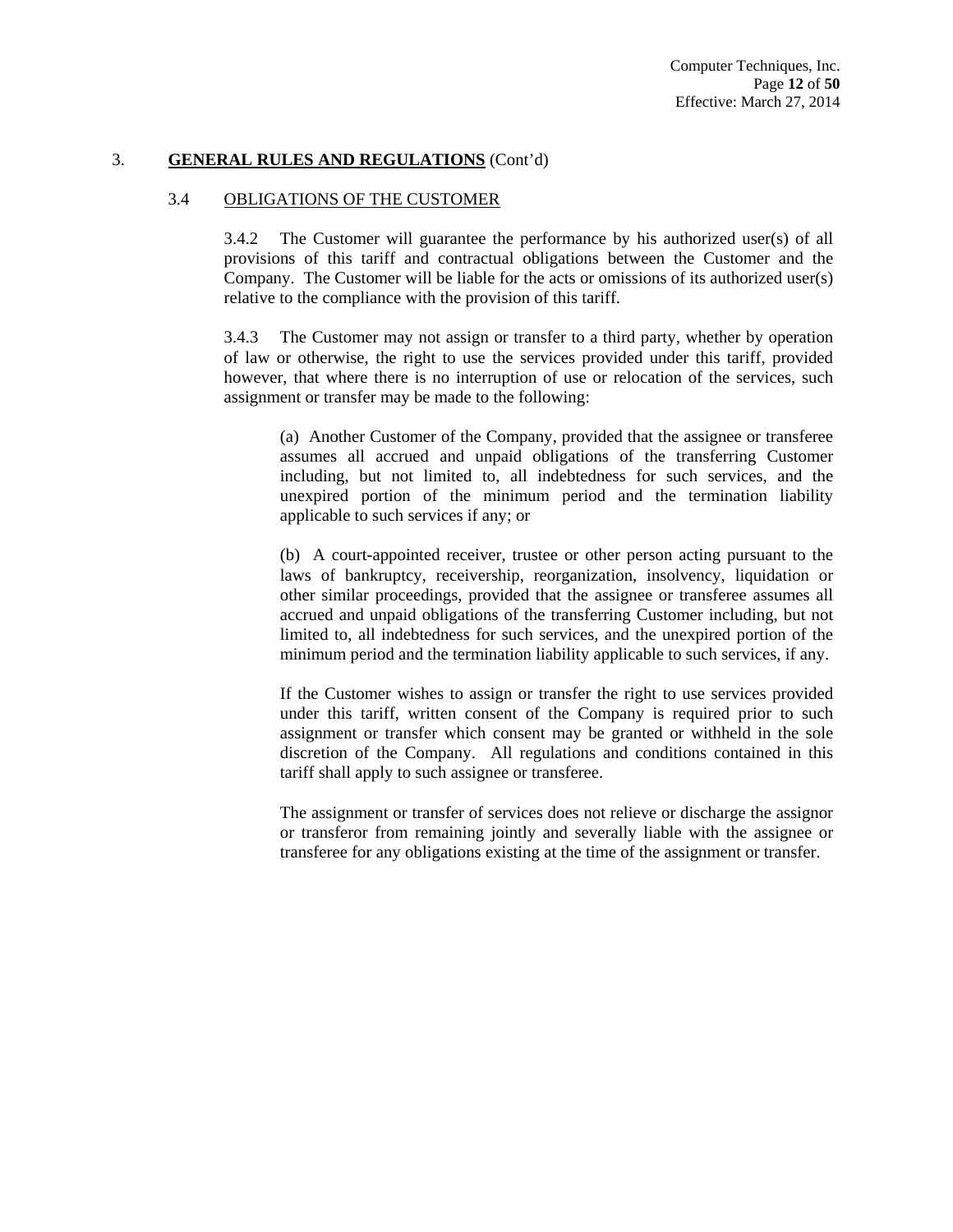### 3.4 OBLIGATIONS OF THE CUSTOMER (Cont'd)

3.4.4 The Customer of the Company's 1+, 0+ (sent paid) and/or inbound service is responsible for payment for all calls placed:

- (a) via the Customer's local telephone service number(s);
- (b) via dedicated access lines to the Company facilities and/or network;

(c) via the Customer's 8xx Service number(s) either intentionally or mistakenly placed;

- (d) originated at the Customer's number(s);
- (e) accepted at the Customer's number(s) (e.g. collect calls); and
- (f) billed to the Customers number via third number billing.

This responsibility is not changed by virtue of any use, misuse, or abuse of the Customer's service, Customer provided systems, equipment, facilities, services interconnected to the Customer's local telephone service, 0+ (sent paid), dedicated lines or inbound service; which use, misuse or abuse may be occasioned by third parties, including, without limitation, the Customer's employees and members of the public.

 3.4.5 The Customer must obtain an adequate number of access lines for service to handle its expected demand in order to prevent interference or impairment of the service or any other service provided by the Company. The Company will have the right to determine such adequacy giving due consideration to (1) the total call volume; (2) average call duration; (3) time-of-day characteristics; and (4) peak calling period.

The Company, without incurring any liability, may disconnect or refuse to furnish Service to any Customer that fails to obtain an adequate number of lines. In the case of disconnections, the Customer will be notified in writing in advance of the termination of service.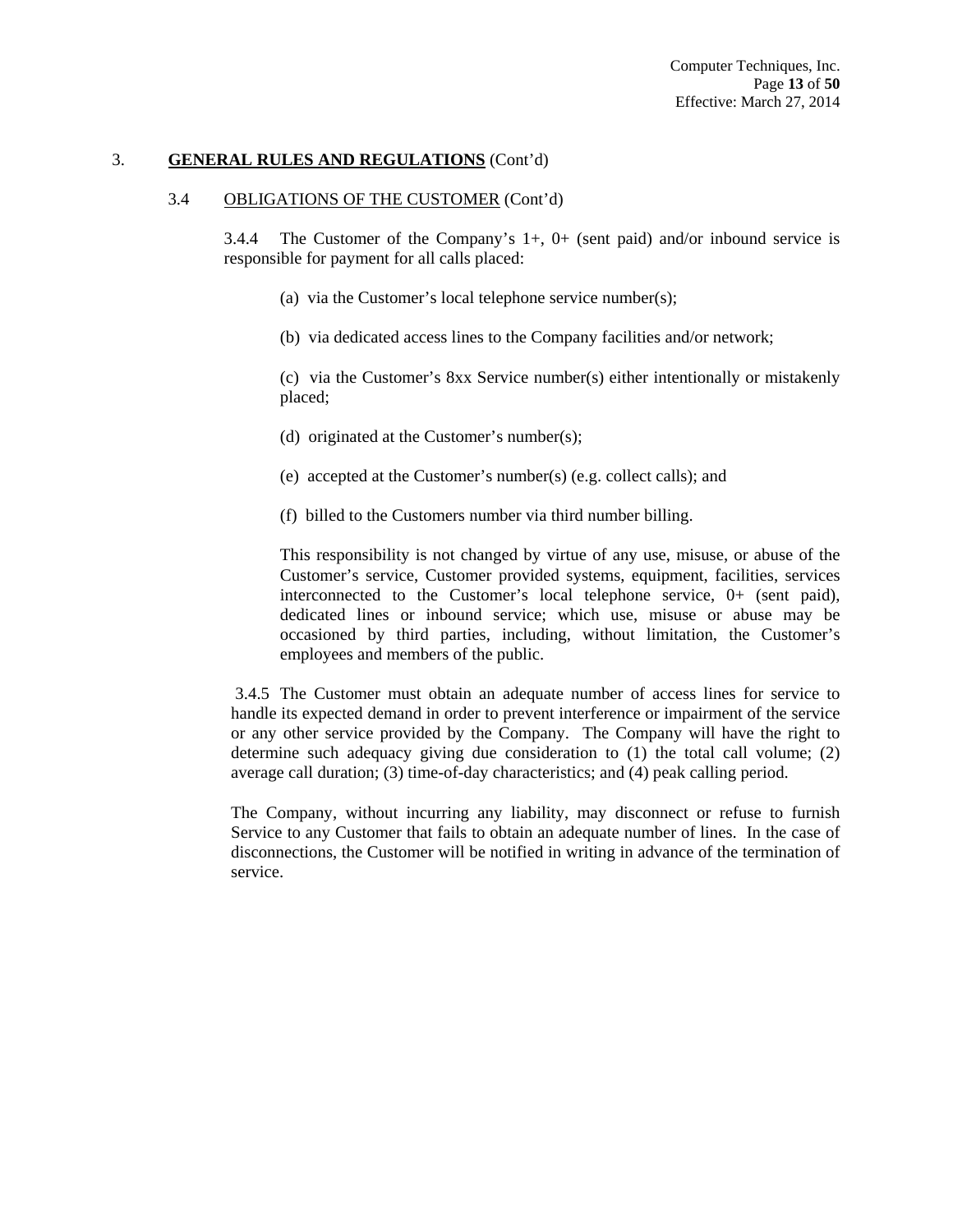### 3.4 OBLIGATIONS OF THE CUSTOMER (Cont'd)

3.4.6 Any mistakes, accidents, omissions, interruptions, delays, errors or defects in transmission or service which are caused or contributed to, directly or indirectly, by an act or omission of the Customer, by others, through the use of Customer-provided facilities or equipment, or through the use of facilities or equipment furnished by any other person using the Customer's facilities shall not result in the imposition of any liability upon the Company. The Customer shall pay to the Company any reasonable costs, expenses, damages, fees or penalties incurred by the Company as a result thereof, including the costs of any local exchange Company labor and materials. The Company shall be indemnified, defended and held harmless by the Customer against any and all claims, demands, causes of action and liability relating to services provide pursuant to this agreement, including payment to the Company associated with reasonable attorney's fees.

### 3.5 PAYMENT REGULATIONS

3.5.1 Service shall be provided and billed for on a monthly basis. Payment is to be made to the address designated on the invoice or such other location as the Company may direct in writing from time to time. In addition to the charges for the Company's services, the Customer shall pay any applicable federal, state or local use, excise, sales or privileges taxes resulting from the services furnished by the Company. Such taxes shall not be counted toward the attainment of any volume or revenue commitment and will not be discounted.

3.5.2 The Customer is responsible for payment of all charges for service(s) furnished by the Company. This includes payment for calls or services (a) originated at the Customer's number(s) whether authorized or not; (b) accepted at the Customer's number(s) (e.g. 8xx Service and collect calls); (c) billed to the Customer's number via third number billing, a calling card, or other special billing number; and/or (d) incurred at the specific request of the Customer.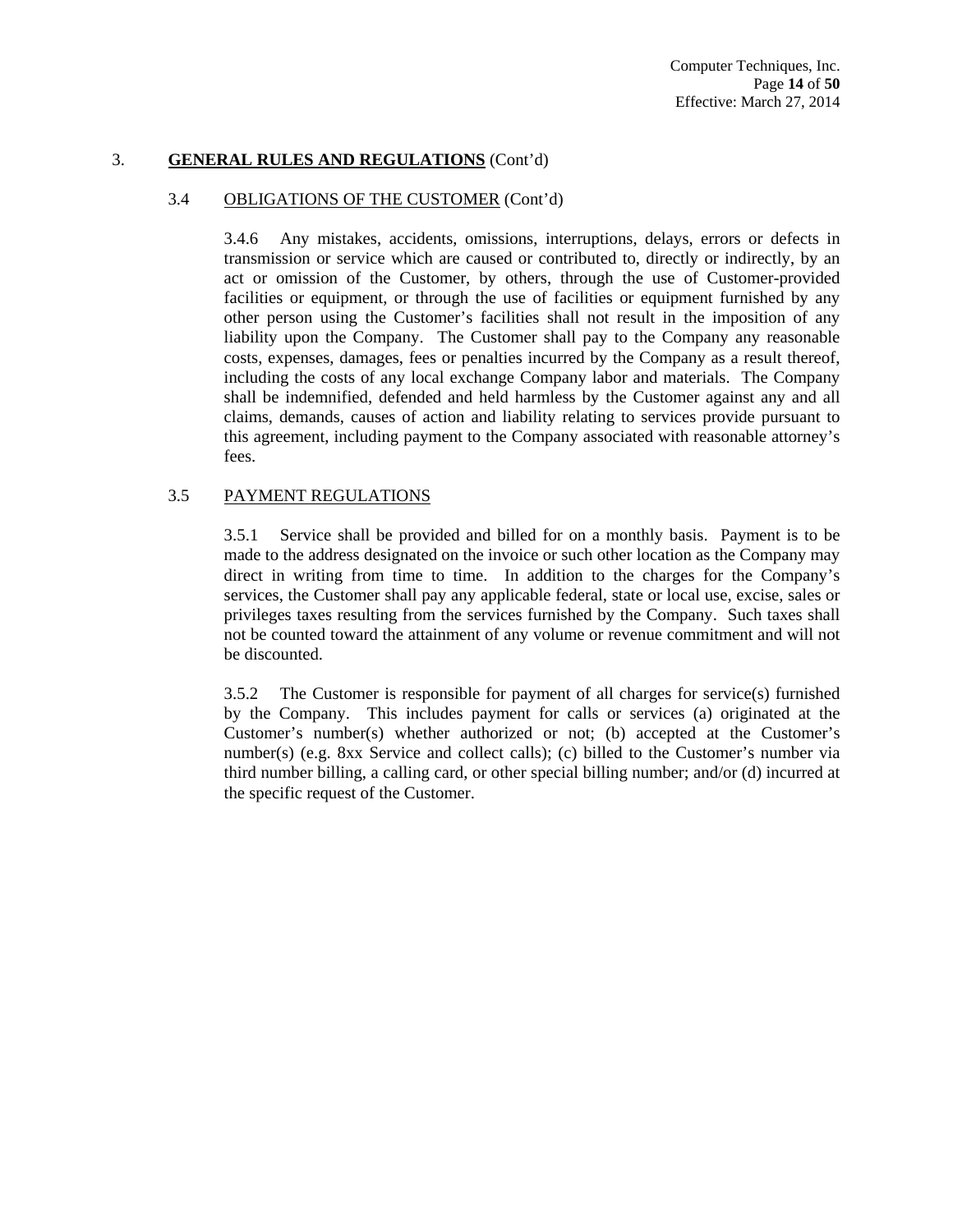## 3.5 PAYMENT REGULATIONS (Cont'd)

3.5.3 A Customer is responsible for payment for all calls placed to or via the Customer's telephone number(s). This responsibility is not changed by virtue of any use, misuse, or abuse of the customer's service or Customer provided systems, equipment, facilities or services interconnected to the Customer's 8xx Service, which use, misuse or abuse may be occasioned by third parties, including, without limitation, the Customer's employees and members of the public who dial the customer's 8xx number by mistake.

3.5.4 If notice of a dispute with respect to charge is not received, in writing, within 30 days after an invoice is rendered, such invoice shall be deemed to be correct and binding upon the Customer. In instances of a dispute, the Customer is required to pay the undisputed portion of the bill in its entirety. Accounts not paid within 30 days from the due date stated on the bill will be considered delinquent. Delinquent payments may result in the imposition of a late fee which shall be imposed at the rate of 1.5% of the unpaid balance per month or the maximum allowable rate under applicable state law.

3.5.5 If a Customer accumulates more than \$1,000 of undisputed delinquent charges, the Company's Resp Org reserves the right not to honor that Customer's request for a Resp Org change and the Company reserves the right not to honor that Customer's request for a carrier change until such undisputed charges are paid in full.

3.5.6 The Company may require applicants or Customers to provide information pertaining to their financial ability to pay for service.

3.5.6.1 Applicants or Customers whose credit worthiness is not acceptable to the Company, or is not a matter of general knowledge, may be denied service or may be required to make, at any time, a deposit in an amount equaling up to three months, actual or estimated, charges for the services provided. The Company may increase the amount of any deposit previously required if, in the Company's sole discretion, it is reasonably necessary under the circumstances.

3.5.6.2 In the case of a cash deposit, interest will be paid for the period during which the deposit is held by the Company. If the Company, in its sole discretion, determines that the Customer is not capable of satisfying its payment obligations, services may be canceled by the Company upon written notice.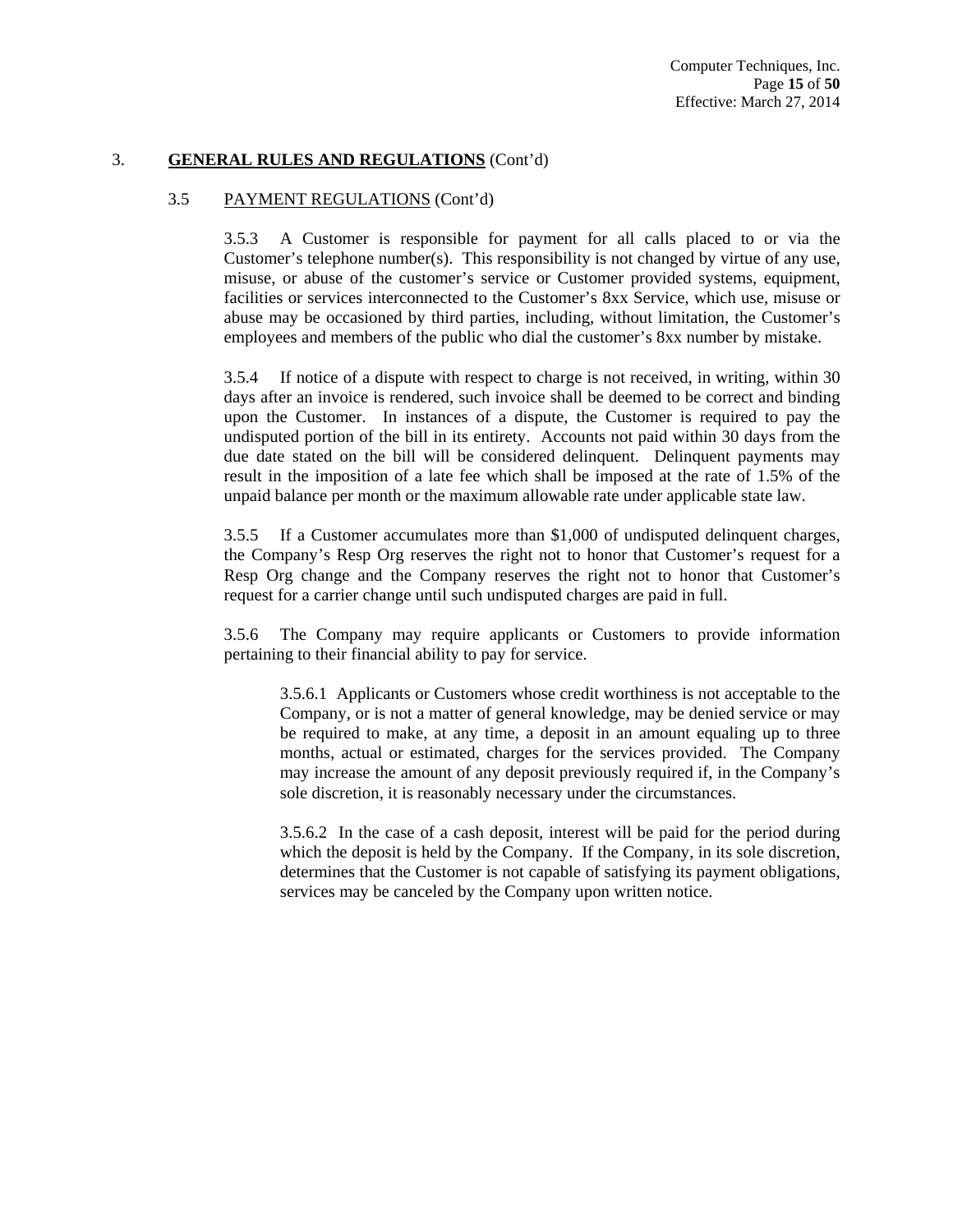## 3.5 PAYMENT REGULATIONS (Cont'd)

3.5.6.3 At the Company's option, such deposit may be refunded or credited to the Customer at, or any time prior to, termination of service. The Customer may elect to apply the deposit to future invoices or receive a payment of the deposit amount. However, if any balance is outstanding on the Customer's account at the time of cancellation, the Company reserves the right to apply the Customer's deposit and accumulated interest against the Customer's unpaid balance.

3.5.7 In the event the Company incurs fees or expenses, including attorney's fees, court costs, costs of investigation and related expenses in collecting, or attempting to collect, any charges owed to the Company, the Customer will be liable to the Company for the payment of all such fees and expenses reasonably incurred.

3.5.8 In the event that a check or draft tendered by a Customer is returned, a fee will apply. The fee will be assessed when a check or instrument issued by a Customer is returned without payment for any reason whatsoever, unless the return is a bank error, in which case documentary evidence is required to waive the fee.

3.5.9 All stated charges in this tariff are computed by the Company exclusive of any federal, state, or local use, excise, gross receipts, sales, or privilege taxes, duties, fees, or similar liabilities (other than general income or property taxes) whether charged to or against the Company of its Customer. Such taxes, fees, etc. shall be paid by the Customer in addition to the charges stated in this tariff. All such taxes, duties and fees shall each be shown as a separate line item on the Customer's monthly invoice.

3.5.10 In cases involving toll fraud, the Company may backbill for two (2) years from the point when such fraud was detected and/or quantified.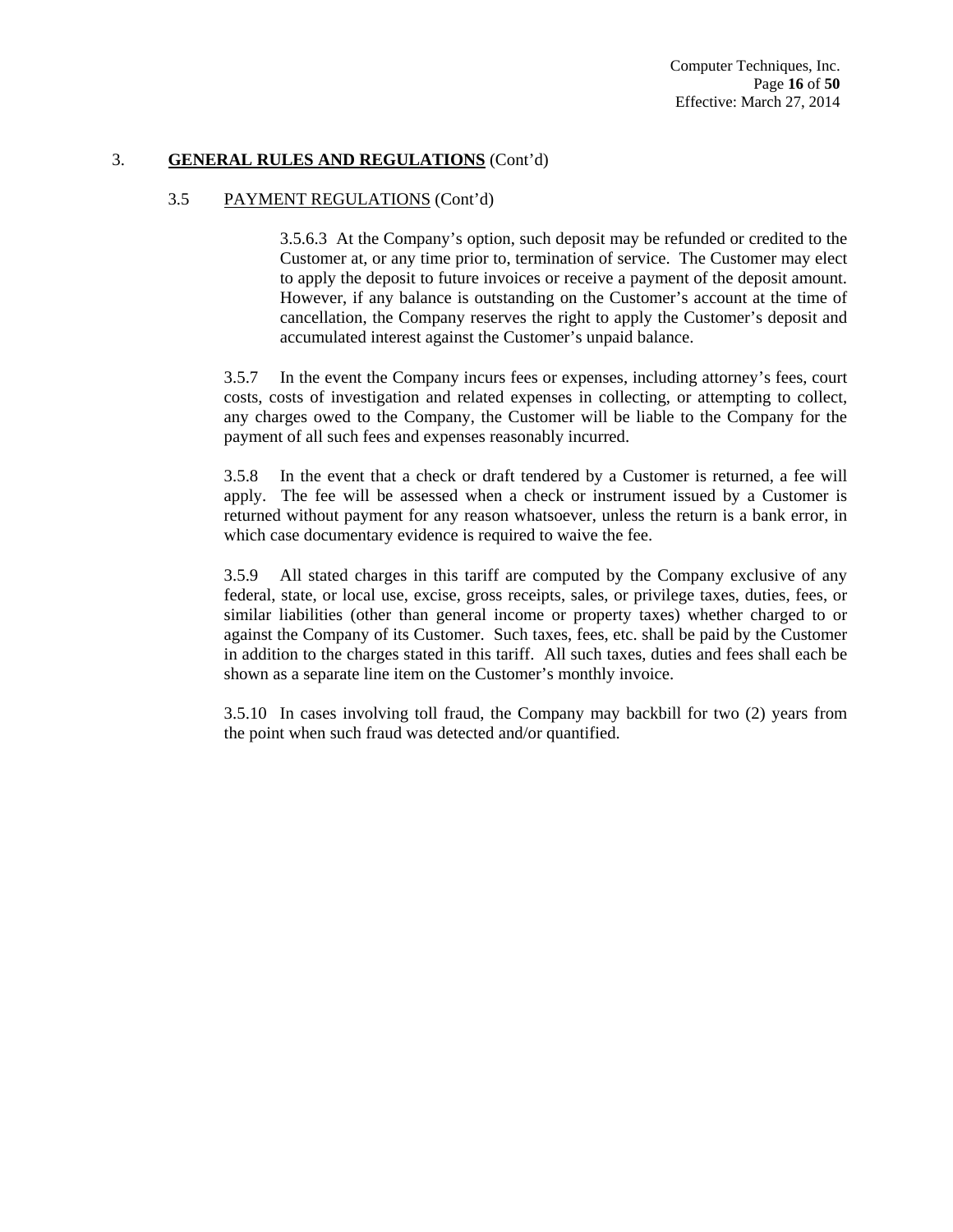#### 3.6 CREDIT ALLOWANCES

### 3.6.1 Interruption of Service

3.6.1.1 No credit will be allowed for relinquishing facilities in order to perform routine maintenance.

3.6.1.2 Credit for failure of service or equipment will be allowed only when such failure is caused by or occurs in facilities or equipment provided by the Company. As used in this tariff, all equipment, facilities and/or services for which the Company renders a bill for payment are considered provided by the Company whether or not the equipment, facilities and/or services are owned and operated by the Company unless otherwise provided by the terms or this tariff.

3.6.1.3 No credit will be allowed for failures of service or equipment due to Customer user-provided facilities or any act or omission of the Customer, its authorized user(s) , officers, directors, employees, agents, contractors, licensees or invitees or any person or entity who gains access to the service at the customer through the negligence of the customer..

3.6.1.4 Credit allowance time for failure of service or equipment starts when the Customer notifies the Company of the failure or when the Company has actual knowledge of the failure, and ceases when the service has been restored and an attempt has been made to notify the Customer.

3.6.1.5 The Customer shall notify the Company of failures of service or equipment and make reasonable attempts to ascertain whether the failure is caused by Customer-provided equipment.

3.6.1.6 Only those portions of the service or equipment operation materially interfered with will be credited.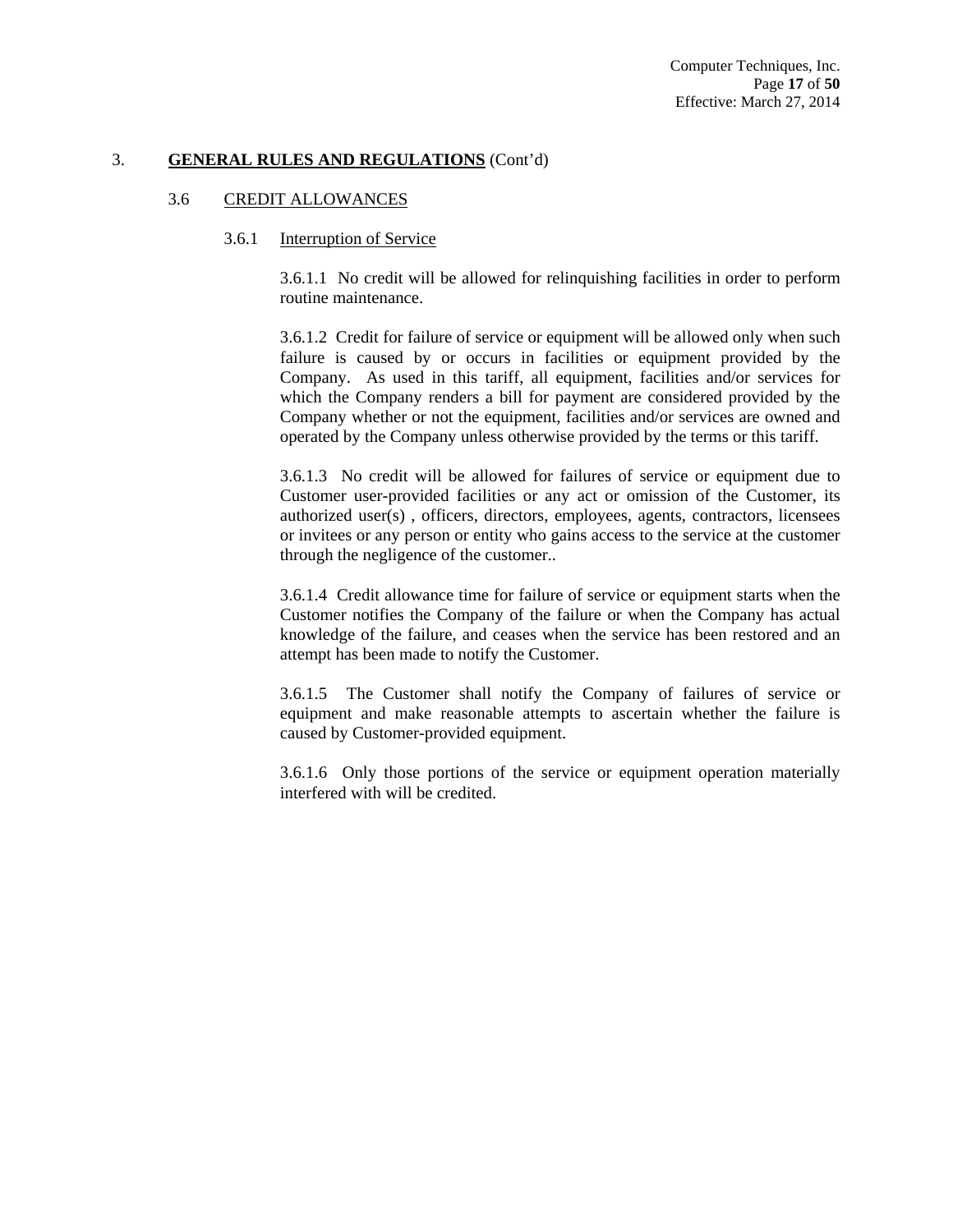## 3.7 EQUIPMENT

### 3.7.1 Customer Obligations

3.7.1.1 The Customer shall assume all responsibility for obtaining all necessary permits, authorization or consents for interconnecting Customer-provided equipment or facilities with the Company's services or facilities as well as ensuring that the Customer-provided equipment or facilities are properly interfaced with the Company's services or equipment.

3.7.1.2 Access to and release of Company provided facilities located on the Customer's premises for testing and repair will be required for failures of equipment or service and/or routine maintenance. The Company will notify the Customer in advance of such necessary access or release and will attempt to schedule the access or release at a mutually convenient time. For charges contemplated in the tariff, such testing and repair and/or routine maintenance will be performed during regular business hours. When, at the specific request of the Customer, such routine maintenance, testing and/or repair is performed outside of regular business hours, additional special service charges may apply.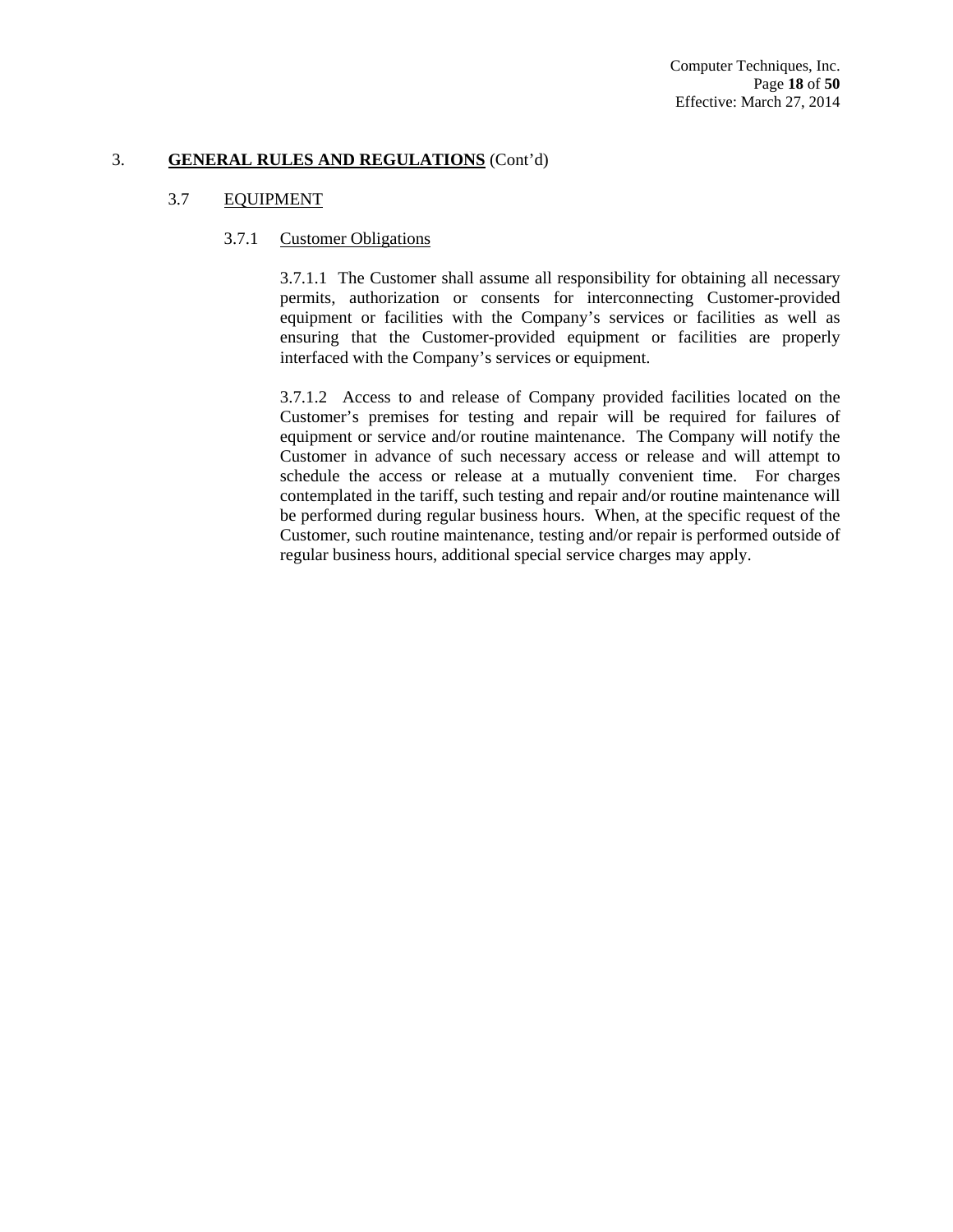### 3.7 EQUIPMENT (Cont'd)

### 3.7.1 Customer Obligations (Cont'd)

3.7.1.3 The Customer shall operate its equipment and facilities in such a manner that its use of the Company's facilities shall not interfere with any other Customer's use of the Company's services or equipment.

3.7.1.4 The Customer shall provide adequate space, electrical power, wiring, HVAC and electrical outlets necessary for the proper operation of the Company's equipment on the Customer's and/or authorized user's premises.

3.7.1.5 The Customer shall be responsible for all loss regardless of cause (other than directly resulting from an act or omission of the Company) to the Company's equipment on the Customer's or its authorized user's premises.

3.7.1.6 The Customer is responsible for ensuring that, except for Customer authorized and qualified personnel, no one attempts to adjust, modify, move or otherwise interfere in any way with the continuous operation of the Company's equipment located at the Customer's or authorized user premises.

3.7.1.7 The Customer shall comply with the minimum protective criteria generally accepted in the telephone industry and other appropriate criteria as may be prescribed by the Company to protect the integrity of service or for safety reasons.

3.7.1.8 The Customer shall be responsible for the installation, operation or maintenance of any Customer-provided equipment. Where such equipment is connected to service furnished pursuant to this tariff, the responsibility of the Company shall be limited to the furnishing of services under this tariff and to the maintenance and operation of such services in the proper manner. Subject to this responsibility, the Company shall not be responsible for the following:

(a) the through transmission of signals generated by Customer-provided equipment or for the quality of, or defects in, such transmission;

- (b) the reception of signals by Customer-provided equipment; or
- (c) network control signaling where such signaling is performed by Customer-provided network control signaling equipment.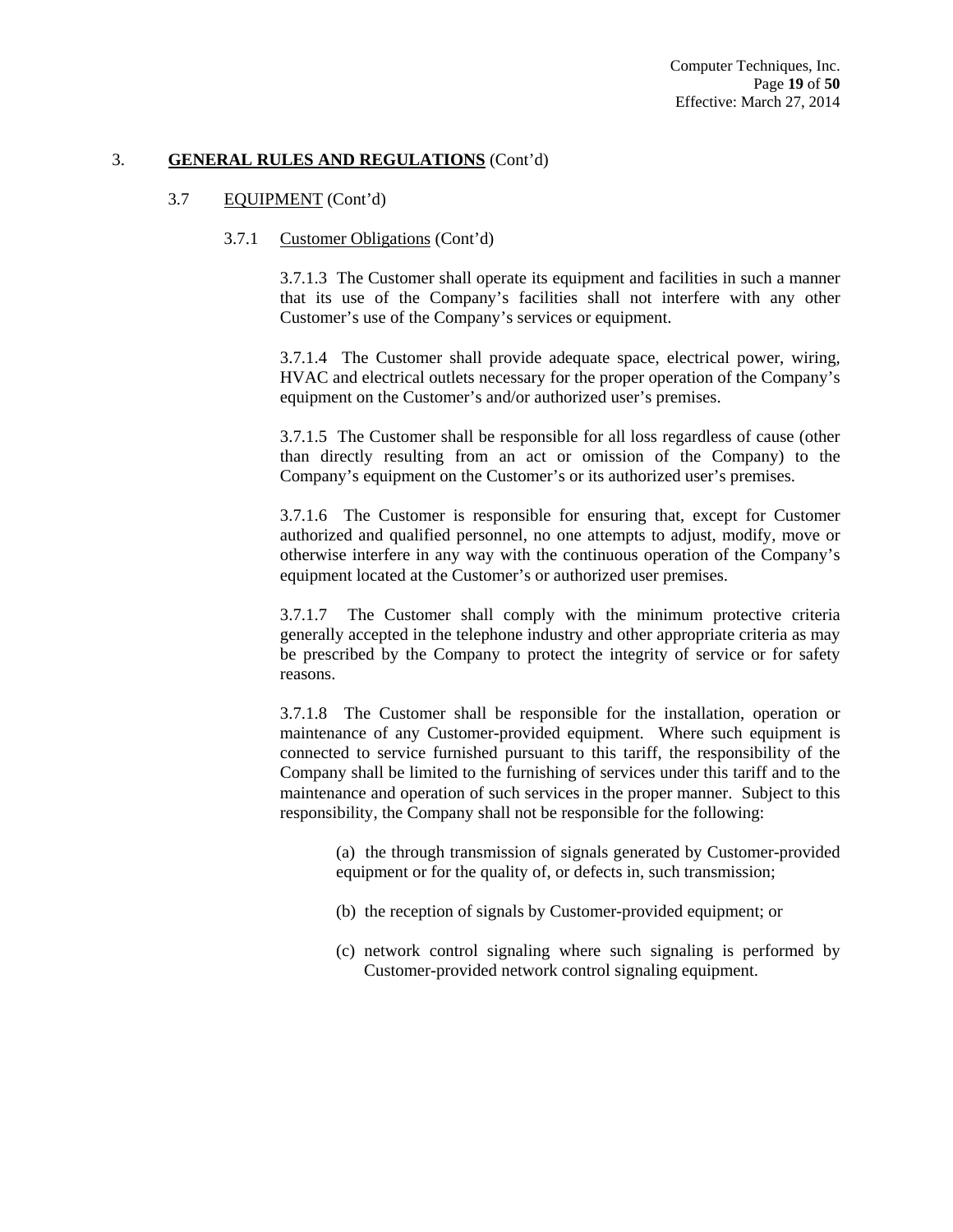### 3.7 EQUIPMENT (Cont'd)

### 3.7.2 Terminal Equipment

3.7.2.1 The Company's facilities and service may be used with or terminated in Customer-provided terminal equipment or Customer-provided communications systems. Such terminal equipment shall be furnished and maintained at the expense of the customer, except as otherwise provided in this tariff. The Customer is responsible for all costs at his premises, including Customer personnel, wiring, electrical power, and the like, incurred in the use of the Company's service.

## 3.8 CANCELLATION OF SERVICE

3.8.1 For any of the following reasons, the Company may discontinue service upon at least 10 days' notice or cancel an application for all services without incurring any liability. Separate accounts for the same Customer are also subject to this provision.

3.8.1.1 In the event that a Customer's bill remains unpaid after more than thirty days following rendition of the bill.

3.8.1.2 In the event of a violation of any regulation governing the service under this tariff, when necessitated by conditions beyond the Company's control, a violation of any law, rule, or regulation of any government authority having jurisdiction over the service.

3.8.1.3 Where the Company is prohibited from furnishing services by order of a court or other government authority having jurisdiction.

3.8.2 The Company, by written notice to the Customer, may, without incurring any liability, cancel or suspend the provision of service or equipment for non-payment of any sum due to the Company from the Customer, whether pursuant to service offered under this tariff or otherwise, or as a result of actions of a government agency which forces discontinuance of the provision of service or equipment, or for violation or threatened violation of any of the terms or conditions of this tariff by the Customer or authorized user, or if the Customer becomes insolvent or bankrupt, or makes a general assignment for the benefit of creditors or as otherwise permitted by this tariff. Cancellation will be effective on the date specified on the notice.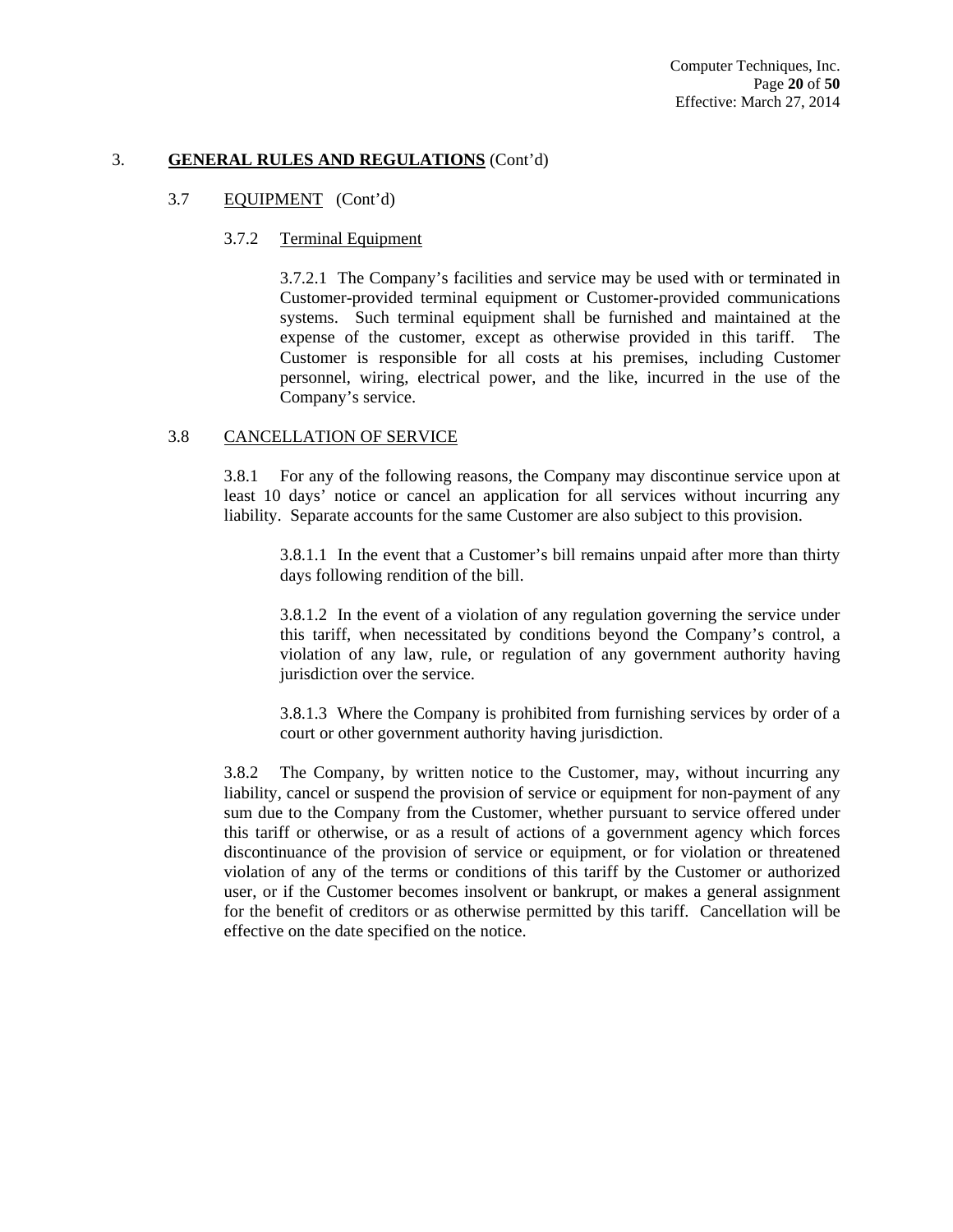### 3.8 CANCELLATION OF SERVICE (Cont'd)

3.8.3 The discontinuance of service by the Company pursuant to this Section does not relieve the Customer of any obligations to pay the Company for charges due and owed for service(s) furnished up to the time of discontinuance.

3.8.4 The remedies set forth herein shall not be exclusive and the Company shall at all times be entitled to all rights available to it under either law or equity.

3.8.5 Except as otherwise provided in this tariff or as specified in writing by the party entitled to receive service, notices may be given orally or in writing to the person(s) whose name(s) and business address(es) appear on the executed service order.

3.8.6 Where the Company cancels a service and the final service period is less than the monthly billing period, a credit will be issued for any amounts billed in advance, prorated at 1/30th of the monthly recurring charge for each day after the service was discontinued. This credit will be issued to the Customer or applied against the balance remaining on the Customer's account.

3.8.7 For the purpose of billing, service will be deemed to be started on the day the service and its associated equipment, if any, is installed. Where billing is based upon Customer usage, Customers will be billed for all usage commencing on the date usage begins.

3.8.8 Subject to the Company's right to cancel or suspend services as otherwise provided in this tariff, the minimum service period is 30 days. Termination by Customer is effective 30 days after receipt by the company of a written notice of cancellation. Termination by the Company is effective 30 days after delivery of written notice or as otherwise set forth in this tariff or other agreement between the Customer and the Company.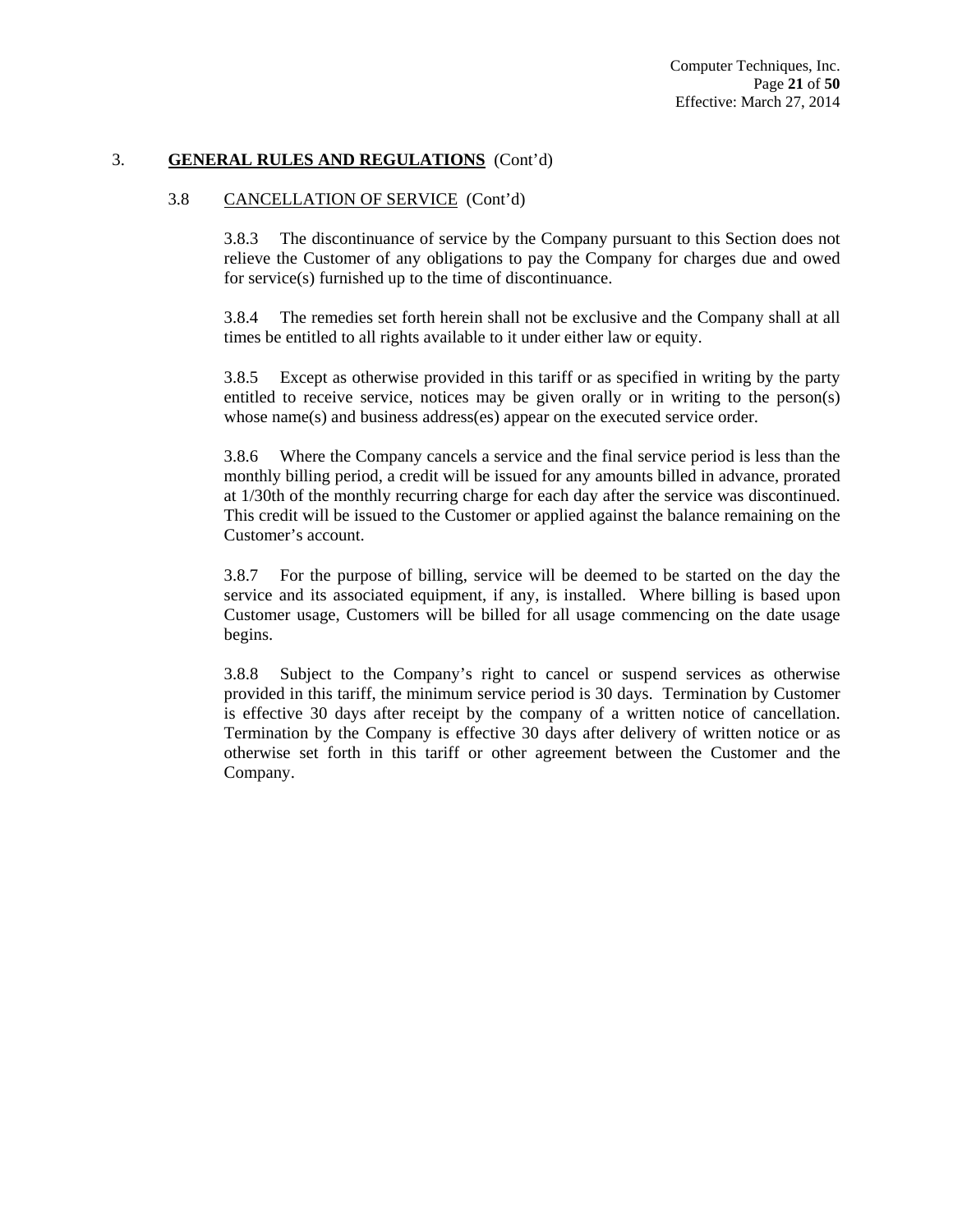### 3.9 DETERMINATION AND RENDERING OF CHARGES

3.9.4 All monthly recurring charges are billed one month in advance. Initial and final month's billing, when the service period is less than a month, will be prorated at 1/30th of the month's recurring charge for each day the service was rendered or equipment was provided.

3.9.5 Usage charges are billed monthly for the preceding billing period. For periods less than the monthly billing period, minimum usage charges are prorated at 1/30th of the monthly minimum amount for each day the service was rendered.

3.9.6 The duration of a call is rated in intervals of the billing increments described for each service provided in this tariff. If the final interval of a call is less than the applicable billing increment, it will be rounded up to a full increment for purposes of billing.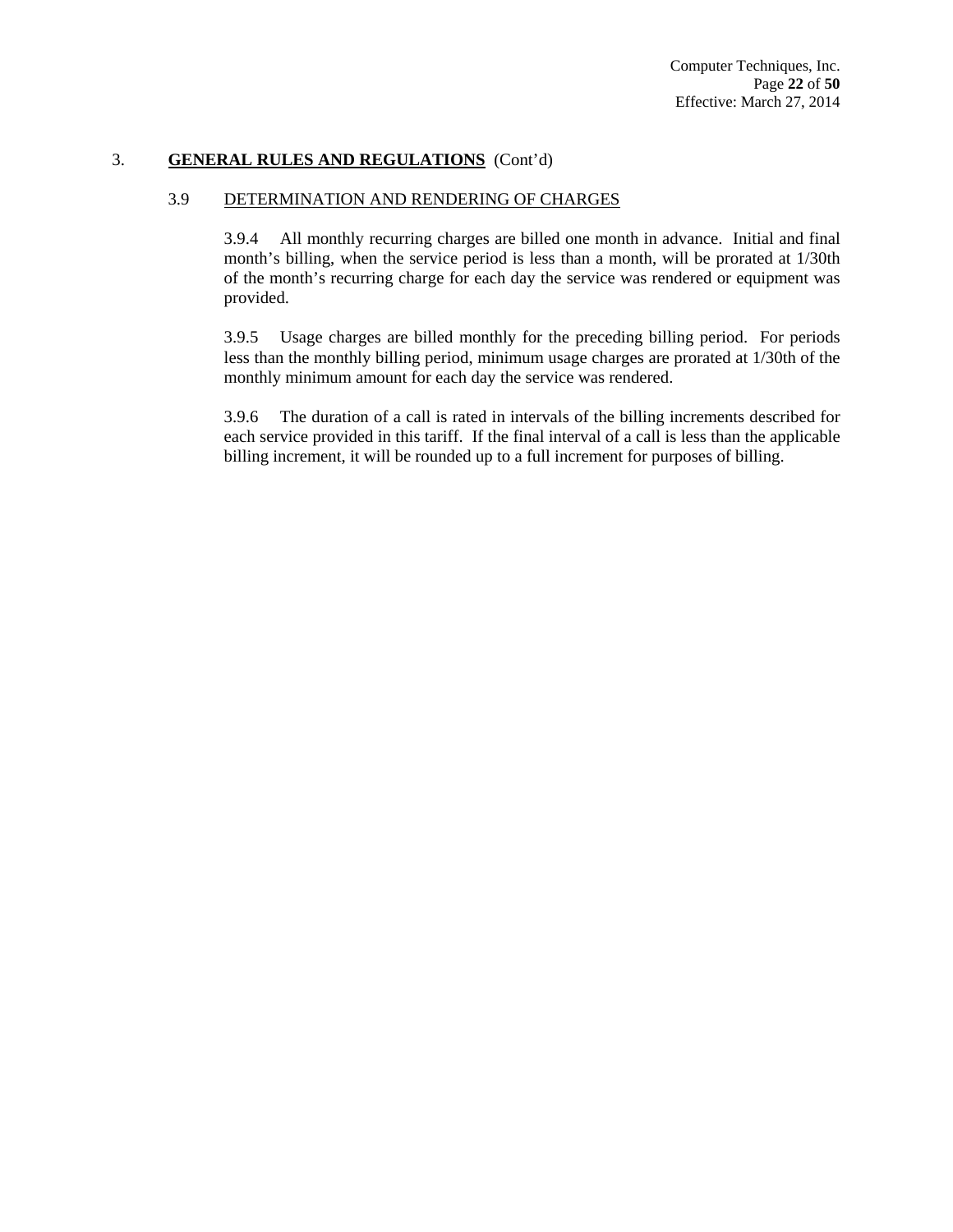### 4. **SERVICE DESCRIPTIONS**

### 4.1 MESSAGE TELECOMMUNICATIONS SERVICE

4.1.1 MTS - This service arrangement allows a Customer to originate intrastate calls in areas with Equal Access capabilities served by the Company by presubscribing to the Service.

Calls are billed in six (6) second increments after an initial minimum billable period of one minute.

### 4.2 Inbound Services

4.2.1 The Company's inbound service is a service accessed via 8xx NPA's originating on feature group facilities provided by the Local Exchange Carrier (LEC) and terminating on a regular line. This service enables the Customer to receive 8xx service calls at their residence or place of business.

4.2.2 The Company reserves the right to require an applicant for the Company 8xx Service to supply the following information when requesting service: an initial traffic forecast, identification of anticipated busy hour, identification of its geographical marketing target areas, and a schedule of marketing and promotional activities. The Company may also require that a new traffic forecast be submitted by the Customer quarterly after service is initiated.

4.2.3 The Company's 8xx Service is furnished upon condition that the Customer contracts for adequate facilities to permit the use of this service without injurious effect upon it or any service rendered by the Company. The Company may terminate or refuse to furnish 8xx Service to any applicant, without incurring any liability and without notice to the Customer, if the use of the service would interfere with or impair any service rendered by the Company.

4.2.4 The Customer must obtain an adequate number of access lines for the Company 8xx Services to handle the Customer's expected demand in order to prevent interference or impairment of this service or any other service provided by the Company considering: (1) total call volume; (2) average call duration; (3) time-of-day characteristics; and (4) peak calling period. The Company, without incurring any liability and without notice to the Customer, may disconnect or refuse to furnish the Company 8xx Service to any Customer that fails to comply with these conditions.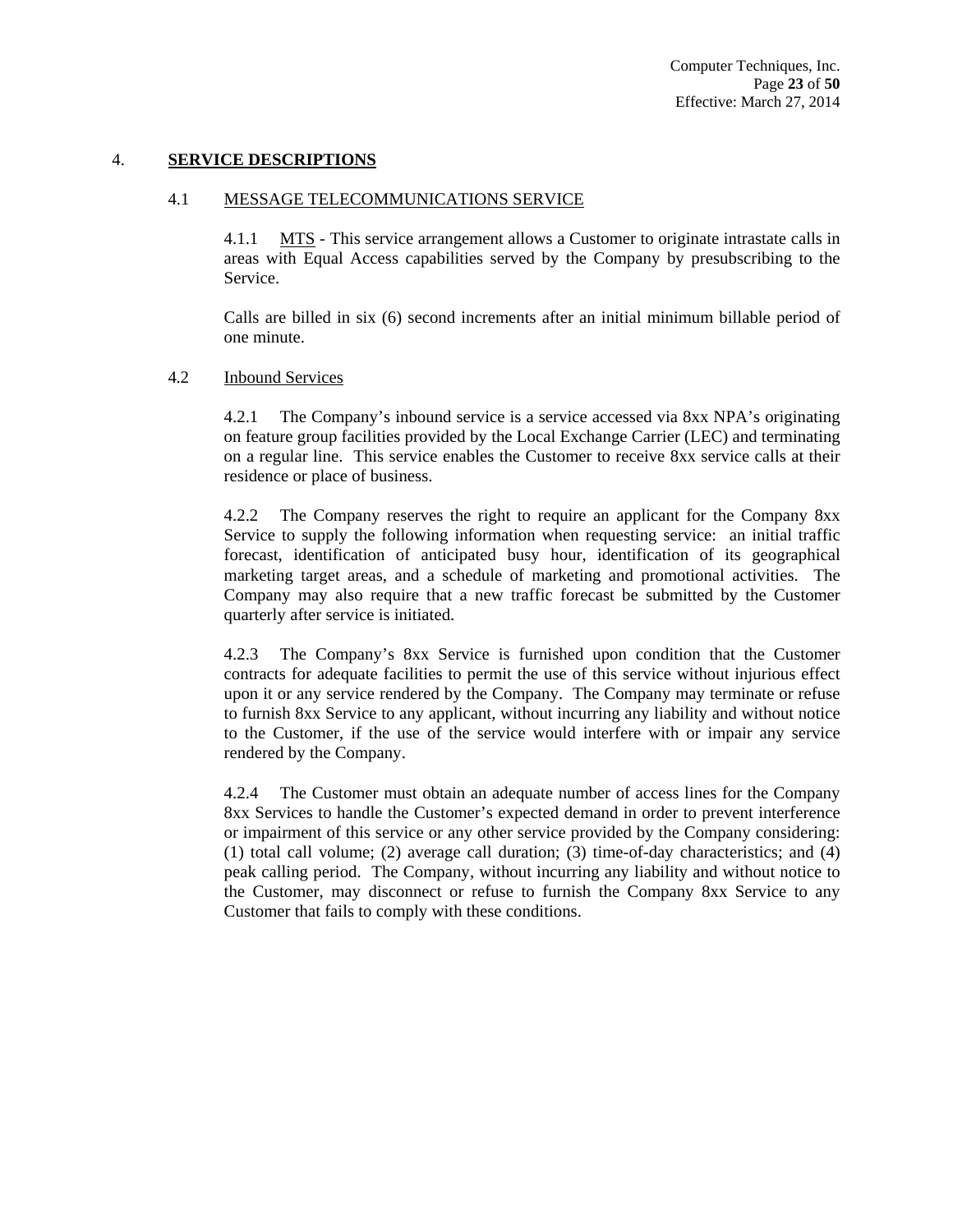## 4. **SERVICE DESCRIPTIONS** (Cont'd)

### 4.3 OTHER SERVICE ARRANGEMENTS

Description – The Unlimited Long Distance Plan offers customers unlimited anytime minutes of interstate and/or intrastate direct dialed voice calls for a flat-rated monthly fee. Usage is limited to the continental U.S, Alaska and Hawaii.

The Unlimited Long Distance Plan may not be used in conjunction with the following: auto dialers, long distance Internet access, call center applications including, but not limited to, auto dialers, PBX trunks, ground start line or trunks, ISDN services, foreign exchange services, public telephone services, public access smart-pay phones, analog to digital conversion digital PBX services, WATS services, PBX services, non-square electronic key telephone systems, hybrid key telephone systems, predictive calling/dialing systems, automatic outbound dialing systems, any type of automatic call distribution system, or the functional equivalent of any such system listed above. If the Company determines Customer is in violation of above listed restrictions, the Customer shall forfeit eligibility for rates under this plan, will be retroactively billed for applicable charges and moved to a usage sensitive plan of Customer's choice. The Company reserves the right to waive any of the above restrictions as the Company's discretion.

## Usage Charges

Refer to Section 6, Service Charges (6.2).

### 4.4 PROMOTIONAL OFFERINGS

Certain promotional offerings may be provided from time to time via this tariff. These promotional offerings may only apply to certain services, and may be limited to certain dates, times, and locations.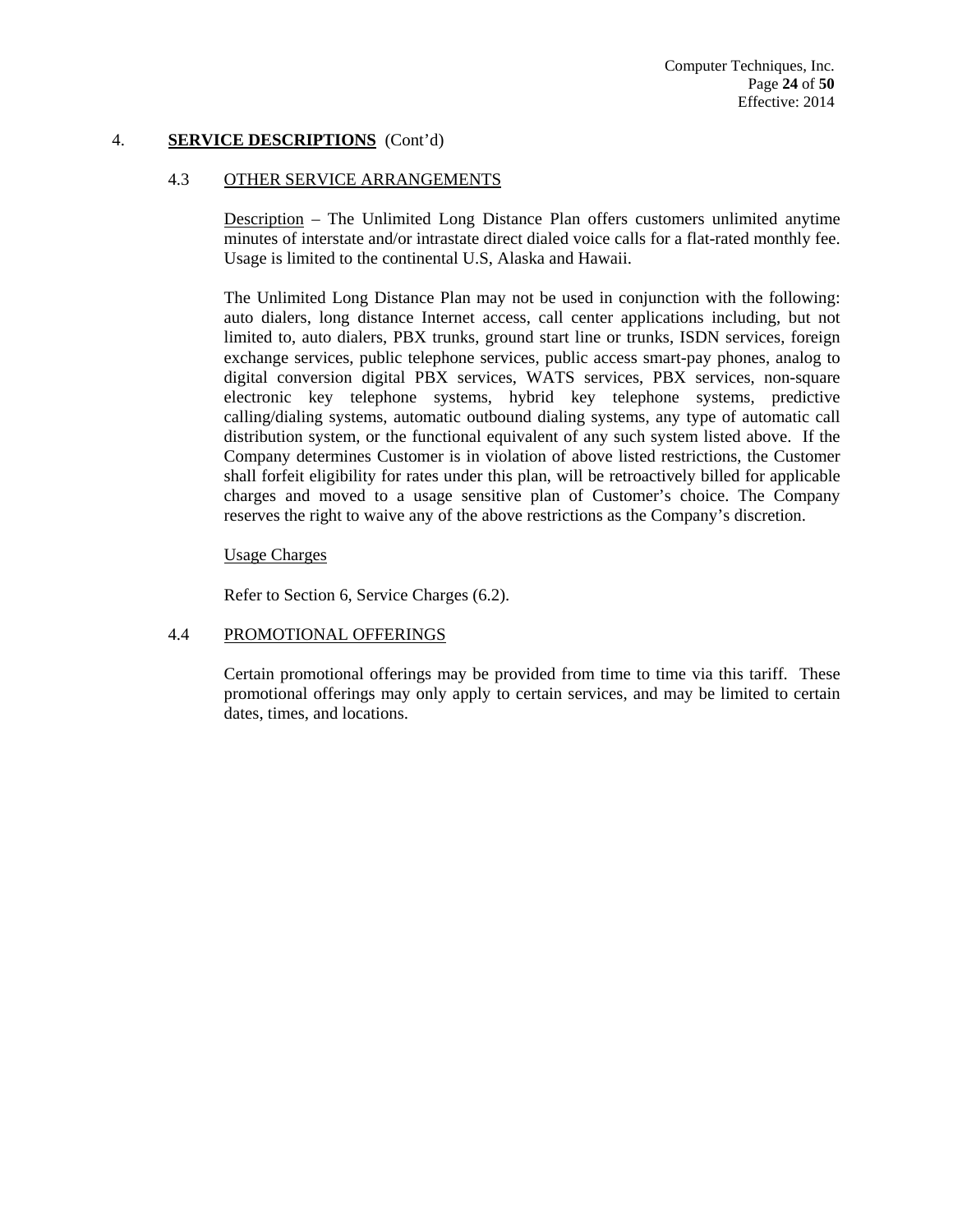## **5. Rates for International Message Telecommunications Service**

## 5.1 Types of Offerings

 International Message Telecommunications Service is available as additional service at the rates listed in Section 7.1, through subscription to any of the Company's Interstate Telecommunications service offerings available from the Company: MTS Service. Each of these offerings utilize the same rate schedules but have different rates and billing increments for each of the rate schedules.

## (a) Determination of Duration

- (i) Chargeable time begins when the connection is established between the calling station and the desired telephone, attendant board, or private branch exchange console.
- (ii) Chargeable time ends when the connection is terminated.
- (iii) Chargeable time does not include the time lost because of faults or defects in the service.

## (b) Determination of Time of Day

 (i) The rate charged is not dependent on the time of day. The rates listed in Section 7.1 are the rates to be charged 24 hours per day.

## (c) Calculation of Billable Time for IMTS Service

- (i) The initial whole minute or fraction thereof is subject to the initial minute rate.
- (ii) The subsequent seconds are rounded in whole minute increments, with the remaining seconds, if any, rounded up to the next whole minute and billed at the additional minute rate.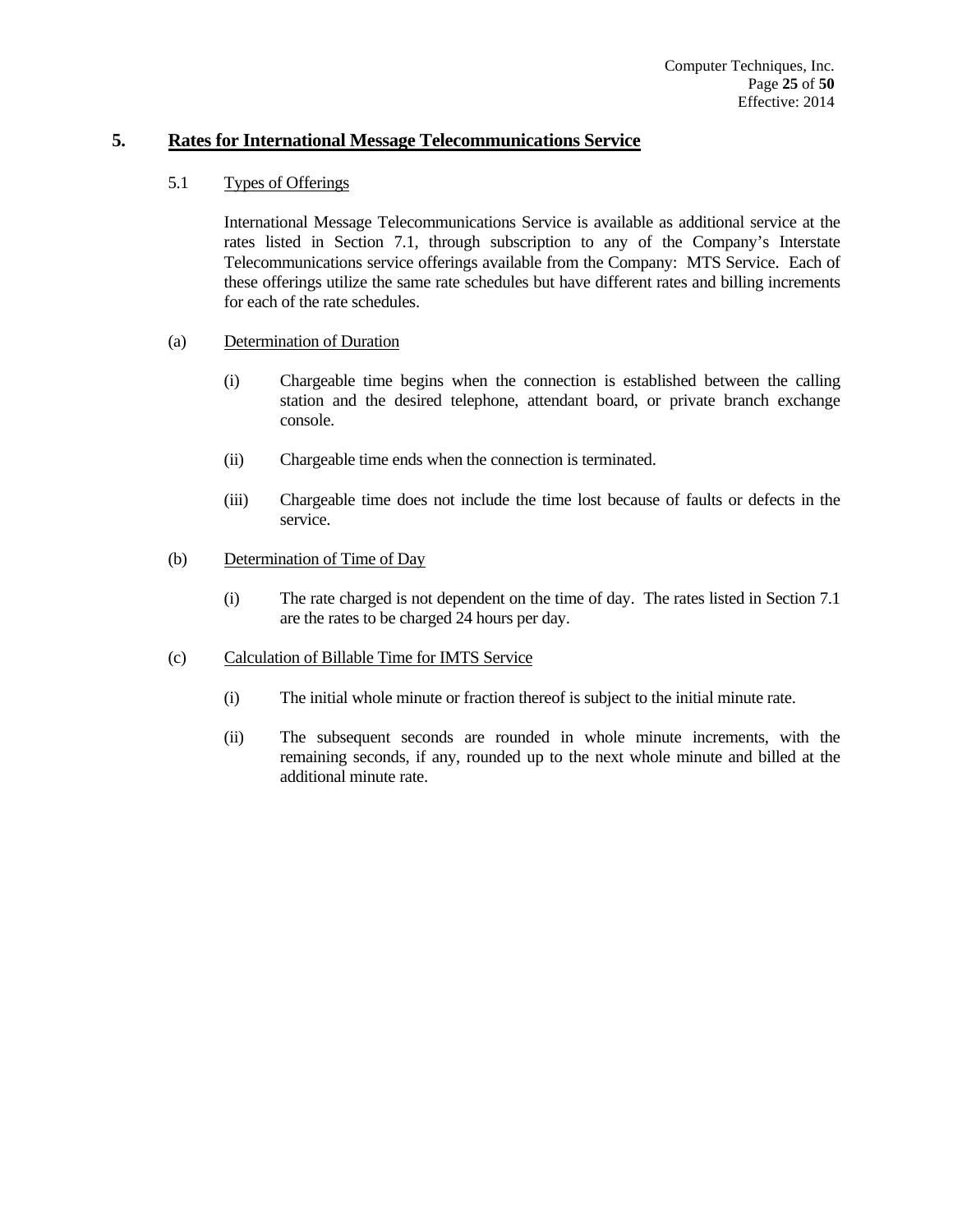## **5. International Message Telecommunications Service (cont'd)**

5.2 Inmarsat Service - There are four types of Inmarsat, calls: Inmarsat Type A, B, M and Aeronautical Services. The four types of calls are to the Atlantic, Indian, and Pacific Ocean Inmarsat locations which are described below. Volume discounts are not applicable for calls to Inmarsat locations. These rates apply to all hours and days. All Inmarsat Service is calculated on a 60-second minimum duration basis, with additional 60-second increments. All calling card surcharges and directory assistance charges apply.

 (a) Inmarsat Standard A Service: For analog-based calls made to mobile terminals using the dialing pattern of: International Access Code  $(011) +$  Ocean Region Code (three-digits) + Standard A terminal number (seven-digits, beginning with, and including the digit "1", "8", or "9").

 (b) Inmarsat Standard B Service: For digital-based calls made to mobile terminals using the dialing pattern of: International Access Code  $(011) +$  Ocean Region Code (three-digits) + Standard B terminal number (nine-digits, beginning with, and including the digit "3").

(c) Inmarsat Standard M Service: For digital-based calls made to mobile terminals using the dialing pattern of : International Access Code  $(011) +$  Ocean Region Code (three-digits) + Standard M terminal number (nine-digits, beginning with, and including the digit "6").

 (d) Inmarsat Aeronautical Service: For digital-based calls made to aeronautical terminals using the dialing pattern of: International Access Code  $(011) +$  Ocean Region Code (three-digits) + Standard B terminal number (nine-digits, beginning with, and including the digit "5").

(e) Rates for calls terminating to the following locations are listed in Section 7.1.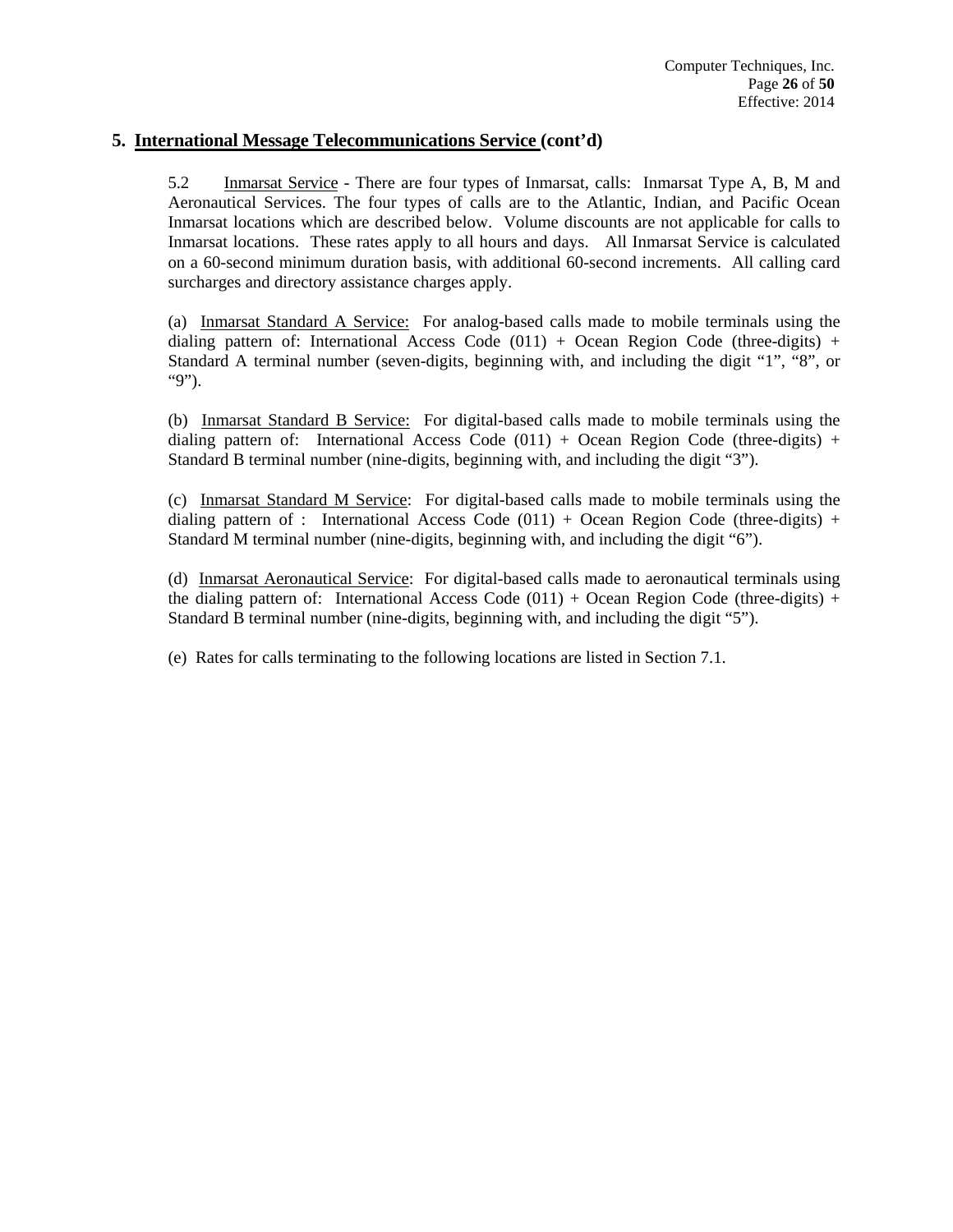### 6. **SERVICE CHARGES**

## 6.1 MESSAGE TELECOMMUNICATIONS SERVICE

- 6.1.1 Basic MTS Residential
	- 6.1.1.1 Usage Charges InterLATA/IntraLATA
		- a. Per Minute Rate \$0.08
- 6.1.2 Basic MTS Business
	- 6.1.2.1 Usage Charges InterLATA/IntraLATA
		- a. Per Minute Rate \$0.05

## 6.2 OTHER SERVICE ARRANGEMENTS

### 6.2.1 UNLIMITED LONG DISTANCE

6.2.1.1 Usage Charges

#### **Residential**

 a. Unlimited Long Distance Monthly Plan Fee: \$9.95 per month

### Business

 a. Unlimited Long Distance Monthly Plan Fee: \$19.95 per month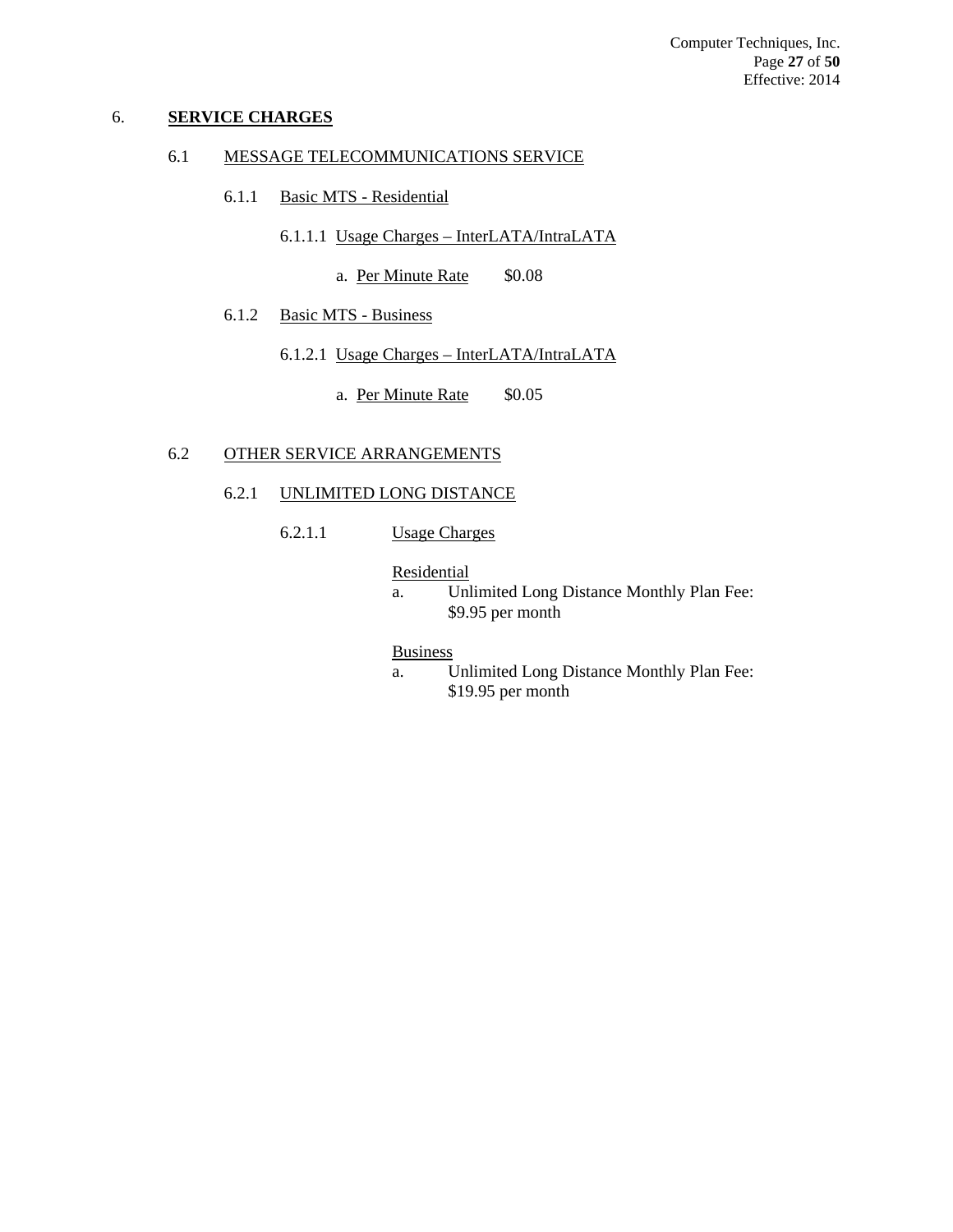| <b>Terminating Country</b>                | <b>Per Minute</b> |
|-------------------------------------------|-------------------|
| Aeromobile                                | \$<br>7.836       |
| Afghanistan                               | \$<br>0.413       |
| Afghanistan (Mobile A) Roshan<br>Mobile   | \$<br>0.481       |
| Afghanistan (Mobile B) Other              | \$<br>0.481       |
| Afghanistan (Mobile C) MTN                | \$<br>0.500       |
| Afghanistan (Mobile D) Etisalat<br>Mobile | \$<br>0.426       |
| Alaska                                    | \$<br>0.130       |
| Albania                                   | \$<br>0.236       |
| Albania (Mobile A) Eagle                  | \$<br>0.580       |
| Albania (Mobile B) AMC Mobile             | \$<br>0.641       |
| Albania (Mobile C) Vodafone               | \$<br>0.655       |
| Albania (Mobile D) Plus<br>Communications | \$<br>0.634       |
| Albania (Olo Group)                       | \$<br>2.055       |
| Albania (Tirana)                          | \$<br>0.236       |
| Algeria                                   | \$<br>0.166       |
| Algeria (Mobile A) Wataniya               | \$<br>0.690       |
| Algeria (Mobile B) Other                  | \$<br>0.513       |
| Algeria (Mobile C) Orascom Mobile         | \$<br>0.668       |
| American Samoa                            | \$<br>0.076       |
| Andorra                                   | \$<br>0.107       |
| Andorra (Mobile)                          | \$<br>0.485       |
| Angola                                    | \$<br>0.218       |
| Angola (Mobile A)                         | \$<br>0.244       |
| Angola (Mobile B) Movicel                 | \$<br>0.247       |
| Anguilla                                  | \$<br>0.218       |
| Anguilla (Mobile A) Digicel               | \$<br>0.447       |
| Anguilla (Mobile B)                       | \$<br>0.441       |
| Antarctica (Casey)                        | \$<br>2.817       |
| Antarctica (Scott)                        | \$<br>2.817       |
| Antigua & Barbuda                         | \$<br>0.313       |
| Antigua & Barbuda (Mobile A) Digicel      | \$<br>0.476       |
| Antigua & Barbuda (Mobile B)              | \$<br>0.476       |
| Argentina                                 | \$<br>0.104       |
| Argentina (Buenos Aires)                  | \$<br>0.093       |
| Argentina (Corredores)                    | \$<br>0.104       |
| Argentina (Mobile)                        | \$<br>0.450       |
| Armenia                                   | \$<br>0.241       |
| Armenia (Mobile A)                        | \$<br>0.377       |
| Armenia (Mobile B) Karabakh               | \$<br>0.523       |
| Armenia (Yerevan)                         | \$<br>0.241       |
| Aruba                                     | \$<br>0.201       |
| Aruba (Mobile A) Digicel                  | \$<br>0.420       |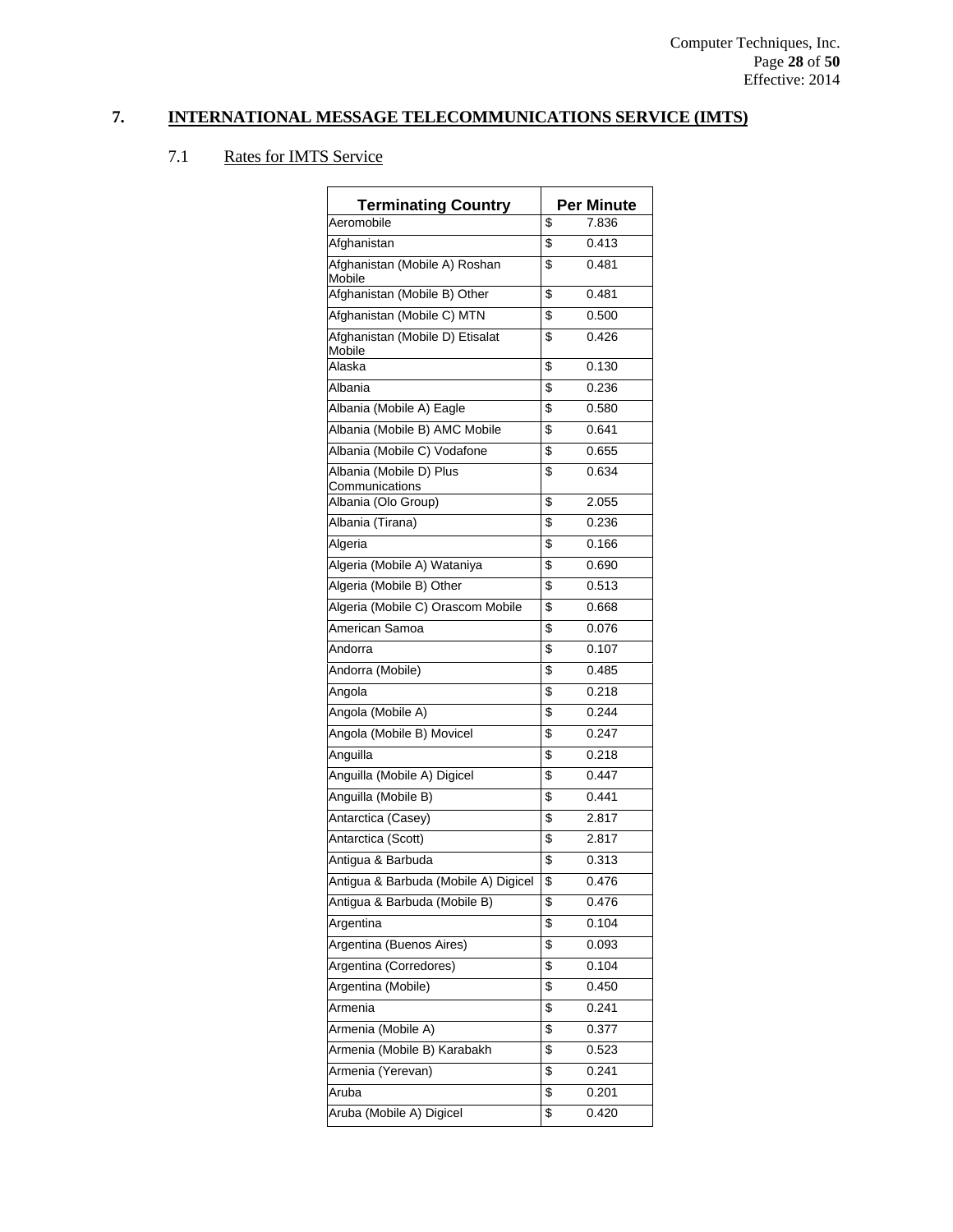| <b>Terminating Country</b>            |                 | <b>Per Minute</b> |
|---------------------------------------|-----------------|-------------------|
| Aruba (Mobile B) Setar                | \$              | 0.412             |
| Aruba (Mobile C) Mio                  | \$              | 0.434             |
| Ascension Island                      | \$              | 2.710             |
| Australia                             | \$              | 0.095             |
| Australia (Metro)                     | \$              | 0.082             |
| Australia (Mobile A)                  | \$              | 0.165             |
| Australia (Mobile B) Satellite Mobile | \$              | 4.258             |
| Australia (Mobile C) Vodafone         | \$              | 0.197             |
| Australia (Mobile D) Optus            | \$              | 0.197             |
| Australia (Mobile E) Reach            | \$              | 0.197             |
| Australia (Mobile F) Hutchison        | \$              | 0.197             |
| Australia (SP Service)                | \$              | 0.129             |
| Austria                               | \$              | 0.085             |
| Austria (Mobile A) Mobilkom           | \$              | 0.117             |
| Austria (Mobile B) T-Mobile           | \$              | 0.125             |
| Austria (Mobile C) Other              | \$              | 0.125             |
| Austria (Mobile D) Orange             | \$              | 0.125             |
| Austria (Mobile E) Telering           | \$              | 0.125             |
| Austria (Mobile F) Special Services   | \$              | 0.777             |
| Azerbaijan                            | \$              | 0.439             |
| Azerbaijan (Baku)                     | \$              | 0.439             |
| Azerbaijan (Mobile)                   | \$              | 0.684             |
| Bahamas                               | \$              | 0.243             |
| Bahamas (Mobile)                      | \$              | 0.408             |
| Bahrain                               | \$              | 0.123             |
| Bahrain (Mobile A)                    | \$              | 0.181             |
| Bahrain (Mobile B) Zain               | \$              | 0.181             |
| Bahrain (Mobile C) Viva               | \$              | 0.181             |
| Bahrain (Other)                       | \$              | 0.204             |
| Bangladesh                            | \$              | 0.131             |
| Bangladesh (Chittagong)               | \$              | 0.131             |
| Bangladesh (Dhaka)                    | \$              | 0.131             |
| Bangladesh (Mobile)                   | \$              | 0.131             |
| Bangladesh (Sylhet)                   | \$              | 0.131             |
| <b>Barbados</b>                       | \$              | 0.232             |
| Barbados (Mobile A) Digicel           | \$              | 0.416             |
| Barbados (Mobile B) C&W               | \$              | 0.427             |
| <b>Belarus</b>                        | \$              | 0.494             |
| Belarus (Mobile A)                    | \$              | 0.561             |
| Belarus (Mobile B) ITS 1              | $\overline{\$}$ | 1.779             |
| Belarus (Mobile C) ITS 2              | \$              | 1.779             |
| Belarus (OLO)                         | \$              | 0.494             |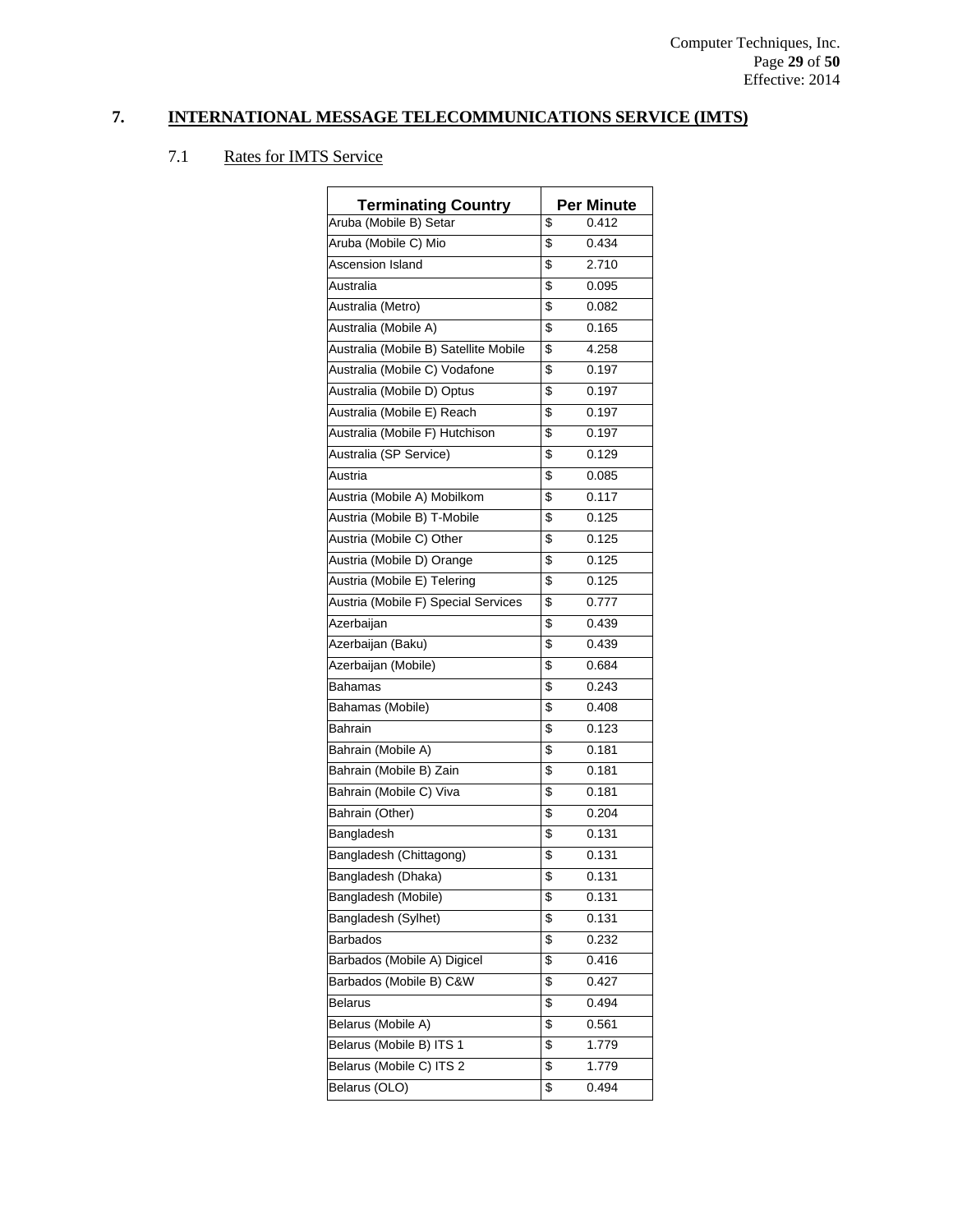| <b>Terminating Country</b>                      | <b>Per Minute</b> |
|-------------------------------------------------|-------------------|
| Belarus (Other)                                 | \$<br>1.749       |
| Belgium                                         | \$<br>0.082       |
| Belgium (Mobile A) Proximus                     | \$<br>0.150       |
| Belgium (Mobile B) Mobistar                     | \$<br>0.154       |
| Belgium (Mobile C) Base                         | \$<br>0.163       |
| Belgium (Mobile D) Other                        | \$<br>0.789       |
| Belgium (OLO)                                   | \$<br>0.142       |
| Belgium (Universal Access Number)               | \$<br>0.486       |
| <b>Belize</b>                                   | \$<br>0.432       |
| Belize (Mobile A) Other                         | \$<br>0.457       |
| Belize (Mobile B) Speednet                      | \$<br>0.478       |
| Benin                                           | \$<br>0.448       |
| Benin (Mobile A)                                | \$<br>0.449       |
| Benin (Mobile B) MTN                            | \$<br>0.457       |
| Bermuda                                         | \$<br>0.115       |
| Bermuda (Mobile)                                | \$<br>0.115       |
| <b>Bhutan</b>                                   | \$<br>0.338       |
| Bhutan (Mobile)                                 | \$<br>0.358       |
| <b>Bolivia</b>                                  | \$<br>0.289       |
| Bolivia (Cochambamba)                           | \$<br>0.176       |
| <b>Bolivia (Equal Access)</b>                   | \$<br>0.176       |
| Bolivia (La Paz)                                | \$<br>0.176       |
| Bolivia (Mobile A) Entel                        | \$<br>0.319       |
| Bolivia (Mobile B) Neuvatel                     | \$<br>0.309       |
| Bolivia (Mobile C) Other                        | \$<br>0.321       |
| Bolivia (Mobile D) Telcel                       | \$<br>0.321       |
| Bolivia (Santa Cruz)                            | \$<br>0.176       |
| Bosnia-Herzegovina                              | \$<br>0.282       |
| Bosnia-Herzegovina (Mobile A)<br>Eronet         | \$<br>0.570       |
| Bosnia-Herzegovina (Mobile B)<br>Mobis, Telecom | \$<br>0.640       |
| Bosnia-Herzegovina (Mobile C)<br>Mobile 1       | \$<br>0.611       |
| Bosnia-Herzegovina (Other)                      | \$<br>0.265       |
| Botswana                                        | \$<br>0.170       |
| Botswana (Mobile A)                             | \$<br>0.439       |
| Botswana (Mobile B) B Mobile                    | \$<br>0.439       |
| Brazil                                          | \$<br>0.112       |
| Brazil (Behlo Horizonte)                        | \$<br>0.084       |
| <b>Brazil (Governador Valadares)</b>            | \$<br>0.100       |
| Brazil (Mobile)                                 | \$<br>0.542       |
| Brazil (Rio de Janeiro)                         | \$<br>0.078       |
| Brazil (Sao Paulo State)                        | \$<br>0.106       |
| Brazil (Sao Paulo)                              | \$<br>0.078       |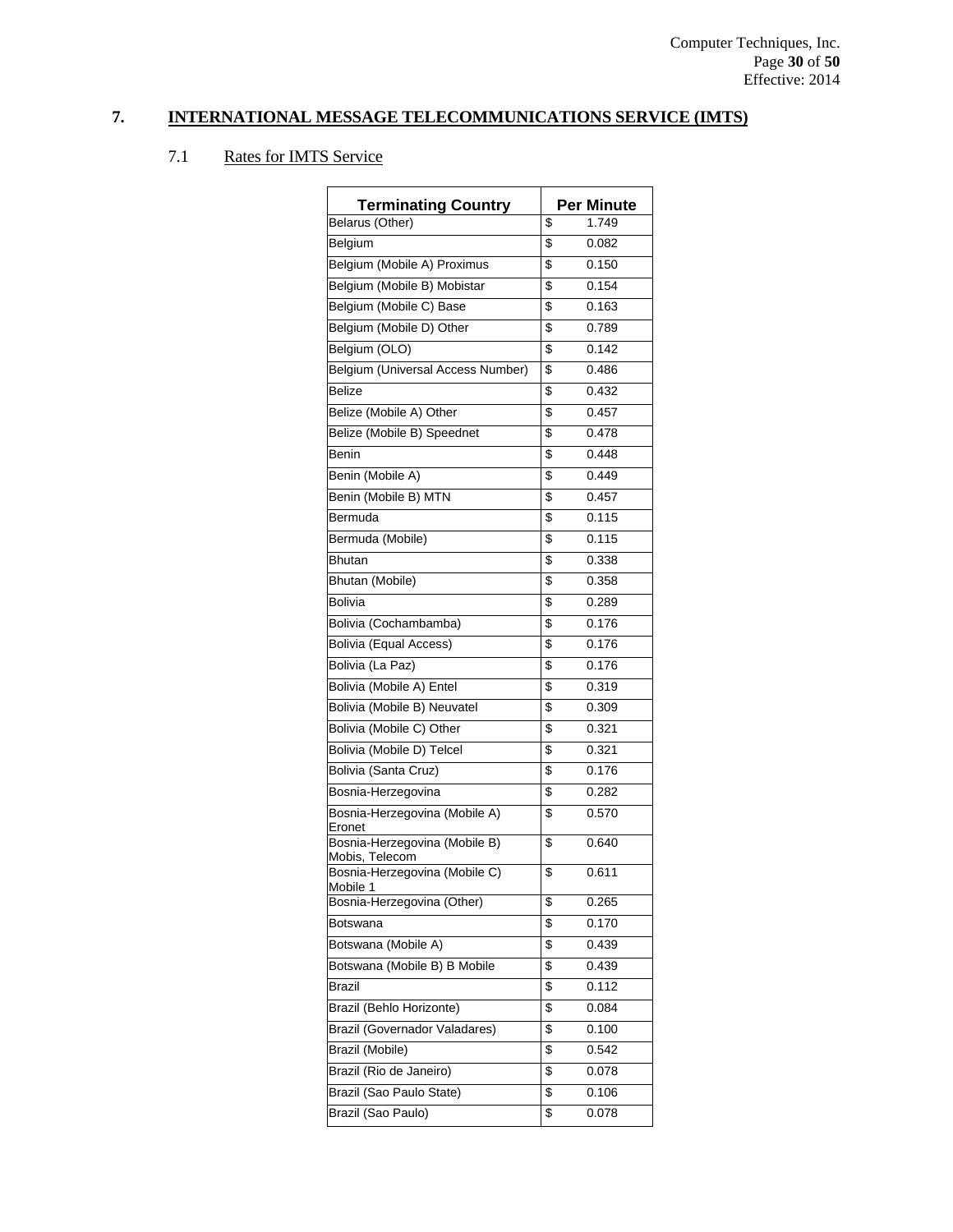| <b>Terminating Country</b>                   | <b>Per Minute</b> |
|----------------------------------------------|-------------------|
| <b>Brazil (Tier 1 Cities)</b>                | \$<br>0.113       |
| <b>British Virgin Islands</b>                | \$<br>0.232       |
| British Virgin Islands (Mobile A)            | \$<br>0.445       |
| Digicel<br>British Virgin Islands (Mobile B) | \$<br>0.434       |
| Brunei                                       | \$<br>0.127       |
| Brunei (Mobile A)                            | \$<br>0.127       |
| Brunei (Mobile B) DST On-Net                 | \$<br>0.111       |
| <b>Bulgaria</b>                              | \$<br>0.131       |
| Bulgaria (Mobile A)                          | \$<br>0.750       |
| Bulgaria (Mobile B) Mobitel                  | \$<br>0.691       |
| Bulgaria (Mobile C) Globul                   | \$<br>0.746       |
| Bulgaria (Mobile D) BTC                      | \$<br>0.750       |
| Bulgaria (Other)                             | \$<br>0.152       |
| <b>Burkina Faso</b>                          | \$<br>0.505       |
| Burkina Faso (Mobile)                        | \$<br>0.691       |
| Burundi                                      | \$<br>0.368       |
| Cambodia                                     | \$<br>0.122       |
| Cambodoa (Mobile)                            | \$<br>0.122       |
| Cameroon                                     | \$<br>0.342       |
| Cameroon (Mobile A)                          | \$<br>0.450       |
| Cameroon (Mobile B) Orange                   | \$<br>0.526       |
| Canada                                       | \$<br>0.025       |
| Canada (Other)                               | \$<br>0.025       |
| Canada (Other)                               | \$<br>0.339       |
| Cape Verde Islands                           | \$<br>0.368       |
| Cape Verde Islands (Mobile)                  | \$<br>0.544       |
| Cayman Islands                               | \$<br>0.170       |
| Cayman Islands (Mobile A) Digicel            | \$<br>0.326       |
| Cayman Islands (Mobile B)                    | \$<br>0.342       |
| Central African Republic                     | \$<br>0.714       |
| <b>Chad Republic</b>                         | \$<br>0.514       |
| Chad Republic (Mobile A) Celtel              | \$<br>0.605       |
| Chad Republic (Mobile B)                     | \$<br>0.596       |
| Chile                                        | \$<br>0.109       |
| Chile (Coyhaique)                            | \$<br>1.198       |
| Chile (Easter Island)                        | \$<br>1.276       |
| Chile (Mobile)                               | \$<br>0.410       |
| Chile (Rural)                                | \$<br>1.202       |
| Chile (Santiago)                             | \$<br>0.096       |
| Chile (VOIP)                                 | \$<br>1.202       |
| China                                        | \$<br>0.088       |
| China (Mobile)                               | \$<br>0.088       |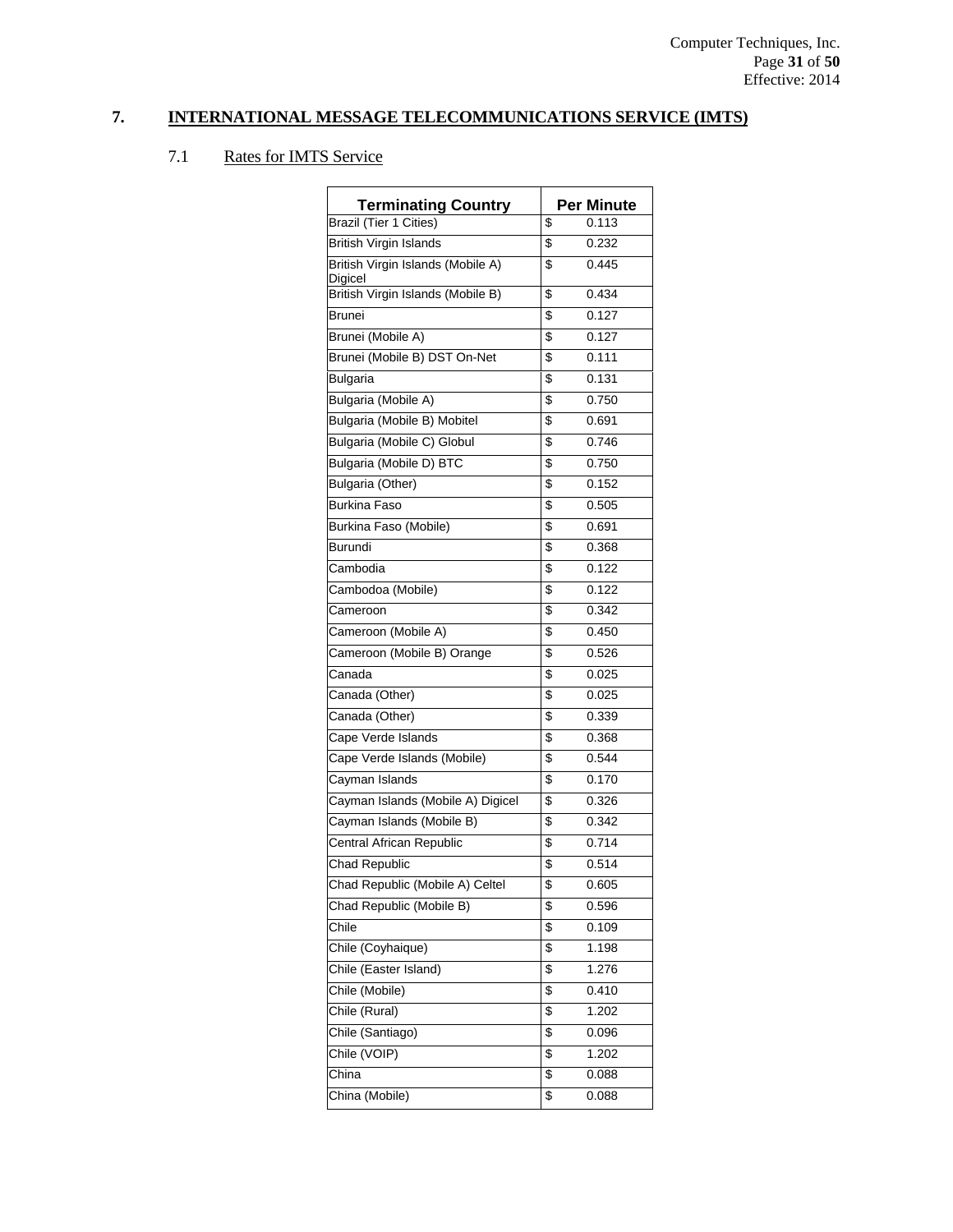| <b>Terminating Country</b>        | <b>Per Minute</b> |
|-----------------------------------|-------------------|
| Christmas Island                  | \$<br>2.817       |
| Cocos Island                      | \$<br>2.817       |
| Colombia                          | \$<br>0.351       |
| Colombia (Armenia)                | \$<br>0.112       |
| Colombia (Barranquilla)           | \$<br>0.089       |
| Colombia (Bogota)                 | \$<br>0.081       |
| Colombia (Bucaramanga)            | \$<br>0.113       |
| Colombia (Cali)                   | \$<br>0.080       |
| Colombia (Cartagena)              | \$<br>0.113       |
| Colombia (Manizales)              | \$<br>0.096       |
| Colombia (Medellin)               | \$<br>0.082       |
| Colombia (Mobile A) Other         | \$<br>0.225       |
| Colombia (Mobile B) Movistar      | \$<br>0.197       |
| Colombia (Mobile C) Comcel        | \$<br>0.140       |
| Colombia (Mobile D) Tigo          | \$<br>0.195       |
| Colombia (Pereira)                | \$<br>0.102       |
| Colombia (ROC)                    | \$<br>0.113       |
| Comoros                           | \$<br>0.852       |
| Comoros (Mobile)                  | \$<br>0.852       |
| Congo Republic                    | \$<br>0.692       |
| Congo Republic (Mobile)           | \$<br>0.692       |
| Cook Island                       | \$<br>1.389       |
| Costa Rica                        | \$<br>0.075       |
| Costa Rica (Mobile A)             | \$<br>0.143       |
| Costa Rica (Mobile B) Telefonica  | \$<br>0.214       |
| Costa Rica (Mobile C) Claro       | \$<br>0.133       |
| Croatia                           | \$<br>0.085       |
| Croatia (Mobile A)                | \$<br>0.597       |
| Croatia (Mobile B) HT             | \$<br>0.568       |
| Cuba                              | \$<br>1.790       |
| Cuba (Mobile)                     | \$<br>1.790       |
| Cyprus (Mobile A) CYTA            | \$<br>0.109       |
| Cyprus (Mobile B) Other           | \$<br>0.216       |
| Cyprus (Mobile C) MTN             | \$<br>0.121       |
| Cyprus (Mobile D) PrimeTel        | \$<br>0.216       |
| Cyrus                             | \$<br>0.079       |
| Czech Republic                    | \$<br>0.094       |
| Czech Republic (Mobile)           | \$<br>0.193       |
| Czech Republic (Special Services) | \$<br>0.190       |
| Dem Rep Congo                     | \$<br>0.886       |
| Dem Rep Congo (Fixed Other)       | \$<br>2.845       |
| Dem Rep Congo (Mobile C) Airtel   | \$<br>0.507       |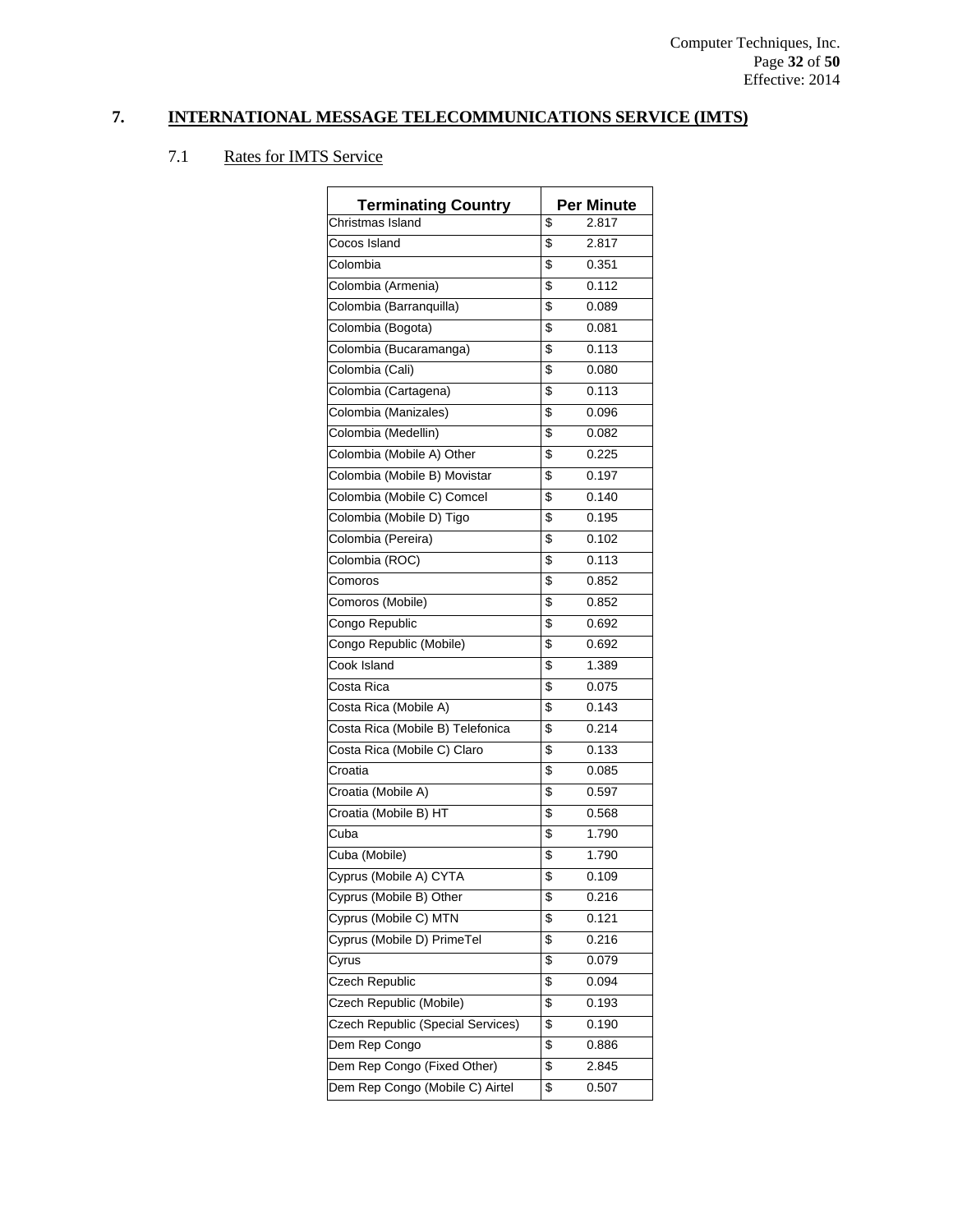| <b>Terminating Country</b>                  | <b>Per Minute</b> |
|---------------------------------------------|-------------------|
| Dem Rep Congo (Mobile D) Vodacom            | \$<br>0.507       |
| Dem Rep Congo (Mobile E) CCT                | \$<br>0.538       |
| Dem Rep Congo (Mobile F) Tigo               | \$<br>0.538       |
| Dem Rep Congo (Mobile G)                    | \$<br>1.865       |
| MTN/Areeba                                  |                   |
| Dem Rep Congo (Mobile H) Tatem              | \$<br>2.845       |
| Dem Rep Congo (OCPT)                        | \$<br>0.886       |
| Dem Rep Congo (Standard)                    | \$<br>0.470       |
| Denmark                                     | \$<br>0.073       |
| Denmark (Mobile A) Telenor                  | \$<br>0.174       |
| Denmark (Mobile B) Other                    | \$<br>0.174       |
| Denmark (Mobile C) TDC                      | \$<br>0.174       |
| Denmark (Mobile D) Telia                    | \$<br>0.174       |
| Diego Garcia                                | \$<br>2.232       |
| Djibouti                                    | \$<br>0.669       |
| Djibouti (Mobile)                           | \$<br>0.669       |
| Dominica                                    | \$<br>0.232       |
| Dominica (Mobile A) C&W                     | \$<br>0.421       |
| Dominica (Mobile B) Other                   | \$<br>0.459       |
| Dominican Republic                          | \$<br>0.099       |
| Dominican Republic (Mobile A)<br>Centennial | \$<br>0.209       |
| Dominican Republic (Mobile B)<br>Verizon    | \$<br>0.209       |
| Dominican Republic (Mobile C)<br>Orange     | \$<br>0.209       |
| East Timor                                  | \$<br>2.987       |
| Ecuador                                     | \$<br>0.265       |
| Ecuador (CNT)                               | \$<br>0.265       |
| Ecuador (Cuenca)                            | \$<br>0.265       |
| Ecuador (Etapa Telecom)                     | \$<br>0.265       |
| Ecuador (Mobile A) Allegro PCS              | \$<br>0.408       |
| Ecuador (Mobile B) Porta                    | \$<br>0.432       |
| Ecuador (Mobile C) Movistar                 | \$<br>0.397       |
| Egypt                                       | \$<br>0.217       |
| Egypt (Mobile A)                            | \$<br>0.243       |
| Egypt (Mobile B) Etisalat                   | \$<br>0.209       |
| El Salvador (Mobile A) CTE                  | \$<br>0.347       |
| El Salvador (Mobile B) Other                | \$<br>0.432       |
| El Salvador (Mobile C) Digicel              | \$<br>0.344       |
| El Salvador (Mobile D) Telefonica           | \$<br>0.397       |
| El Salvador (Mobile E) Telemovil            | \$<br>0.329       |
| El Salvador (Off-Net)                       | \$<br>0.397       |
| El Salvador (On-Net)                        | \$<br>0.290       |
| <b>Equatorial Guinea</b>                    | \$<br>0.469       |
| Equatorial Guinea (Mobile)                  | \$<br>0.469       |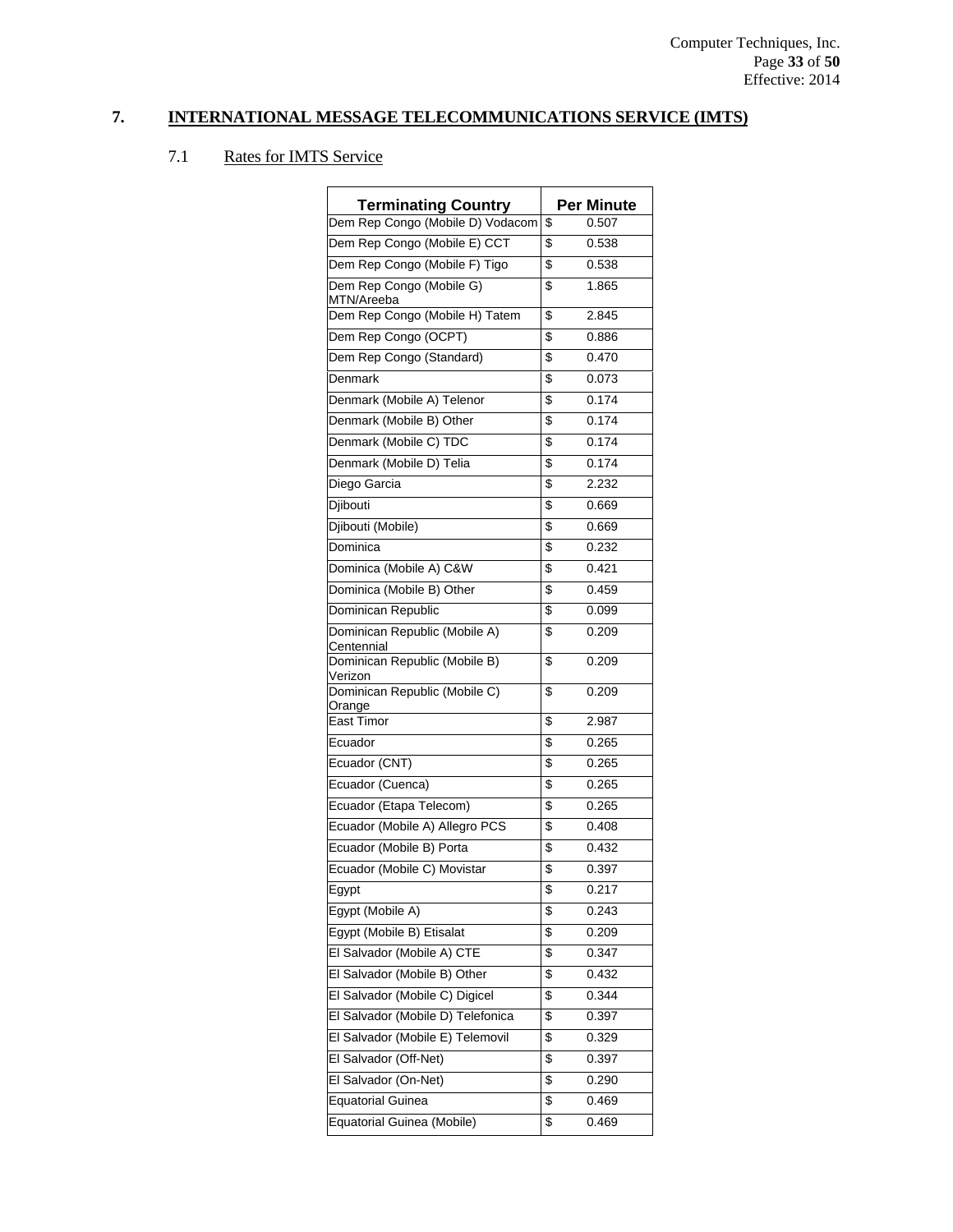| <b>Terminating Country</b>            |                         | <b>Per Minute</b> |
|---------------------------------------|-------------------------|-------------------|
| Estonia                               | \$                      | 0.084             |
| Estonia (888)                         | \$                      | 0.084             |
| Estonia (Mobile A) Elisa              | \$                      | 0.248             |
| Estonia (Mobile B) EMT                | \$                      | 0.248             |
| Estonia (Mobile C) Tele2              | \$                      | 0.248             |
| Estonia (Mobile D) Other              | \$                      | 0.638             |
| Ethiopia                              | \$                      | 0.505             |
| Ethiopia (Addis Ababa)                | \$                      | 0.491             |
| Ethiopia (Mobile A) Addis Ababa       | \$                      | 0.493             |
| Ethiopia (Mobile B)                   | \$                      | 0.573             |
| Etitrea                               | \$                      | 0.497             |
| Etitrea (Mobile)                      | \$                      | 0.497             |
| Faeroe Islands                        | \$                      | 0.464             |
| <b>Falkland Islands</b>               | \$                      | 1.964             |
| <b>Federated States of Micronesia</b> | \$                      | 0.452             |
| Fiji Islands                          | \$                      | 0.549             |
| Fiji Islands (Mobile)                 | \$                      | 0.549             |
| Finland                               | \$                      | 0.135             |
| Finland (Mobile A) Elisa              | \$                      | 0.177             |
| Finland (Mobile B)                    | \$                      | 0.177             |
| Finland (Mobile C) Sonera             | \$                      | 0.177             |
| Finland (Other)                       | \$                      | 0.186             |
| <b>Finland (Services)</b>             | \$                      | 0.181             |
| France                                | \$                      | 0.063             |
| France (CLEC)                         | \$                      | 0.063             |
| France (Mobile A) Orange              | \$                      | 0.110             |
| France (Mobile B) SFR                 | \$                      | 0.110             |
| France (Mobile C) Bouygues            | \$                      | 0.111             |
| France (Mobile D) Other               | \$                      | 0.184             |
| France (Mobile E) Global Star         | \$                      | 0.857             |
| France (Mobile F) Free Mobile         | \$                      | 0.170             |
| <b>French Antilles</b>                | $\overline{\mathbf{s}}$ | 0.094             |
| French Antilles (Mobile)              | \$                      | 0.293             |
| French Guiana                         | \$                      | 0.098             |
| French Guiana (Mobile)                | \$                      | 0.322             |
| French Polynesia                      | \$                      | 0.362             |
| French Polynesia (Mobile)             | \$                      | 0.538             |
| Gabon                                 | \$                      | 0.736             |
| Gabon (Mobile A)                      | \$                      | 0.736             |
| Gabon (Mobile B) Zain                 | \$                      | 0.736             |
| Gabon (Mobile C) Libertis             | \$                      | 0.736             |
| Gambia                                | \$                      | 0.912             |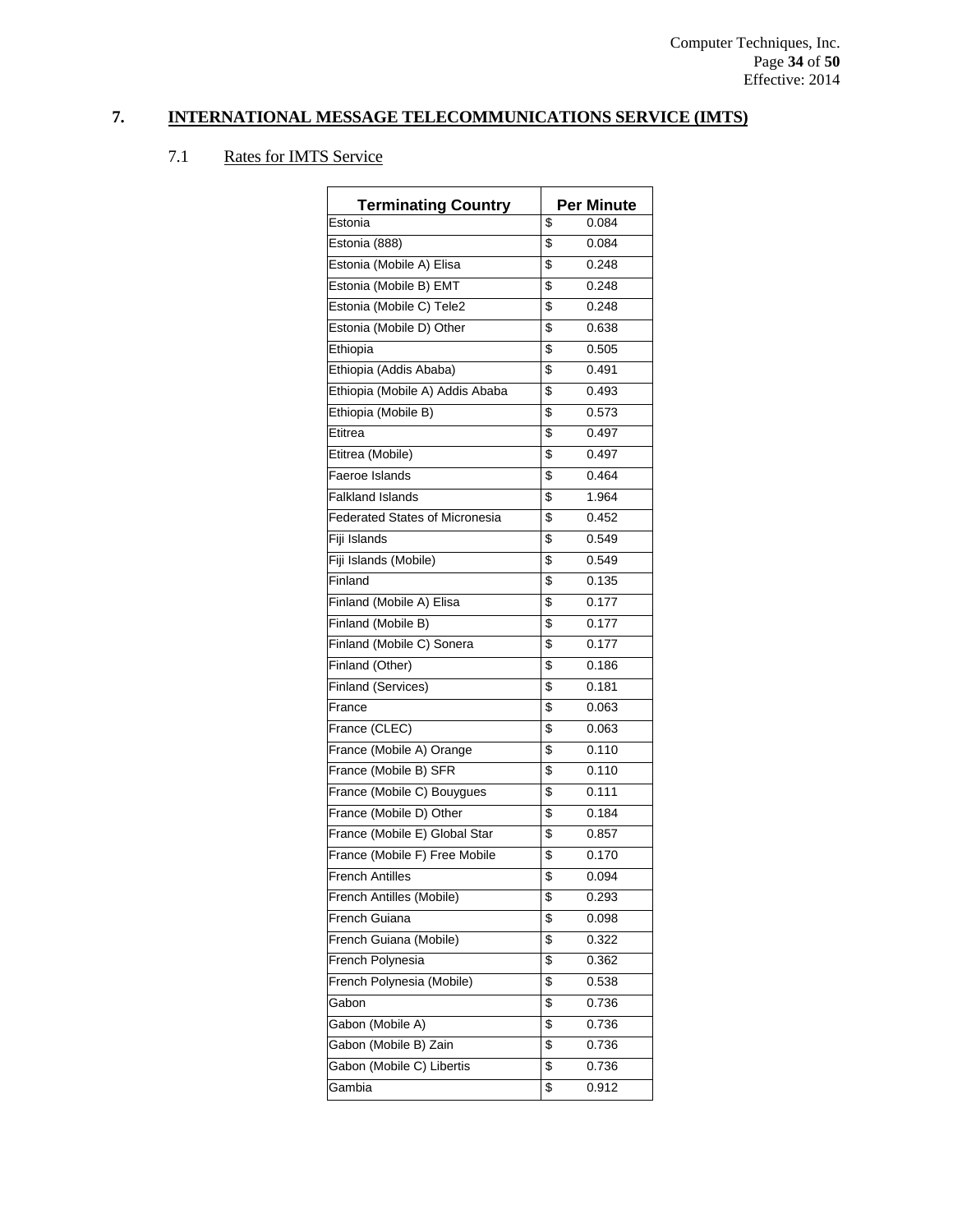| <b>Terminating Country</b>            | <b>Per Minute</b> |
|---------------------------------------|-------------------|
| Gambia (Mobile)                       | \$<br>0.912       |
| Georgia                               | \$<br>0.188       |
| Georgia (Mobile)                      | \$<br>0.313       |
| Germany                               | \$<br>0.071       |
| Germany (Mobile A) T-Mobile           | \$<br>0.159       |
| Germany (Mobile B) O2                 | \$<br>0.160       |
| Germany (Mobile C) Personal<br>Number | \$<br>0.159       |
| Germany (Mobile D) Vodafone           | \$<br>0.159       |
| Germany (Mobile E) Eplus              | \$<br>0.159       |
| Germany (Mobile F) Other              | \$<br>0.160       |
| Germany (Other)                       | \$<br>0.820       |
| Ghana                                 | \$<br>0.476       |
| Ghana (Mobile A)                      | \$<br>0.476       |
| Ghana (Mobile B) Areeba               | \$<br>0.461       |
| Ghana (Mobile C) VODAFONE             | \$<br>0.538       |
| Gibralter                             | \$<br>0.124       |
| Gibralter (Mobile)                    | \$<br>0.529       |
| Greece                                | \$<br>0.079       |
| Greece (Mobile A)                     | \$<br>0.191       |
| Greece (Mobile B) Wind                | \$<br>0.191       |
| Greenland                             | \$<br>1.143       |
| Greenland (Mobile)                    | \$<br>1.330       |
| Grenada                               | \$<br>0.242       |
| Grenada (Mobile)                      | \$<br>0.458       |
| Guadeloupe                            | \$<br>0.094       |
| Guadeloupe (Mobile)                   | \$<br>0.293       |
| Guam                                  | \$<br>0.076       |
| Guantanamo Bay                        | \$<br>2.034       |
| Guatemala (Mobile A) PCS              | \$<br>0.234       |
| Guatemala (Mobile C) Comcel           | \$<br>0.308       |
| Guatemala (Mobile D) Telefonica       | \$<br>0.280       |
| Guatemala (Off-Net)                   | \$<br>0.345       |
| Guatemala (On-Net)                    | \$<br>0.178       |
| Guinea                                | \$<br>0.872       |
| Guinea (Mobile A)                     | \$<br>0.758       |
| Guinea (Mobile B) MTN                 | \$<br>0.758       |
| Guinea (Mobile C) Cellcom             | \$<br>0.780       |
| Guinea (Mobile D) Mobile 1            | \$<br>0.780       |
| Guinea Bissau                         | \$<br>0.640       |
| Guinea Bissau (Mobile A)              | \$<br>0.809       |
| Guinea Bissau (Mobile B) Spacetel     | \$<br>0.643       |
| Guyana                                | \$<br>0.453       |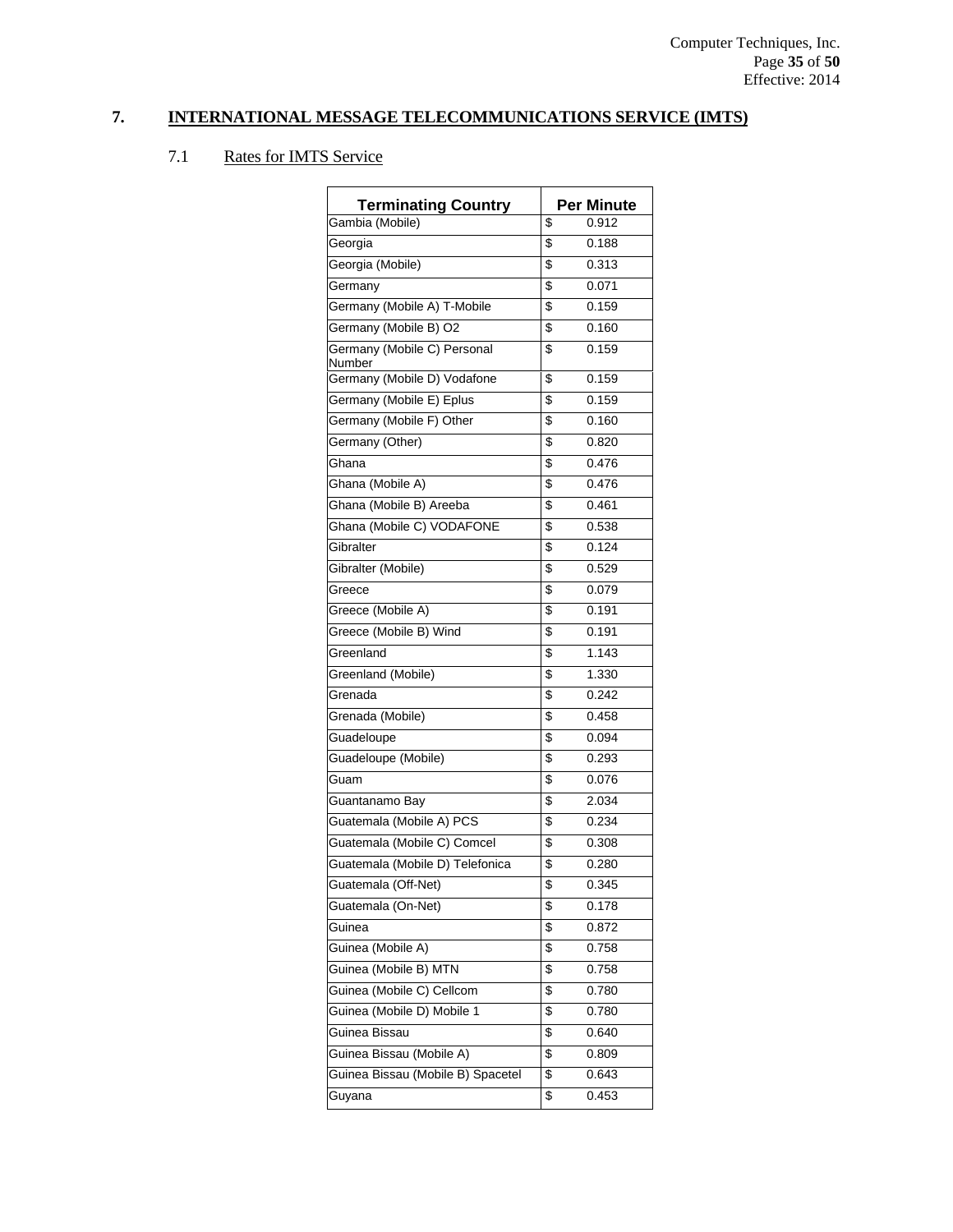| <b>Terminating Country</b>         | <b>Per Minute</b> |
|------------------------------------|-------------------|
| Guyana (Mobile A) Digicel          | \$<br>0.523       |
| Guyana (Mobile B) Other            | \$<br>0.523       |
| Haiti                              | \$<br>0.595       |
| Haiti (Mobile A) Haitel            | \$<br>0.587       |
| Haiti (Mobile B) Digicel           | \$<br>0.575       |
| Haiti (Mobile C) Comcel            | \$<br>0.578       |
| Haiti (Mobile D) Other             | \$<br>0.758       |
| Haiti (Mobile E) Natcom            | \$<br>0.758       |
| Haiti (Rural)                      | \$<br>0.588       |
| Hawaii                             | \$<br>0.076       |
| Honduras (Mobile A) Hondutel       | \$<br>0.252       |
| Honduras (Mobile B) Celtel         | \$<br>0.284       |
| Honduras (Mobile C) Digicel        | \$<br>0.294       |
| Honduras (Mobile D) Other          | \$<br>0.294       |
| Honduras (Off-Net)                 | \$<br>0.302       |
| Honduras (On-Net)                  | \$<br>0.248       |
| <b>Hong Kong</b>                   | \$<br>0.088       |
| Hong Kong (Mobile)                 | \$<br>0.088       |
| Hungary                            | \$<br>0.068       |
| Hungary (Mobile A) Pannon Mobile   | \$<br>0.151       |
| Hungary (Mobile B) T-Mobile        | \$<br>0.151       |
| Hungary (Mobile C) Vodafone        | \$<br>0.151       |
| Iceland                            | \$<br>0.083       |
| Iceland (Mobile A) Iceland Telecom | \$<br>0.167       |
| Iceland (Mobile B) Og Vodafone     | \$<br>0.167       |
| Iceland (Mobile C)                 | \$<br>0.206       |
| Iceland (Mobile D) TAL             | \$<br>0.206       |
| India                              | \$<br>0.082       |
| India (Ahmedabad)                  | \$<br>0.076       |
| India (Bangalore)                  | \$<br>0.076       |
| India (Bombay)                     | \$<br>0.076       |
| India (Calcutta)                   | \$<br>0.076       |
| India (Ernakulum)                  | \$<br>0.076       |
| India (Gujarat)                    | \$<br>0.078       |
| India (Hyderabad)                  | \$<br>0.076       |
| India (Jalandhar)                  | \$<br>0.076       |
| India (Kerala)                     | \$<br>0.078       |
| India (Madras)                     | \$<br>0.076       |
| India (Mobile A) Other             | \$<br>0.272       |
| India (Mobile B) BSNL              | \$<br>0.077       |
| India (Mobile C) Mobile 8          | \$<br>0.076       |
| India (Mobile D) Mobile 7          | \$<br>0.076       |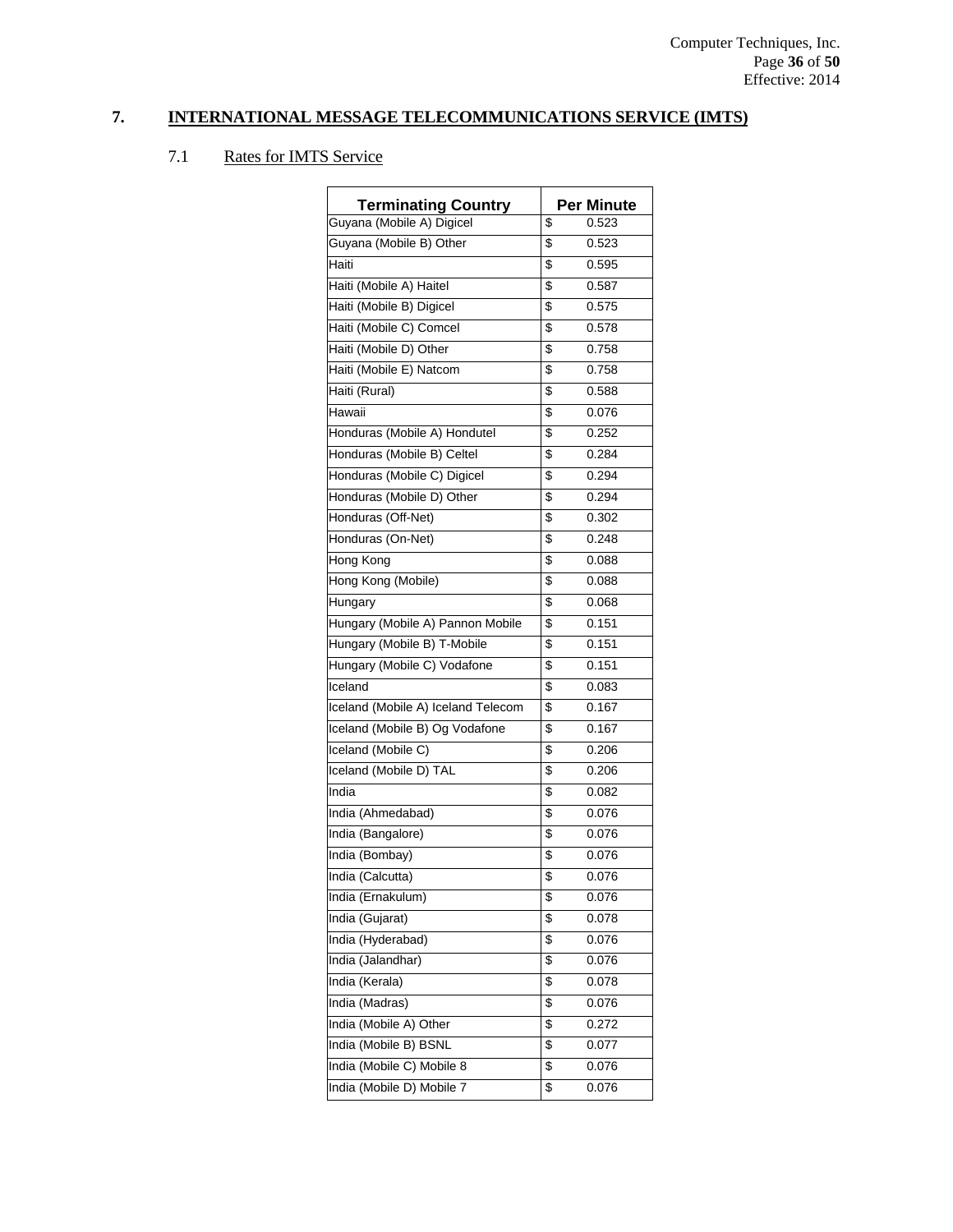| <b>Terminating Country</b>              | <b>Per Minute</b> |
|-----------------------------------------|-------------------|
| India (New Delhi)                       | 0.076<br>\$       |
| India (Punjab)                          | \$<br>0.078       |
| India (Tamil Nadu)                      | \$<br>0.078       |
| Indonesia                               | \$<br>0.203       |
| Indonesia (Bogor)                       | \$<br>0.203       |
| Indonesia (Jakarta)                     | \$<br>0.085       |
| Indonesia (Malang)                      | \$<br>0.203       |
| Indonesia (Medan)                       | \$<br>0.203       |
| Indonesia (Mobile A)                    | \$<br>0.184       |
| Indonesia (Mobile B) Telkomsel          | 0.197<br>\$       |
| Indonesia (Mobile C) Mobile Code<br>868 | \$<br>3.305       |
| Indonesia (Mobile D) Indosat            | 0.184<br>\$       |
| Indonesia (Mobile E) Excelcomindo       | 0.184<br>\$       |
| Indonesia (Surabaya)                    | 0.129<br>\$       |
| <b>Inmarsat SNAC</b>                    | \$<br>14.442      |
| <b>Inmarsat SNAC Aero</b>               | 6.720<br>\$       |
| <b>Inmarsat SNAC B</b>                  | \$<br>3.332       |
| Inmarsat SNAC B HSD                     | \$<br>14.442      |
| <b>Inmarsat SNAC BGAN</b>               | \$<br>11.052      |
| Inmarsat SNAC BGAN HSD                  | \$<br>14.442      |
| Inmarsat SNAC GAN HSD                   | 11.052<br>\$      |
| Inmarsat SNAC M                         | \$<br>2.672       |
| Inmarsat SNAC Mini-M                    | \$<br>2.254       |
| Iran                                    | \$<br>0.190       |
| Iran (Mobile A) Other                   | \$<br>0.235       |
| Iran (Mobile B) Irancell                | \$<br>0.235       |
| Iraq                                    | \$<br>0.205       |
| Iraq (Mobile A) Iraqna Mobile           | \$<br>0.289       |
| Iraq (Mobile B) Asia Cell               | \$<br>0.284       |
| Iraq (Mobile C) Korek Mobile            | \$<br>0.245       |
| Iraq (Mobile D) Mobitel                 | \$<br>0.294       |
| Iraq (Mobile E) Athertel                | \$<br>0.289       |
| Iraq (Mobile F) WLL Fanoos              | \$<br>0.167       |
| Ireland                                 | \$<br>0.076       |
| Ireland (Mobile A) O2                   | \$<br>0.175       |
| Ireland (Mobile B) Other                | \$<br>0.550       |
| Ireland (Mobile C) Meteor               | 0.195<br>\$       |
| Ireland (Mobile D) Vodafone             | \$<br>0.187       |
| Ireland (OLO)                           | \$<br>0.095       |
| Ireland (Other A) VOIP Number<br>Range  | \$<br>0.213       |
| Ireland (Other D) Universal Access      | \$<br>0.327       |
| Iridium Global                          | \$<br>7.149       |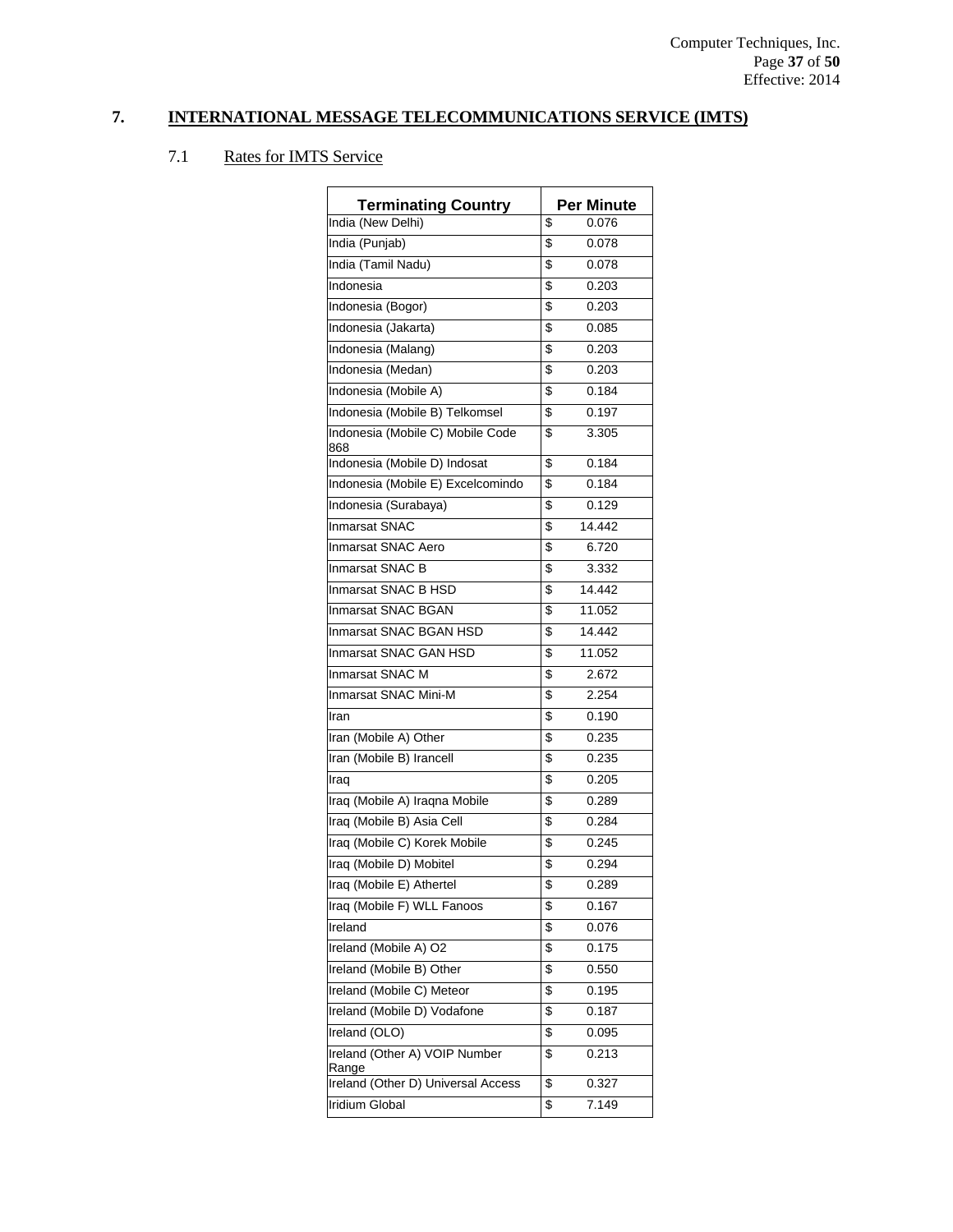| <b>Terminating Country</b>             | <b>Per Minute</b> |
|----------------------------------------|-------------------|
| Israel                                 | \$<br>0.071       |
| Israel (Mobile A)                      | \$<br>0.104       |
| Israel (Mobile B)                      | \$<br>0.376       |
| Italy                                  | \$<br>0.076       |
| Italy (Mobile A) Telecom Italia Mobile | \$<br>0.229       |
| Italy (Mobile B) Vodafone/Omnitel      | \$<br>0.227       |
| Italy (Mobile C) Wind                  | \$<br>0.226       |
| Italy (Mobile D) Other                 | \$<br>1.405       |
| Italy (Mobile E) 3G Mobile             | \$<br>0.262       |
| Italy (Mobile F) Noverca               | \$<br>0.697       |
| <b>Ivory Coast</b>                     | \$<br>0.473       |
| Ivory Coast (Mobile A)                 | \$<br>0.613       |
| Ivory Coast (Mobile B) MTN             | \$<br>0.545       |
| Ivory Coast (Mobile C) Orange          | \$<br>0.591       |
| Ivory Coast (Mobile D) Oricel          | \$<br>0.417       |
| Ivory Coast (Mobile E) Comium          | \$<br>0.472       |
| Jamaica                                | \$<br>0.177       |
| Jamaica (Mobile A) Digicel             | \$<br>0.476       |
| Jamaica (Mobile B) C&W                 | \$<br>0.476       |
| Jamaica (Mobile C) Oceanic             | \$<br>0.476       |
| Japan                                  | \$<br>0.104       |
| Japan (Mobile)                         | \$<br>0.263       |
| Jordan                                 | \$<br>0.229       |
| Jordan (Mobile A) Fastlink             | \$<br>0.275       |
| Jordan (Mobile B) MobileCom            | \$<br>0.275       |
| Jordan (Mobile C)                      | \$<br>0.275       |
| Kazakhstan                             | \$<br>0.146       |
| Kazakhstan (Alternative Networks)      | \$<br>1.167       |
| Kazakhstan (Metro)                     | \$<br>0.077       |
| Kazakhstan (Mobile)                    | \$<br>0.246       |
| Kenya                                  | \$<br>0.225       |
| Kenya (Mobile A)                       | \$<br>0.265       |
| Kenya (Mobile B) Zain Mobile           | \$<br>0.239       |
| Kenya (Mobile C) Safaricom             | \$<br>0.182       |
| Kenya (Mobile D) Orange                | \$<br>0.149       |
| Kiribati                               | \$<br>2.606       |
| Kuwait                                 | \$<br>0.254       |
| Kuwait (Mobile A)                      | \$<br>0.254       |
| Kuwait (Mobile B) Viva                 | \$<br>0.254       |
| Kuwait (Mobile C) Wataniya             | \$<br>0.254       |
| Kuwait (Mobile D) Zain                 | \$<br>0.254       |
| Kyrgyzstan                             | \$<br>0.329       |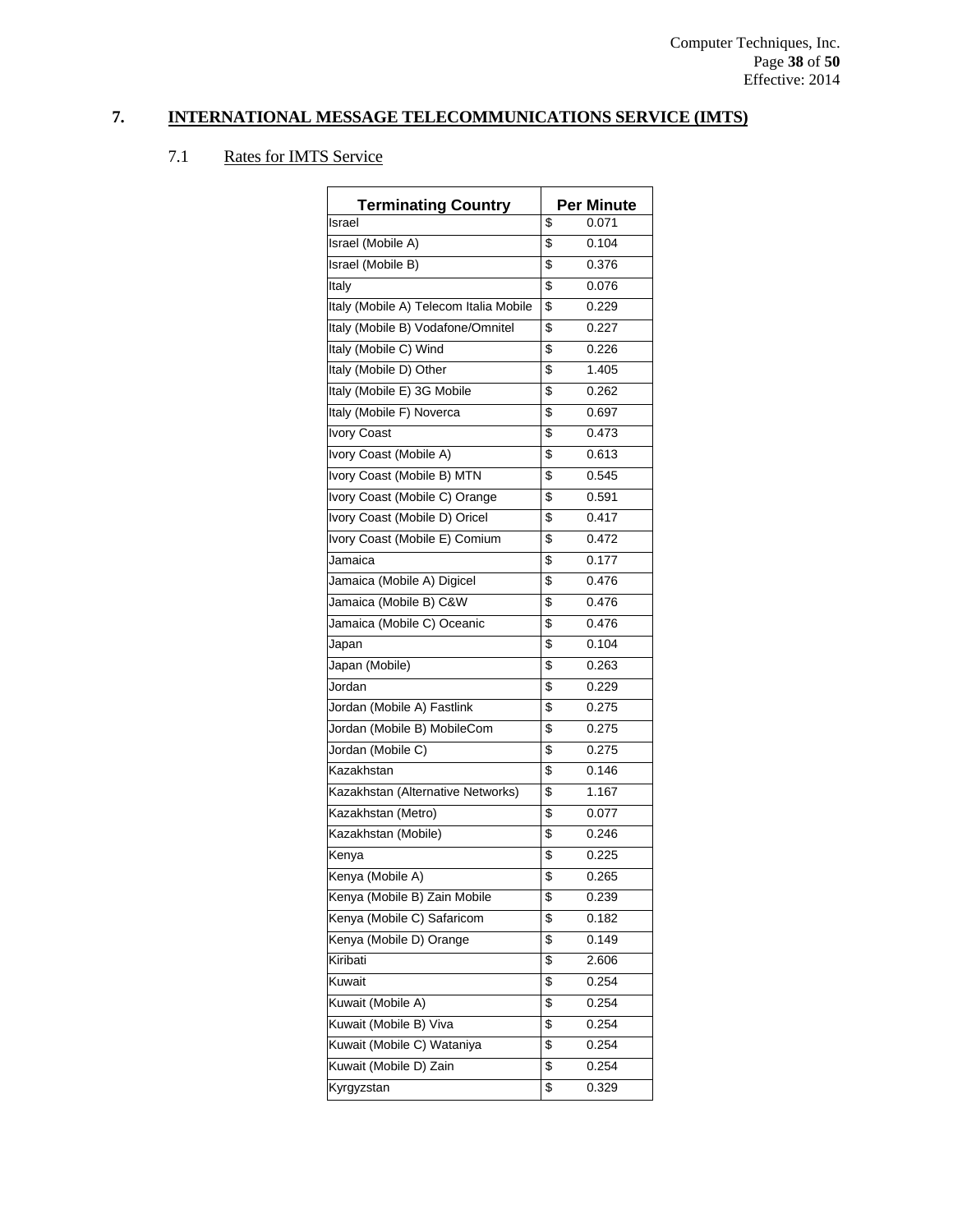| <b>Terminating Country</b>             | <b>Per Minute</b> |
|----------------------------------------|-------------------|
| Kyrgyzstan (Mobile)                    | \$<br>0.297       |
| Laos                                   | \$<br>0.113       |
| Laos (Mobile)                          | \$<br>0.113       |
| Latvia                                 | \$<br>0.101       |
| Latvia (Mobile A) Tele2                | \$<br>0.206       |
| Latvia (Mobile B)                      | \$<br>1.178       |
| Latvia (Mobile C) Bite                 | \$<br>0.206       |
| Latvia (Mobile D) LTM                  | \$<br>0.206       |
| Latvia (Mobile E) Baltiha Mobile       | \$<br>0.402       |
| Lebanon                                | \$<br>0.226       |
| Lebanon (Mobile)                       | \$<br>0.394       |
| Lesotho                                | \$<br>0.427       |
| Lesotho (Mobile A) Vodacom             | \$<br>0.389       |
| Lesotho (Mobile B) Econet              | \$<br>0.499       |
| Liberia                                | \$<br>0.713       |
| Liberia (Mobile A)                     | \$<br>0.758       |
| Liberia (Mobile B) MTN                 | \$<br>0.758       |
| Libya                                  | \$<br>0.457       |
| Libya (Mobile A)                       | \$<br>0.633       |
| Libya (Mobile B) Al-Hurra              | \$<br>1.026       |
| Liechtenstein                          | \$<br>0.206       |
| Liechtenstein (Mobile)                 | \$<br>1.239       |
| Lithuania                              | \$<br>0.109       |
| Luthuania (Mobile)                     | \$<br>0.191       |
| Luxembourg                             | \$<br>0.078       |
| Luxembourg (Mobile A) LuxGSM<br>Mobile | \$<br>0.308       |
| Luxembourg (Mobile B) Vox Mobile       | \$<br>0.375       |
| Luxembourg (Mobile C) Tango Mobile     | \$<br>0.308       |
| Macau                                  | \$<br>0.123       |
| Macau (Mobile)                         | \$<br>0.123       |
| Macedonia                              | \$<br>0.276       |
| Macedonia (Mobile)                     | \$<br>0.696       |
| Madagascar                             | \$<br>0.791       |
| Madagascar (Mobile)                    | \$<br>0.864       |
| Malawi                                 | \$<br>0.191       |
| Malawi (Mobile)                        | \$<br>0.201       |
| Malaysia                               | \$<br>0.091       |
| Malaysia (Mobile A)                    | \$<br>0.115       |
| Malaysia (Mobile B) Celcom             | \$<br>0.105       |
| Malaysia (Mobile C) Digi Mobile        | \$<br>0.106       |
| Malaysia (Mobile D) Maxis              | \$<br>0.106       |
| Maldives                               | \$<br>1.422       |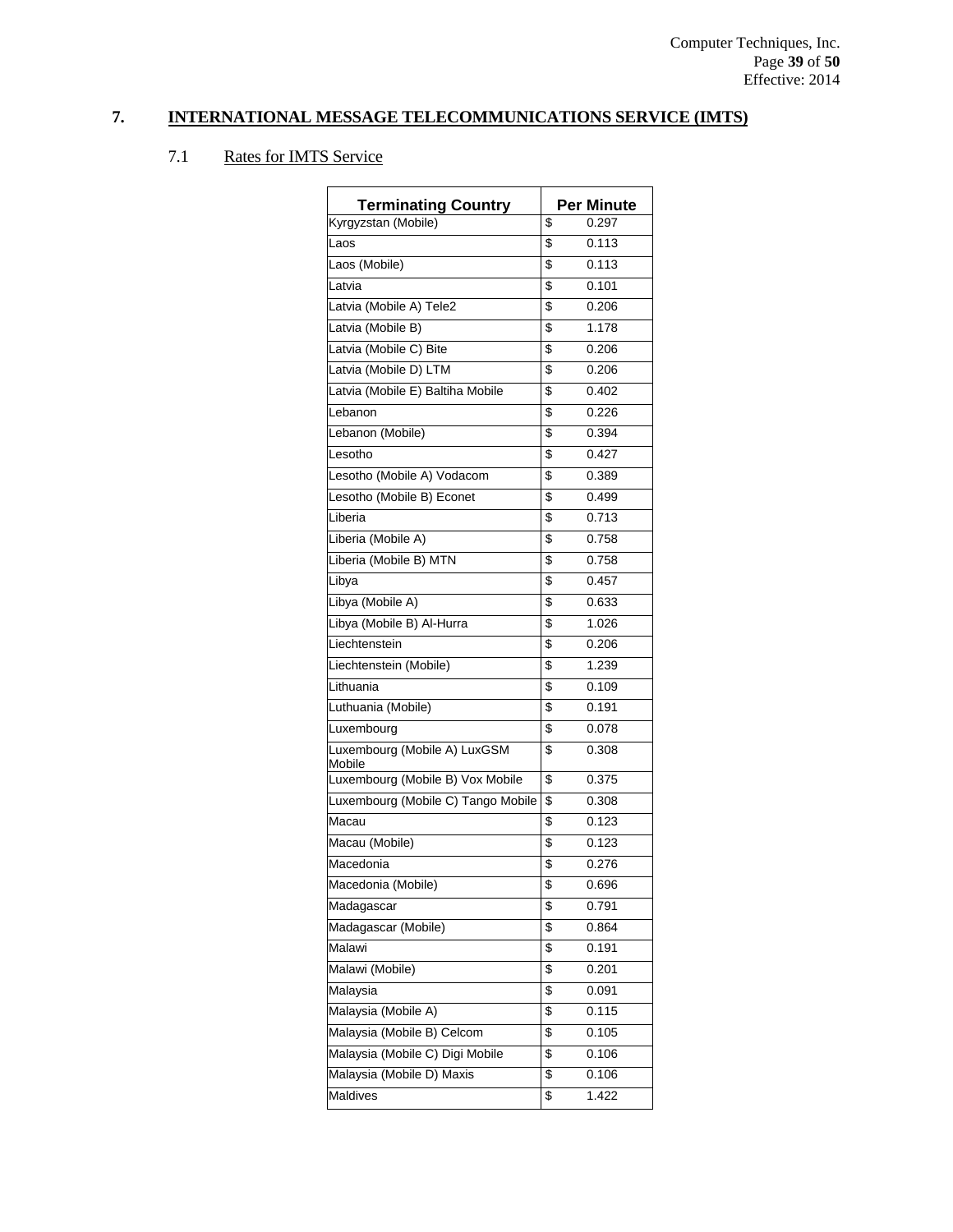| <b>Terminating Country</b>            | <b>Per Minute</b> |
|---------------------------------------|-------------------|
| Maldives (Mobile)                     | \$<br>1.440       |
| Mali Republic                         | \$<br>0.461       |
| Mali Republic (Mobile A) Ikatel       | \$<br>0.593       |
| Mali Republic (Mobile B)              | \$<br>0.560       |
| Malta                                 | \$<br>0.086       |
| Malta (Mobile)                        | \$<br>0.272       |
| Marshall Island                       | \$<br>0.499       |
| Mauritania                            | \$<br>1.154       |
| Mauritania (Mattel)                   | \$<br>1.154       |
| Mauritania (Mauritel)                 | \$<br>0.839       |
| Mauritania (Mobile B) Mattel Mobile   | \$<br>1.154       |
| Mauritania (Mobile C) Mauritel Mobile | \$<br>0.839       |
| Mauritania (Mobile D) Chinguitel      | \$<br>1.154       |
| Mauritania Chinguitel                 | \$<br>0.934       |
| Mauritius                             | \$<br>0.342       |
| Mauritius (Mobile)                    | \$<br>0.342       |
| Mayotte Island                        | \$<br>0.384       |
| Mayotte Island (Mobile)               | \$<br>0.582       |
| <b>MCP Network</b>                    | \$<br>7.836       |
| Mexico (Mobile A) Movistar            | \$<br>0.401       |
| Mexico (Mobile B) lusacell            | \$<br>0.401       |
| Mexico (Mobile C) Other               | \$<br>0.401       |
| Mexico (Mobile D) Nextel              | \$<br>0.401       |
| Mexico (Non Equal Access)             | \$<br>0.170       |
| Mexico 3 City                         | \$<br>0.083       |
| Mexico Equal Access 1                 | \$<br>0.145       |
| Mexico Equal Access 2                 | \$<br>0.145       |
| Mexico Equal Access 3                 | \$<br>0.145       |
| Mexico Equal Access 4                 | \$<br>0.145       |
| Mexico Equal Access 5                 | \$<br>0.145       |
| Mexico Equal Access 6                 | \$<br>0.145       |
| Mexico Equal Access 7                 | \$<br>0.145       |
| Moldova                               | \$<br>0.313       |
| Moldova (Mobile)                      | \$<br>0.549       |
| Monaco                                | \$<br>0.172       |
| Monaco (Mobile A) Other               | \$<br>0.630       |
| Monaco (Mobile B) Kosovo              | \$<br>0.688       |
| Mongolia                              | \$<br>0.133       |
| Mongolia (Mobile)                     | \$<br>0.159       |
| Montenegro                            | \$<br>0.336       |
| Montenegro (Mobile)                   | \$<br>0.690       |
| Montserrat                            | \$<br>0.347       |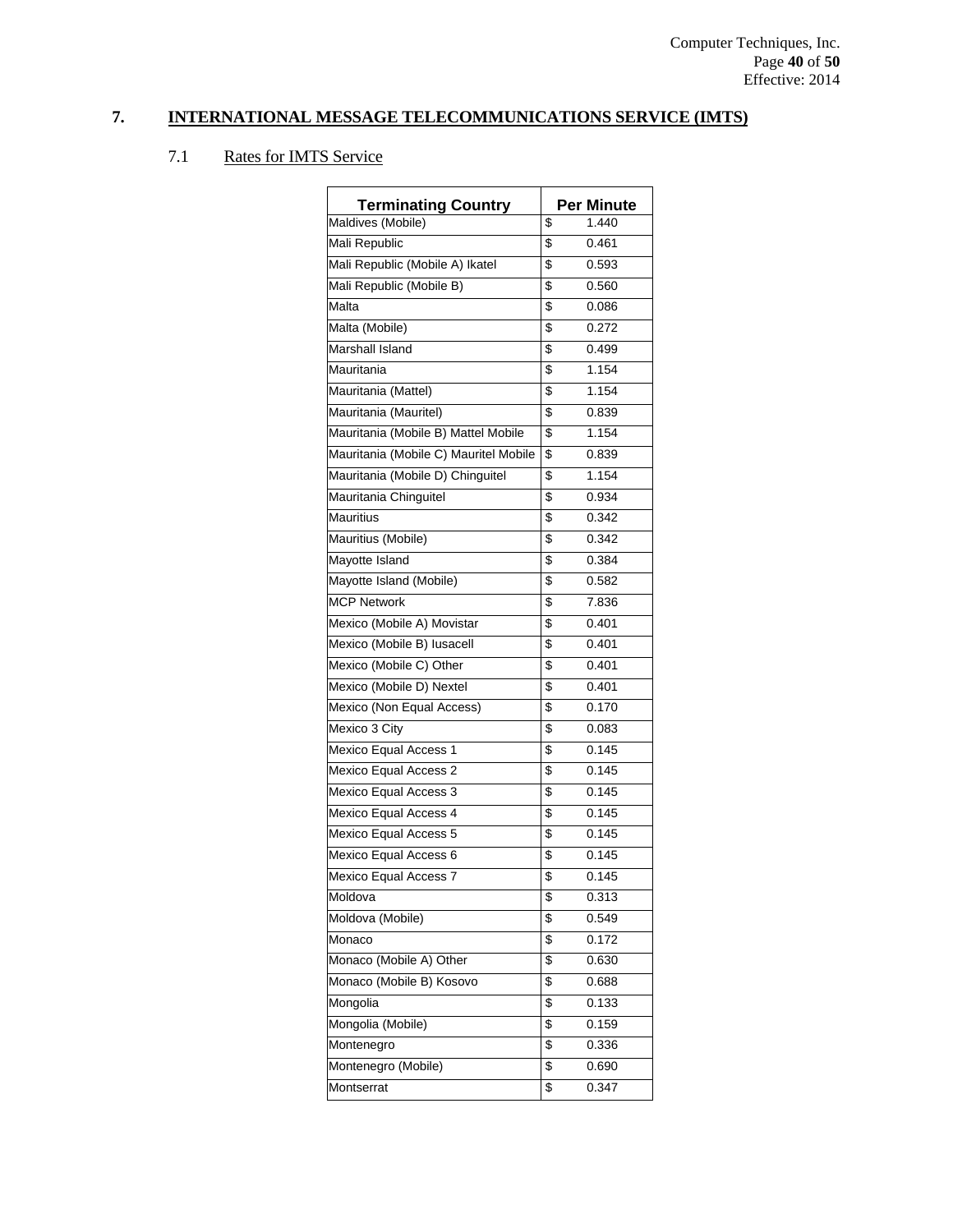| <b>Terminating Country</b>                    | Per Minute  |
|-----------------------------------------------|-------------|
| Montserrat (Mobile)                           | \$<br>0.347 |
| Morocco                                       | \$<br>0.088 |
| Morocco (Mobile A) Meditel                    | \$<br>0.781 |
| Morocco (Mobile B) Maroc Mobile               | \$<br>0.752 |
| Morocco (Mobile C) Wana Mobile                | \$<br>0.776 |
| Mozambique                                    | \$<br>0.199 |
| Mozambique (Mobile A)                         | \$<br>0.239 |
| Mozambique (Mobile B) Vodacom                 | \$<br>0.511 |
| Myanmar                                       | \$<br>0.605 |
| Myanmar (Mobile)                              | \$<br>0.605 |
| N. Mariana Islands                            | \$<br>0.135 |
| NA St Maarten                                 | \$<br>0.222 |
| NA St Maarten (Mobile A)                      | \$<br>0.269 |
| Namibia                                       | \$<br>0.166 |
| Namibia (Mobile)                              | \$<br>0.300 |
| Nauru                                         | \$<br>1.936 |
| Nepal                                         | \$<br>0.257 |
| Nepal (Kathmandu)                             | \$<br>0.257 |
| Nepal (Mobile A) Spice                        | \$<br>0.262 |
| Nepal (Mobile B)                              | \$<br>0.254 |
| Netherlands                                   | \$<br>0.081 |
| Netherlands (Mobile A) KPN                    | \$<br>0.144 |
| Netherlands (Mobile B)                        | \$<br>0.213 |
| Netherlands (Mobile C) Vodafone               | \$<br>0.151 |
| Netherlands (Mobile D) Telfort                | \$<br>0.144 |
| Netherlands (Mobile E) T-Mobile               | \$<br>0.144 |
| Netherlands (Mobile G) Tele2                  | \$<br>0.144 |
| <b>Netherlands Antilles</b>                   | \$<br>0.252 |
| Netherlands Antilles (Curacao)                | \$<br>0.201 |
| Netherlands Antilles (Mobile A) CTM<br>Mobile | \$<br>0.265 |
| Netherlands Antilles (Mobile B) Other         | \$<br>0.265 |
| Netherlands Antilles (St Maarten)             | \$<br>0.203 |
| New Caledonia                                 | \$<br>0.467 |
| New Zealand                                   | \$<br>0.073 |
| New Zealand (Mobile A) Other                  | \$<br>0.145 |
| New Zealand (Mobile B) Vodafone               | \$<br>0.145 |
| New Zealand (Mobile C) Pager                  | \$<br>0.166 |
| New Zealand (Mobile D) Vodafone<br>Roaming    | \$<br>0.166 |
| Nicaragua                                     | \$<br>0.285 |
| Nicaragua (Mobile A) Other                    | \$<br>0.452 |
| Nicaragua (Mobile B) Movistar                 | \$<br>0.452 |
| Nicaragua (Mobile C) Globalstar               | \$<br>0.452 |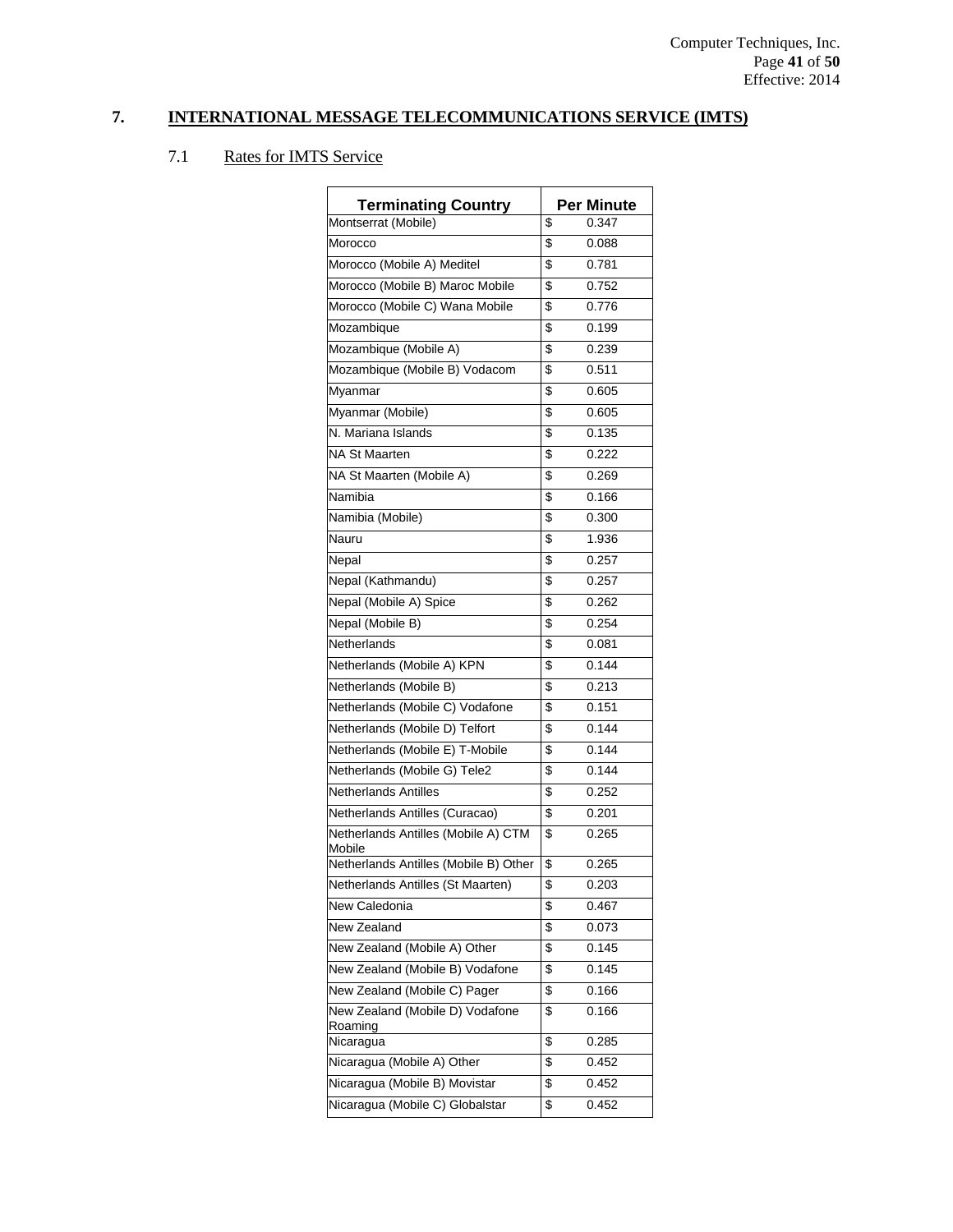| <b>Terminating Country</b>        |                         | <b>Per Minute</b> |
|-----------------------------------|-------------------------|-------------------|
| Niger Republic                    | \$                      | 0.472             |
| Nigeria                           | \$                      | 0.252             |
| Nigeria (Lagos)                   | \$                      | 0.238             |
| Nigeria (Mobile A) MTN            | \$                      | 0.184             |
| Nigeria (Mobile B)                | \$                      | 0.275             |
| Nigeria (Mobile C) Globacom       | \$                      | 0.196             |
| Nigeria (Mobile D) Zain Mobile    | \$                      | 0.196             |
| Niue Island                       | \$                      | 4.137             |
| Norfolk Island                    | \$                      | 2.817             |
| North Korea                       | \$                      | 1.584             |
| Norway                            | \$                      | 0.078             |
| Norway (Mobile A)                 | \$                      | 0.446             |
| Norway (Mobile B) NetCom          | \$                      | 0.216             |
| Norway (Mobile C) Telenor         | \$                      | 0.206             |
| Norway (Other)                    | \$                      | 0.384             |
| Oman                              | \$                      | 0.245             |
| Oman (Mobile)                     | \$                      | 0.559             |
| Pakistan                          | \$                      | 0.097             |
| Pakistan (Islamabad)              | \$                      | 0.097             |
| Pakistan (Karachi)                | \$                      | 0.097             |
| Pakistan (Lahore)                 | \$                      | 0.097             |
| Pakistan (Mobile A)               | \$                      | 0.097             |
| Pakistan (Mobile B)               | \$                      | 0.097             |
| Palau Republic                    | \$                      | 0.456             |
| Palau Republic (Mobile A)         | \$                      | 0.835             |
| Palestine                         | \$                      | 0.335             |
| Palestine (Mobile)                | \$                      | 0.376             |
| Palestine 972 Fixed               | \$                      | 0.335             |
| Panama                            | \$                      | 0.161             |
| Panama (Mobile A) Movistar        | \$                      | 0.288             |
| Panama (Mobile B)                 | \$                      | 0.288             |
| Panama (Mobile C) Claro           | $\overline{\mathbf{s}}$ | 0.288             |
| Panama (Mobile D) Digicel         | \$                      | 0.288             |
| Panama (Panama City/Colon)        | \$                      | 0.134             |
| Panama Premium Fixed              | \$                      | 0.178             |
| Papua New Guinea                  | \$                      | 2.744             |
| Paraguay                          | \$                      | 0.121             |
| Paraguay (Ascuncion)              | \$                      | 0.110             |
| Paraguay (Mobile)                 | \$                      | 0.274             |
| Peru                              | \$                      | 0.084             |
| Peru (Lima)                       | \$                      | 0.075             |
| Peru (Mobile A) Telefonica Mobile | \$                      | 0.223             |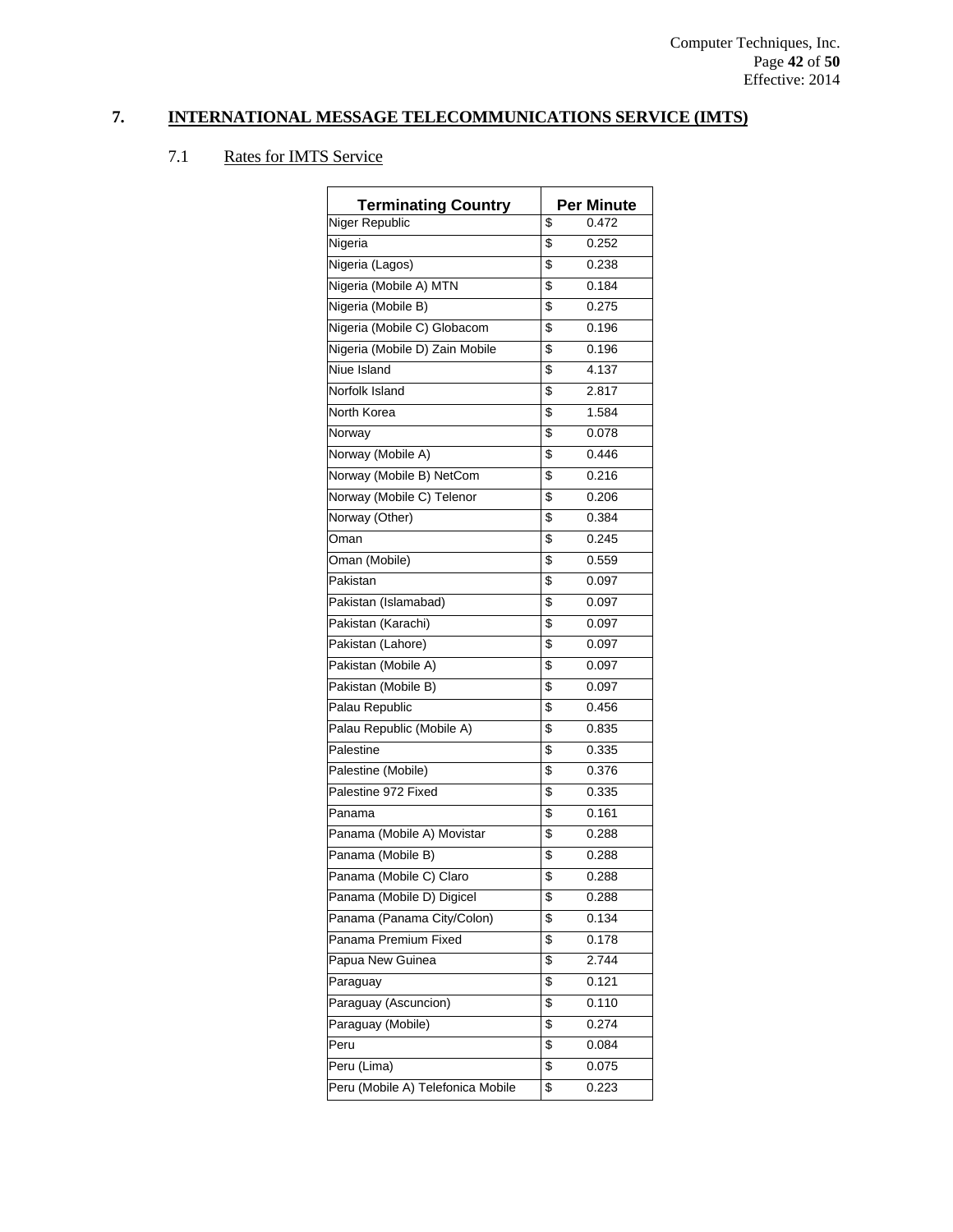| <b>Terminating Country</b>       | <b>Per Minute</b> |
|----------------------------------|-------------------|
| Peru (Mobile B) Other            | \$<br>0.264       |
| Peru (Mobile C) America Movil    | \$<br>0.246       |
| Peru (Mobile D) Nextel           | \$<br>0.240       |
| Peru (Mobile E) Tesam            | \$<br>0.247       |
| Peru (Other)                     | \$<br>0.623       |
| Philippines                      | \$<br>0.260       |
| Philippines (Bayantel)           | \$<br>0.260       |
| Philippines (Globe)              | \$<br>0.260       |
| Philippines (Manila)             | \$<br>0.260       |
| Philippines (Mobile A) Smart     | \$<br>0.329       |
| Philippines (Mobile B) Sun       | \$<br>0.285       |
| Philippines (Mobile C) Globe     | \$<br>0.285       |
| Philippines (Mobile D) Other     | \$<br>0.462       |
| Philippines (Personal Numbers)   | \$<br>1.264       |
| Poland                           | \$<br>0.080       |
| Poland (Mobile A)                | \$<br>0.174       |
| Poland (Mobile B) P4 Mobile      | \$<br>0.247       |
| Poland (Mobile C) Cyfrowy Polsat | \$<br>0.170       |
| Mobile<br>Poland (Mobile D) MVNO | \$<br>0.609       |
| Poland (Mobile E) Era            | \$<br>0.174       |
| Poland (Other)                   | \$<br>0.101       |
| Poland (Warsaw)                  | \$<br>0.080       |
| Portugal                         | \$<br>0.074       |
| Portugal (Mobile A)              | \$<br>0.145       |
| Portugal (Mobile B) TMN          | \$<br>0.145       |
| Portugal (Mobile C) Vodafone     | \$<br>0.145       |
| Portugal (OLO)                   | \$<br>0.084       |
| Puerto Rico                      | \$<br>0.076       |
| Qatar                            | \$<br>0.325       |
| Qatar (Mobile)                   | \$<br>0.392       |
| Reunion Island                   | \$<br>0.582       |
| Reunion Island (Mobile)          | \$<br>0.505       |
| Romania                          | \$<br>0.087       |
| Romania (Bucharest)              | \$<br>0.087       |
| Romania (Mobile A) Orange        | \$<br>0.174       |
| Romania (Mobile B) Vodafone      | \$<br>0.174       |
| Romania (Mobile C) Cosmote       | \$<br>0.174       |
| Romania (Mobile D)               | \$<br>0.174       |
| Romania (Mobile E) Romtelecom    | \$<br>0.174       |
| Romania (Mobile F) Telemobil     | \$<br>0.174       |
| Romania (Other)                  | \$<br>0.102       |
| Russia                           | \$<br>0.089       |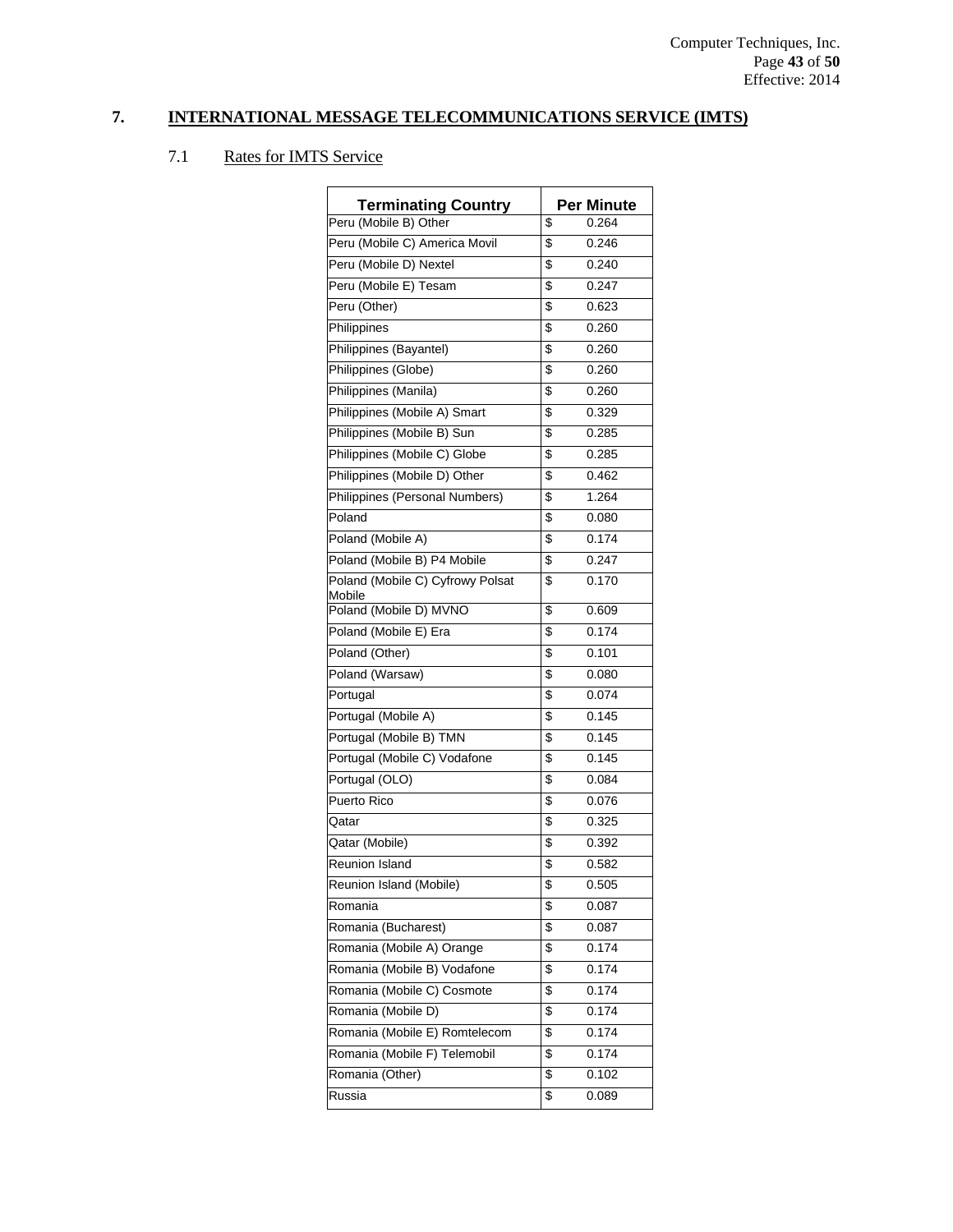| <b>Terminating Country</b>         |                         | <b>Per Minute</b> |
|------------------------------------|-------------------------|-------------------|
| Russia (Abkhazia)                  | \$                      | 0.233             |
| Russia (Mobile A) Other            | \$                      | 0.135             |
| Russia (Mobile B) Beeline          | \$                      | 0.161             |
| Russia (Mobile C) Megafone         | \$                      | 0.161             |
| Russia (Mobile D) Abkhazia         | \$                      | 0.358             |
| Russia (Mobile E) MTS              |                         | 0.161             |
|                                    | \$                      |                   |
| Russia (Mobile F) Aquafon          | \$                      | 0.358             |
| Russia (Mobile G) Rostelecom       | \$                      | 0.239             |
| Russia (Moscow)                    | \$                      | 0.080             |
| Russia (St Petersburg)             | \$                      | 0.071             |
| Russia (Zone 2)                    | \$                      | 0.122             |
| Russia (Zone 4)                    | \$                      | 0.146             |
| Russia (Zone A)                    | \$                      | 0.094             |
| Rwanda                             | \$                      | 0.606             |
| San Marino                         | \$                      | 2.153             |
| Sao Tome                           | \$                      | 1.712             |
| Saudi Arabia                       | \$                      | 0.203             |
| Saudi Arabia (Dharan)              | \$                      | 0.203             |
| Saudi Arabia (Jeddah)              | \$                      | 0.203             |
| Saudi Arabia (Mobile A) Mobily     | \$                      | 0.297             |
| Saudi Arabia (Mobile B) Other      | \$                      | 0.285             |
| Saudi Arabia (Mobile C) Al Jawwall | \$                      | 0.282             |
| Saudi Arabia (Mobile D) Zain       | \$                      | 0.289             |
| Saudi Arabia (Riyadh)              | \$                      | 0.203             |
| Seanetmobile                       | \$                      | 7.836             |
| Senegal                            | \$                      | 0.890             |
| Senegal (Expresso Fixed)           | \$                      | 0.890             |
| Senegal (Mobile A)                 | \$                      | 0.885             |
| Senegal (Mobile B) Tigo            | \$                      | 1.013             |
| Senegal (Mobile C) Mobile 1        | \$                      | 1.041             |
| Senegal (Mobile D) Orange          | \$                      | 0.516             |
| Serbia                             | $\overline{\mathbf{s}}$ | 0.267             |
| Serbia (Mobile)                    | \$                      | 0.696             |
| Serbia (OLO)                       | \$                      | 0.700             |
| Seychelles Island                  | \$                      | 0.564             |
| Sierra Leone                       | \$                      | 0.832             |
| Sierra Leone (Mobile)              | \$                      | 0.832             |
| Singapore                          | \$                      | 0.072             |
| Singapore (Mobile)                 | \$                      | 0.072             |
| Slovakia                           | \$                      | 0.099             |
| Slovakia (Mobile A) Orange         | \$                      | 0.283             |
| Slovakia (Mobile B) Tmobile        | \$                      | 0.280             |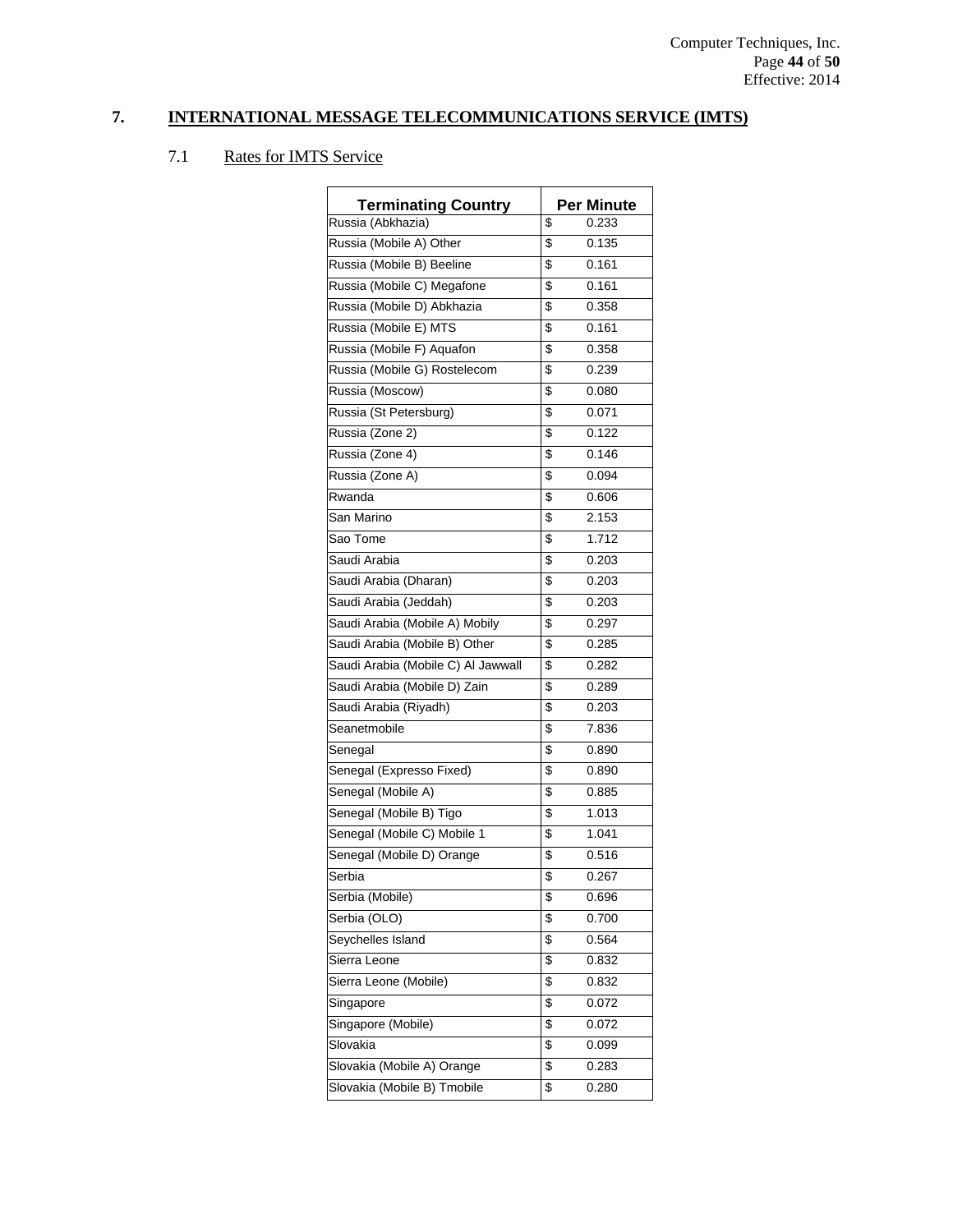| <b>Terminating Country</b>          | <b>Per Minute</b> |
|-------------------------------------|-------------------|
| Slovakia (Mobile C) Telefonica      | \$<br>0.322       |
| Slovakia (Mobile D) Other           | \$<br>0.285       |
| Slovakia (VAS)                      | \$<br>0.322       |
| Slovenia                            | \$<br>0.080       |
| Slovenia (Mobile A) IPKO Net Mobile | \$<br>0.801       |
| Slovenia (Mobile B) T2 Mobile       | \$<br>0.257       |
|                                     | \$                |
| Slovenia (Mobile C)                 | 0.190             |
| Slovenia (Mobile D) Tusmobile       | \$<br>0.245       |
| Solomon Island                      | \$<br>1.786       |
| Somalia                             | \$<br>1.024       |
| South Africa                        | \$<br>0.117       |
| South Africa (Mobile A) Vodacom     | \$<br>0.307       |
| South Africa (Mobile B) MTN         | \$<br>0.307       |
| South Africa (Mobile C)             | \$<br>0.357       |
| South Africa (Mobile D) Telekom     | \$<br>0.357       |
| South Africa (VNG)                  | \$<br>0.199       |
| South Korea                         | \$<br>0.088       |
| South Korea (Mobile A)              | \$<br>0.113       |
| South Korea (Mobile B)              | \$<br>0.113       |
| South Sudan                         | \$<br>0.527       |
| South Sudan (Mobile A)              | \$<br>0.527       |
| South Sudan (Mobile B) Mobitel      | \$<br>0.527       |
| South Sudan (Mobile C) MTN          | \$<br>0.527       |
| South Sudan (Mobile D) Vivacel      | \$<br>0.527       |
| South Sudan (Mobile E) Gemtel       | \$<br>0.527       |
| South Sudan (Mobile F) Sudatel      | \$<br>0.527       |
| Spain                               | \$<br>0.072       |
| Spain (Fixed Value Added Services)  | \$<br>0.667       |
| Spain (Mobile A) Movistar           | \$<br>0.158       |
| Spain (Mobile B) Vodafone           | \$<br>0.158       |
| Spain (Mobile C) Other              | \$<br>0.188       |
| Spain (Mobile D) Amena              | \$<br>0.158       |
| Spain (Nomadic)                     | \$<br>0.998       |
| Sri Lanka (Dialog CDMA)             | \$<br>0.266       |
| Sri Lanka (Lankabell)               | \$<br>0.277       |
| Sri Lanka (Mobile A)                | \$<br>0.302       |
| Sri Lanka (Mobile B) Mobitel        | \$<br>0.277       |
| Sri Lanka (Mobile C) Tigo           | \$<br>0.277       |
| Sri Lanka (Mobile D) Airtel         | \$<br>0.277       |
| Sri Lanka (Mobile E) Dialog         | \$<br>0.266       |
| Sri Lanka (Mobile F) Hutch          | \$<br>0.277       |
| Sri Lanka (Off-Net)                 | \$<br>0.302       |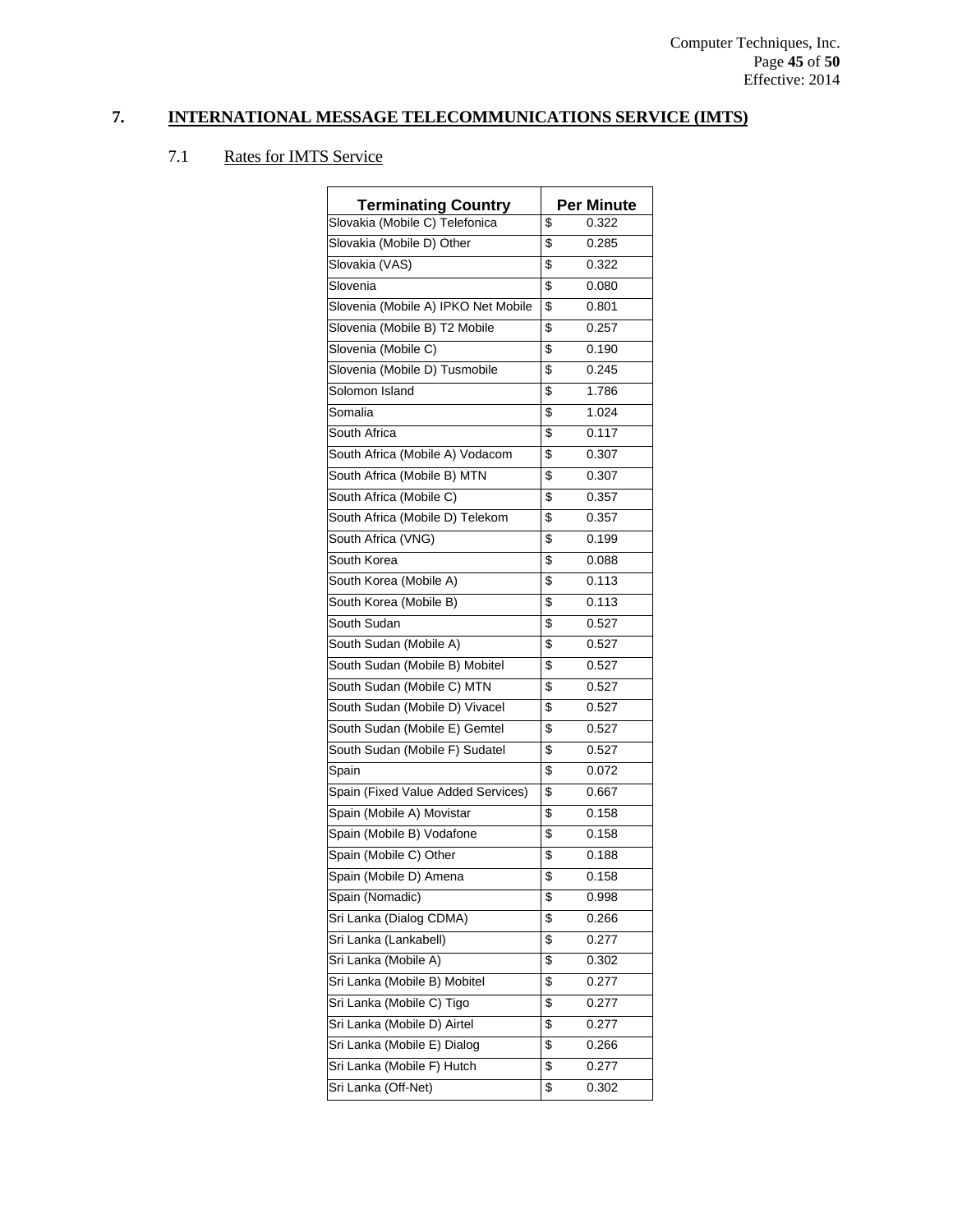| <b>Terminating Country</b>                  | <b>Per Minute</b> |
|---------------------------------------------|-------------------|
| Sri Lanka (On-Net)                          | \$<br>0.263       |
| Sri Lanka (Suntel)                          | \$<br>0.277       |
| St Helena                                   | \$<br>3.126       |
| St Kitts & Nevis                            | \$<br>0.239       |
| St Kitts & Nevis (Mobile A) C&W             | \$<br>0.452       |
| St Kitts & Nevis (Mobile B) Other           | \$<br>0.474       |
| St Licia                                    | \$<br>0.243       |
| St Lucia (Mobile A)                         | \$<br>0.459       |
| St Lucia (Mobile B) C&W                     | \$<br>0.452       |
| St Vincent & Grenadines                     | \$<br>0.271       |
| St Vincent & Grenadines (Mobile A)<br>C&W   | \$<br>0.462       |
| St Vincent & Grenadines (Mobile B)<br>Other | \$<br>0.462       |
| St. Pierre & Miquelon                       | \$<br>0.503       |
| St. Pierre & Miquelon (Mobile)              | \$<br>0.769       |
| Sudan                                       | \$<br>0.303       |
| Sudan (Canar)                               | \$<br>0.313       |
| Sudan (Mobile A)                            | \$<br>0.296       |
| Sudan (Mobile B) MTN                        | \$<br>0.313       |
| Sudan (Mobile C) Now                        | \$<br>0.438       |
| Sudan (Mobile D) Zain                       | \$<br>0.329       |
| Suriname                                    | \$<br>0.278       |
| Suriname (Mobile A) Digicel                 | \$<br>0.410       |
| Suriname (Mobile B)                         | \$<br>0.366       |
| Swaziland                                   | \$<br>0.140       |
| Swaziland (Mobile)                          | \$<br>0.355       |
| Sweden                                      | \$<br>0.067       |
| Sweden (Mobile A) Telia                     | \$<br>0.115       |
| Sweden (Mobile B) Telenor                   | \$<br>0.115       |
| Sweden (Mobile C) Comviq                    | \$<br>0.115       |
| Sweden (Mobile D) Other                     | \$<br>0.115       |
| Sweden (Personal Number)                    | \$<br>0.077       |
| Sweden (Special)                            | \$<br>0.077       |
| Switzerland                                 | \$<br>0.083       |
| Switzerland (Corporate Number)              | \$<br>0.207       |
| Switzerland (Mobile A) Swisscom             | \$<br>0.233       |
| Switzerland (Mobile B) Orange               | \$<br>0.280       |
| Switzerland (Mobile D) Other                | \$<br>0.806       |
| Switzerland (Mobile E) Sunrise              | \$<br>0.280       |
| Syrian Arab Republic                        | \$<br>0.242       |
| Syrian Arab Republic (Mobile)               | \$<br>0.349       |
| Taiwan                                      | \$<br>0.090       |
| Taiwan (Mobile A) Other                     | \$<br>0.240       |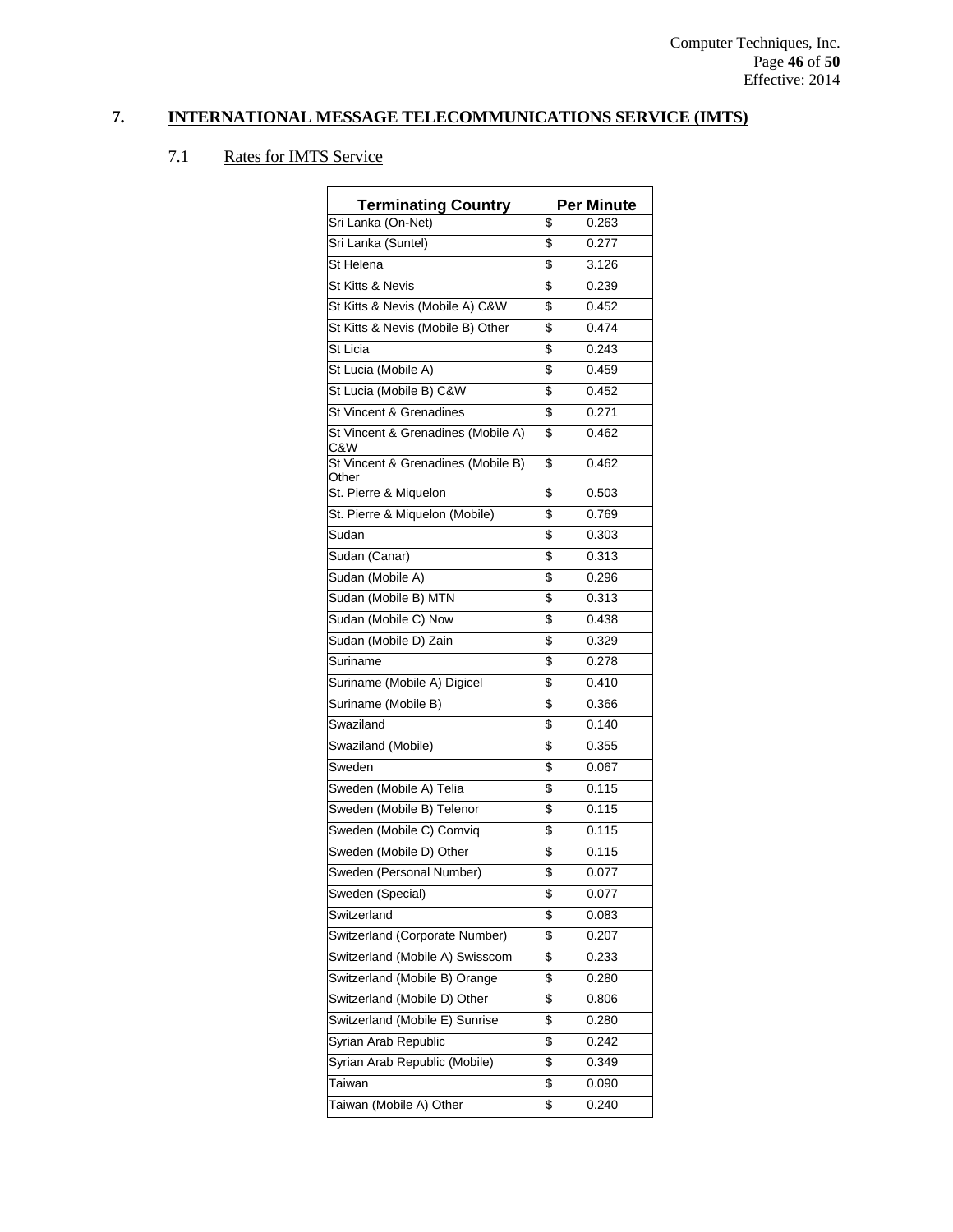| <b>Terminating Country</b><br>Taiwan (Mobile B) Chti | \$<br><b>Per Minute</b><br>0.211 |
|------------------------------------------------------|----------------------------------|
| Taiwan (Mobile C) Mobile Pager                       | \$<br>0.213                      |
|                                                      | \$<br>0.373                      |
| Tajikistan                                           |                                  |
| Tanzania                                             | \$<br>0.512                      |
| Tanzania (Mobile)                                    | \$<br>0.512                      |
| Thailand                                             | \$<br>0.089                      |
| Thailand (Bhangkok)                                  | \$<br>0.089                      |
| Thailand (Mobile)                                    | \$<br>0.120                      |
| Thuraya Satellite                                    | \$<br>3.365                      |
| Togo                                                 | \$<br>0.883                      |
| Tonga Islands                                        | \$<br>0.764                      |
| Trinidad & Tobago                                    | \$<br>0.203                      |
| Trinidad & Tobago (Mobile A) Digicel                 | \$<br>0.423                      |
| Trinidad & Tobago (Mobile B)                         | \$<br>0.423                      |
| Tunisia                                              | \$<br>0.819                      |
| Tunisia (Mobile A) Tunisie Telecom                   | \$<br>0.819                      |
| Tunisia (Mobile B) Orascom Mobile                    | \$<br>0.819                      |
| Tunisia (Orange)                                     | \$<br>0.819                      |
| Tunisia (VAS Fixed)                                  | \$<br>6.214                      |
| Turkey                                               | \$<br>0.085                      |
| Turkey (Ankara)                                      | \$<br>0.078                      |
| Turkey (Istanbul)                                    | \$<br>0.078                      |
| Turkey (Mobile A) Turkcell                           | \$<br>0.290                      |
| Turkey (Mobile B) Telsim                             | \$<br>0.291                      |
| Turkey (Mobile C) Avea                               | \$<br>0.297                      |
| Turkey (Mobile D) Other                              | \$<br>0.285                      |
| Turkey (Mobile E) TRNC                               | \$<br>0.366                      |
| Turkey (Nomadic)                                     | \$<br>0.123                      |
| Turkey (Northern Cyprus)                             | \$<br>0.146                      |
| Turkey (Other)                                       | \$<br>0.123                      |
| Turkmenistan                                         | \$<br>0.270                      |
| Turks & Caicos Islands                               | \$<br>0.239                      |
| Turks & Caicos Islands (Mobile A)                    | \$                               |
| Digicel                                              | 0.452                            |
| Turks & Caicos Islands (Mobile B)<br>Other           | \$<br>0.465                      |
| Tuvalu                                               | \$<br>2.089                      |
| Uganda                                               | \$<br>0.231                      |
| Uganda (Mobile A) UTL                                | \$<br>0.227                      |
| Uganda (Mobile B) MTN                                | \$<br>0.275                      |
| Uganda (Mobile C)                                    | \$<br>0.305                      |
| Uganda (Mobile D) ITEL                               | \$<br>0.227                      |
| Uganda (Mobile E) Gemtel                             | \$<br>0.714                      |
| Ukraine                                              | \$<br>0.214                      |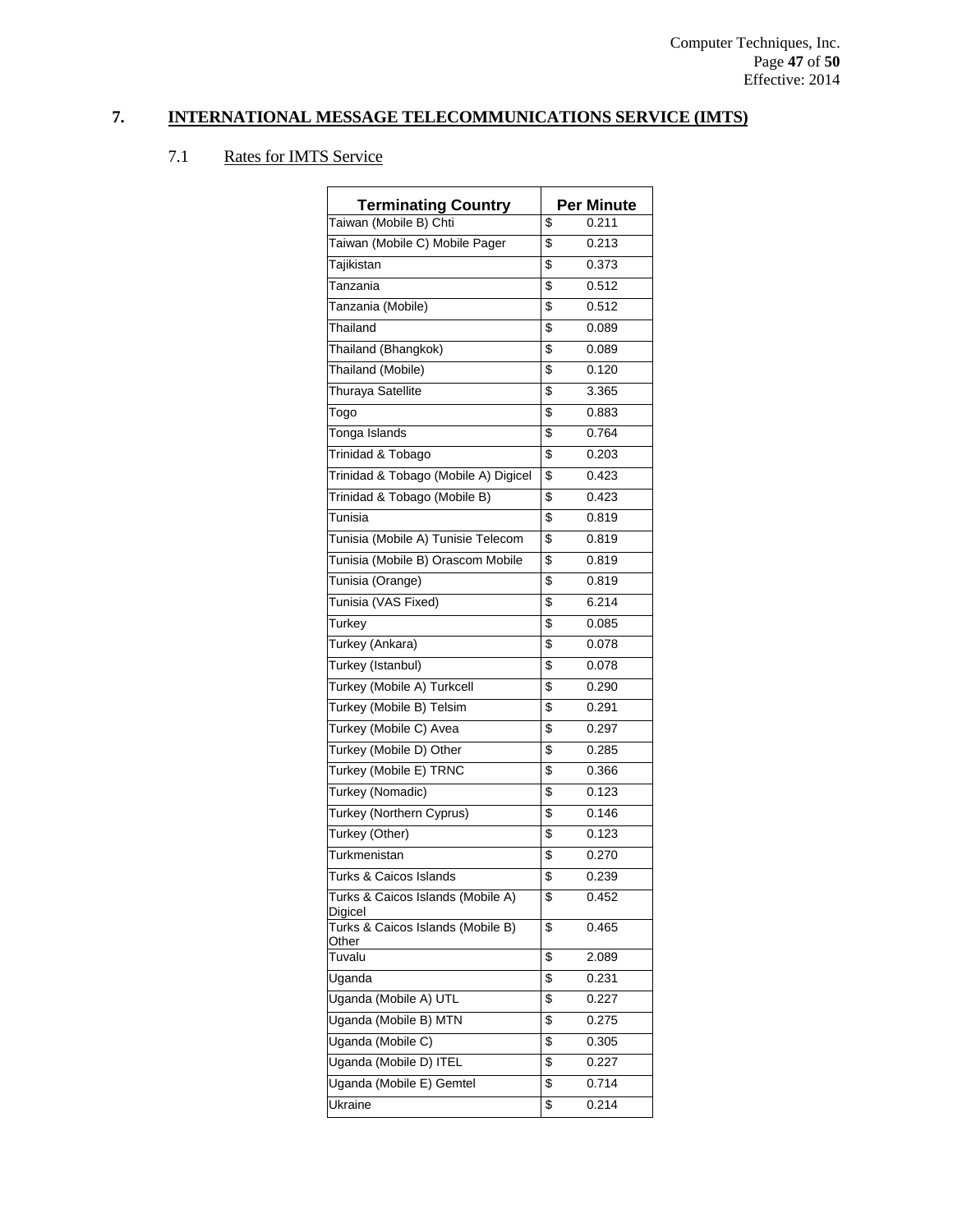| <b>Terminating Country</b>                           | Per Minute  |
|------------------------------------------------------|-------------|
| Ukraine (Mobile A) Kyivstar Mobile                   | \$<br>0.391 |
| Ukraine (Mobile B) Astelit Mobile                    | \$<br>0.384 |
| Ukraine (Mobile C) UMC Mobile                        | \$<br>0.328 |
| Ukraine (Mobile D) Other                             | \$<br>0.391 |
| <b>United Arab Emirates</b>                          | \$<br>0.340 |
|                                                      | 0.340       |
| United Arab Emirates (Mobile)                        | \$          |
| <b>United Kingdom</b>                                | \$<br>0.064 |
| United Kingdom (Mobile A) Vodafone                   | \$<br>0.113 |
| United Kingdom (Mobile B) MMO2                       | \$<br>0.113 |
| United Kingdom (Mobile C) Orange                     | \$<br>0.113 |
| United Kingdom (Mobile D) T-Mobile                   | \$<br>0.113 |
| United Kingdom (Mobile E) Other                      | \$<br>0.514 |
| United Kingdom (Mobile F)<br><b>Translation Svc</b>  | \$<br>0.786 |
| United Kingdom (Mobile G) Personal<br>Number Service | \$<br>0.824 |
| United Kingdom (Mobile H) H3G                        | \$<br>0.113 |
| United Kingdom (Wide)                                | \$<br>0.087 |
| Uruguay                                              | \$<br>0.145 |
| Uruguay (Mobile A) Other                             | \$<br>0.390 |
| Uruguay (Mobile B) Ancel Mobile                      | \$<br>0.340 |
| Uruguay (Montevideo)                                 | \$<br>0.125 |
| <b>US Virgin Islands</b>                             | \$<br>0.076 |
| Uzbekistan                                           | \$<br>0.181 |
| Uzbekistan (Mobile)                                  | \$<br>0.181 |
| Vanuatu                                              | \$<br>1.004 |
| Venezuela                                            | \$<br>0.118 |
| Venezuela (Caracas)                                  | \$<br>0.078 |
| Venezuela (Maracaibo)                                | \$<br>0.078 |
| Venezuela (Mobile A) Movistar                        | \$<br>0.155 |
| Venezuela (Mobile B) Other                           | \$<br>0.498 |
| Venezuela (Mobile C) Movilnet                        | \$<br>0.155 |
| Venezuela (Valencia)                                 | \$<br>0.078 |
| Vietnam                                              | \$<br>0.115 |
| Vietnam (Hanoi)                                      | \$<br>0.115 |
| Vietnam (Ho Chi Minh City)                           | \$<br>0.115 |
| Vietnam (Mobile A)                                   | \$<br>0.115 |
| Vietnam (Mobile B) Viettel Mobile                    | \$<br>0.115 |
| Vietnam (Premium Service)                            | \$<br>0.944 |
| Wallis & Fortuna                                     | \$<br>2.144 |
| Western Samoa                                        | \$<br>0.827 |
| Western Samoa (Mobile)                               | \$<br>0.907 |
| Yemen Republic                                       | \$<br>0.314 |
|                                                      |             |
| Yemen Republic (Mobile A)                            | \$<br>0.320 |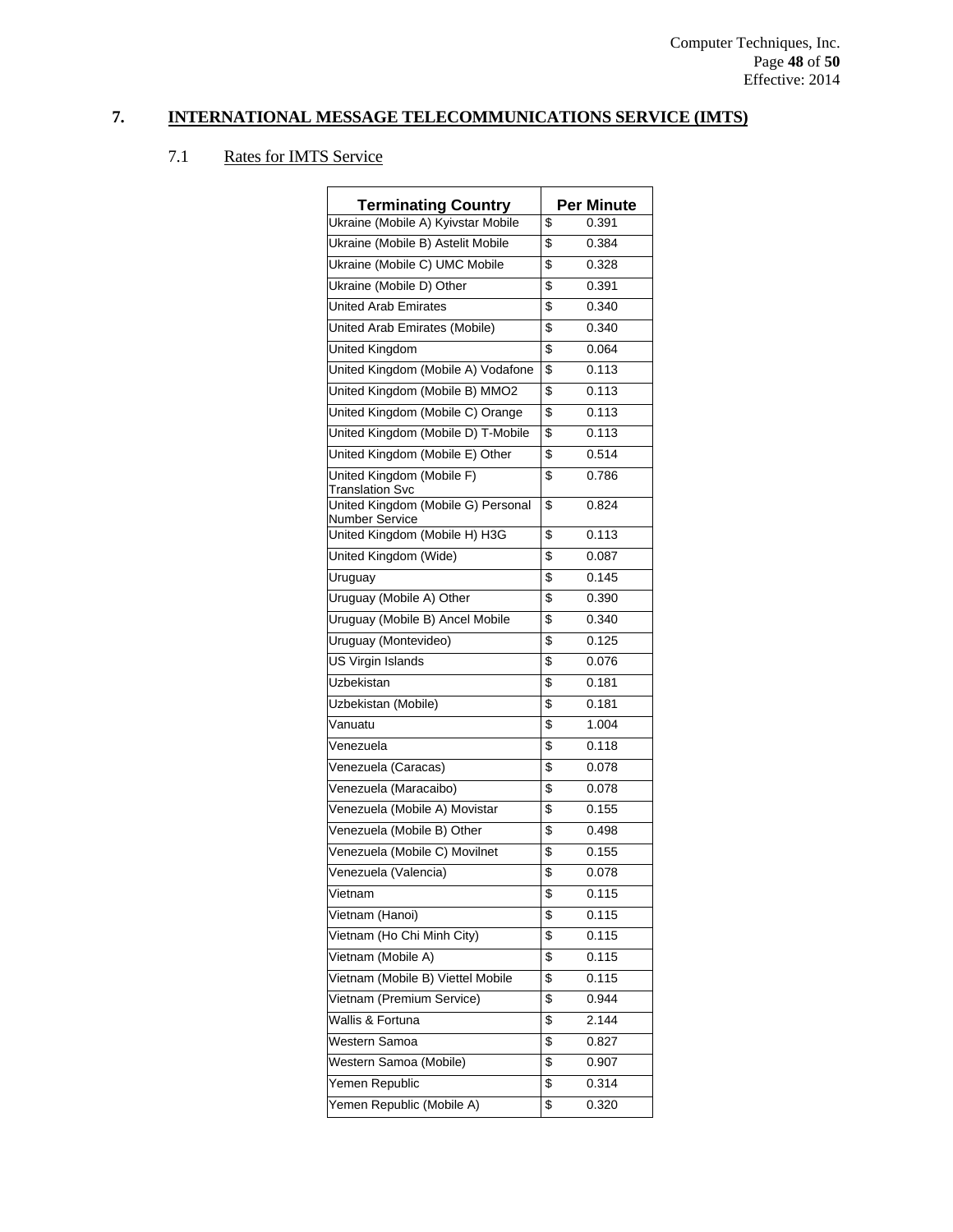| <b>Terminating Country</b>         |    | <b>Per Minute</b> |
|------------------------------------|----|-------------------|
| Yemen Republic (Mobile B) Sabafone | \$ | 0.320             |
| Zambia                             | \$ | 0.170             |
| Zambia (Mobile A)                  | S  | 0.321             |
| Zambia (Mobile B) MTN              | \$ | 0.329             |
| Zimbabwe                           | \$ | 0.214             |
| Zimbabwe (Mobile A) TelOne         | \$ | 0.501             |
| Zimbabwe (Mobile B) Econet         | \$ | 0.905             |